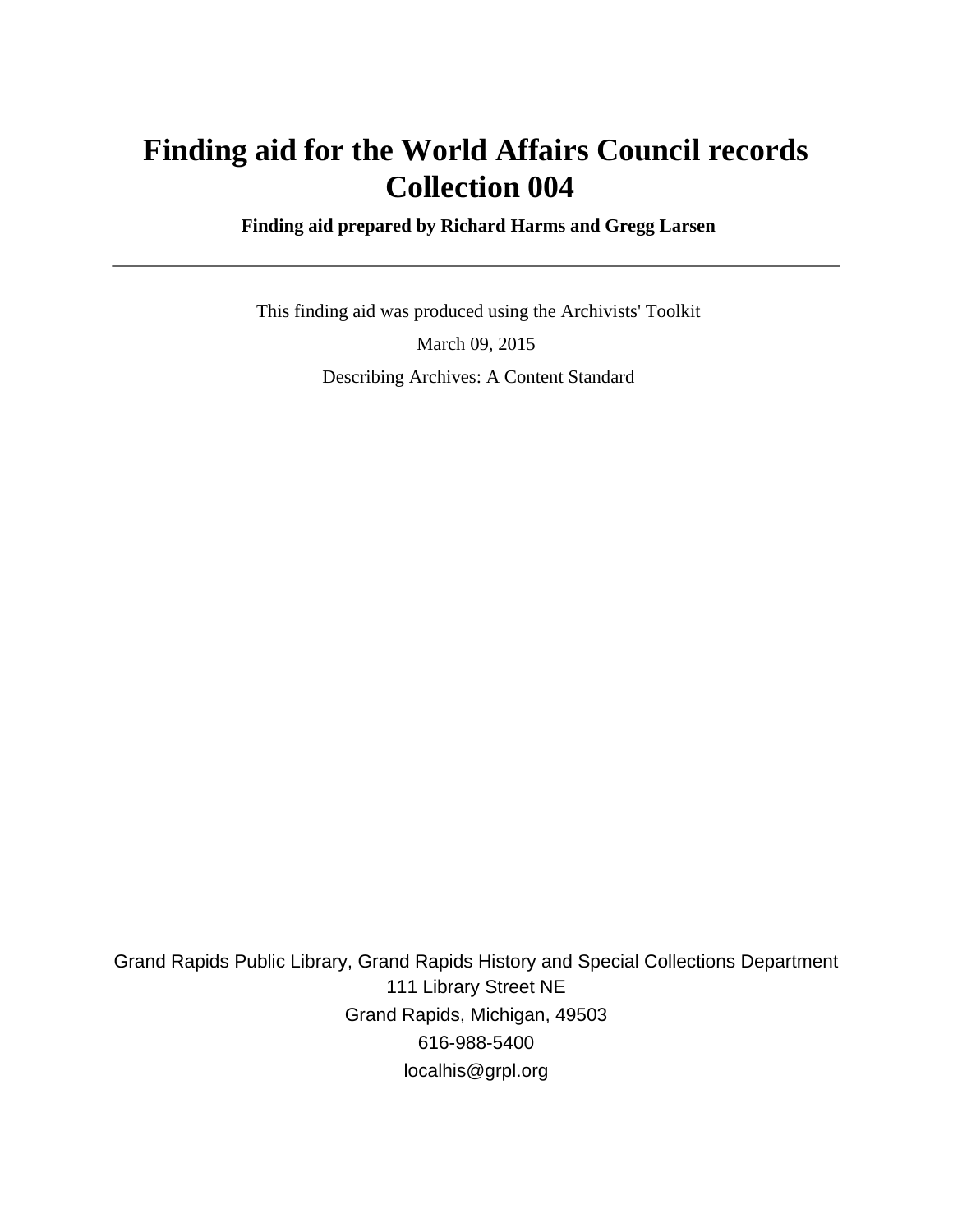# **Table of Contents**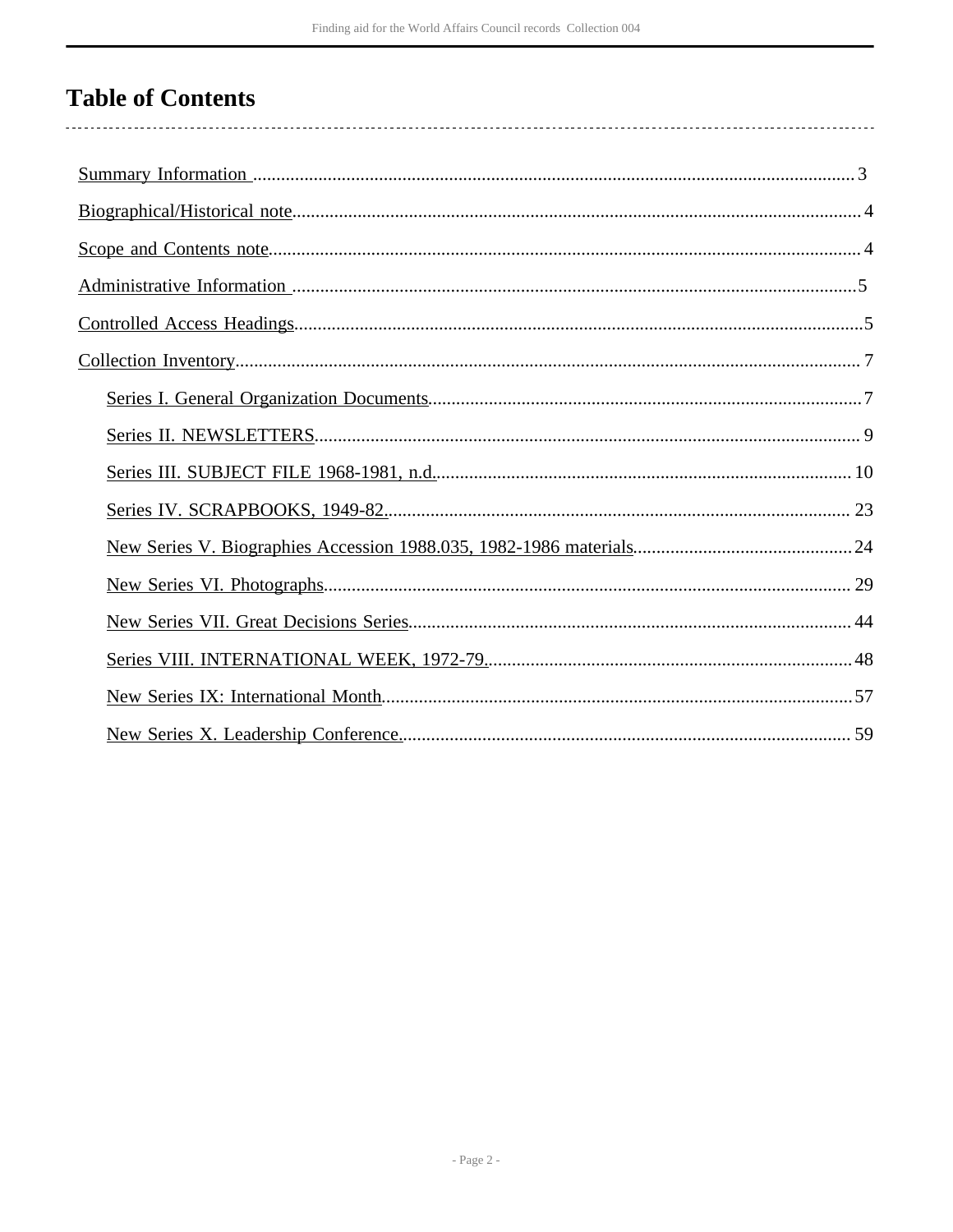# <span id="page-2-0"></span>**Summary Information**

..................................

| <b>Repository</b> | Grand Rapids Public Library, Grand Rapids History and Special<br><b>Collections Department</b>                                                                                                                                                                                                                                                                                                                                                                                                                                                                                                                                                                                                                                                                                                                                                                                                                                  |
|-------------------|---------------------------------------------------------------------------------------------------------------------------------------------------------------------------------------------------------------------------------------------------------------------------------------------------------------------------------------------------------------------------------------------------------------------------------------------------------------------------------------------------------------------------------------------------------------------------------------------------------------------------------------------------------------------------------------------------------------------------------------------------------------------------------------------------------------------------------------------------------------------------------------------------------------------------------|
| <b>Creator</b>    | World Affairs Council of Grand Rapids.                                                                                                                                                                                                                                                                                                                                                                                                                                                                                                                                                                                                                                                                                                                                                                                                                                                                                          |
| <b>Creator</b>    | World Affairs Council of Western Michigan.                                                                                                                                                                                                                                                                                                                                                                                                                                                                                                                                                                                                                                                                                                                                                                                                                                                                                      |
| <b>Title</b>      | World Affairs Council records                                                                                                                                                                                                                                                                                                                                                                                                                                                                                                                                                                                                                                                                                                                                                                                                                                                                                                   |
| Date [inclusive]  | 1949-1986                                                                                                                                                                                                                                                                                                                                                                                                                                                                                                                                                                                                                                                                                                                                                                                                                                                                                                                       |
| <b>Extent</b>     | 6.0 Linear feet 20 boxes                                                                                                                                                                                                                                                                                                                                                                                                                                                                                                                                                                                                                                                                                                                                                                                                                                                                                                        |
| Language          | English                                                                                                                                                                                                                                                                                                                                                                                                                                                                                                                                                                                                                                                                                                                                                                                                                                                                                                                         |
| <b>Abstract</b>   | The collection documents the activities of the World Affairs Council<br>of Grand Rapids (later named the World Affairs Council of Western<br>Michigan) from its inception in 1949 through 1986. This non-profit,<br>non-partisan organization was designed to educate the local citizenry<br>concerning world issues, as well as stimulate interest and understanding of<br>world affairs. Activities documented include guest speakers and programs,<br>Michigan International Week events, World Trade Week events and<br>community ambassadors. Included are correspondence, newsletters,<br>meeting minutes, biographies, photos, news releases, fliers and posters<br>and subject files. The bulk of the material dates to after the mid-1960s.<br>Many of the speakers come from outside of the Michigan community,<br>making this a collection with an international scope, seated in the Western<br>Michigan community. |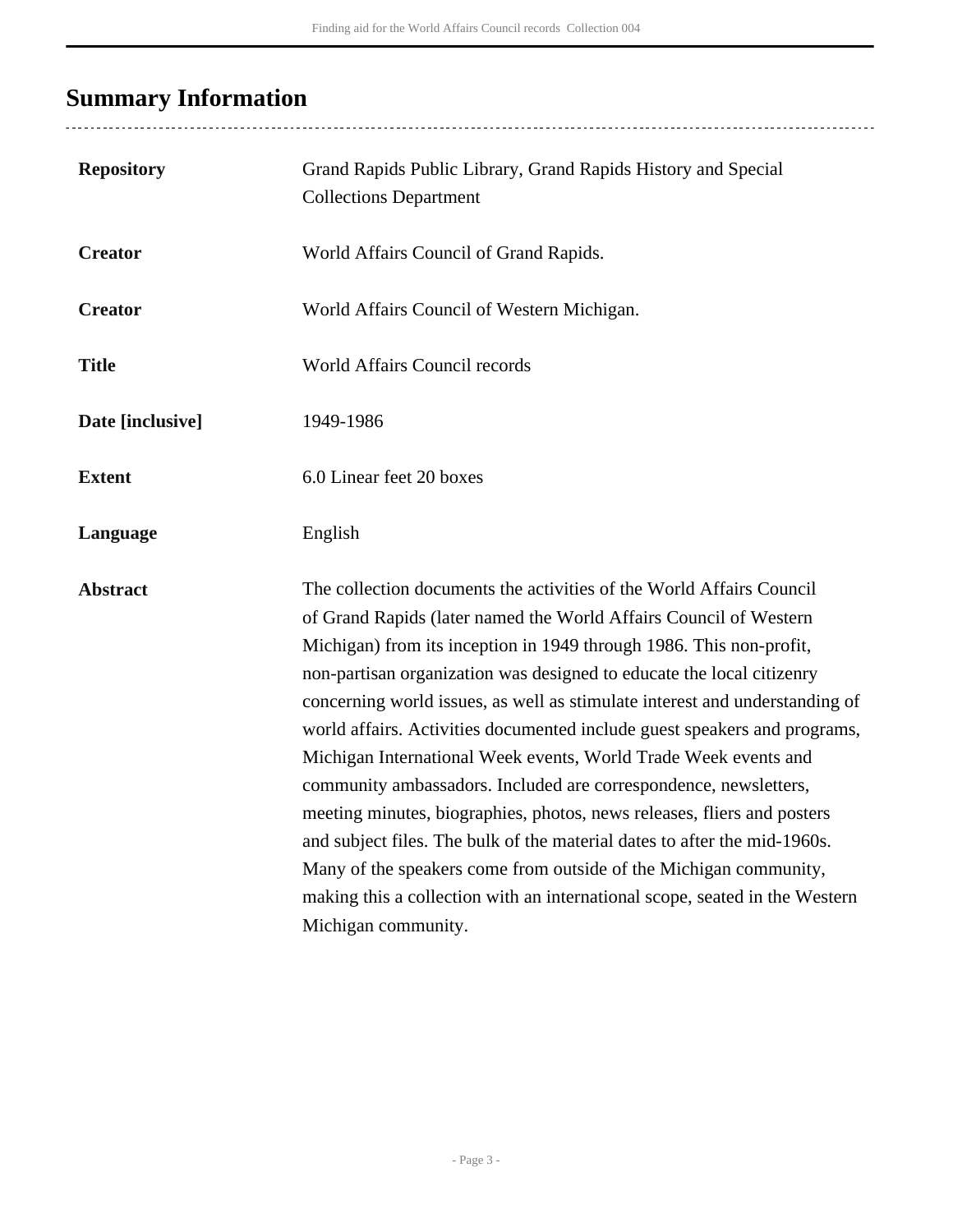## <span id="page-3-0"></span>**Biographical/Historical note**

This collection documents the World Affairs Council of Western Michigan with sources from the creation of the organization till 1986. On November 1, 1949, the World Affairs Council (formerly known as the Grand Rapids Council on World Affairs) held the first meeting of the Board of Directors.

Founding members, including Mr. A. H. Kollenberg (President) and Mr. Edgar Orr (Executive Vice-President), in their capacity as community leaders, sought to help educate the Grand Rapids population on the important international policy issues that directly affected the United States' foreign policy. Before and during World War II, the United States practiced is.solationalism which resulted in an American public who lacked true knowledge of global events.

By creating an organization whose goal it was to bring information to the people, the founders of the World Affairs Council believed that they would be helping to inform the American citizens, at the local level, of political, economic, and social issues that faced the world. The original By-Laws read, "The Grand Rapids Council on World Affairs shall be a non-profit, educational organization to stimulate interest in and better the understanding of world affairs." This continues to be their mission today. As an "independent, voluntary, non-profit, non-partisan educational organization," the council brings in experts and engages the community in dialogs about international issues (WAC Membership form, ca. 1983). The guest lectures, luncheons, newsletter publications, Great Decisions program, travel opportunities, debates, and other forms of community engagement provide a means to the goal of education.

In the past, important movers-and-shakers of the United States government, such as William Porter (U.S. Ambassador to Canada), spoke at World Affairs Council events. In addition, important people in the international arena have also participated, including lectures given by Nikolai Setounski (Chief of the Soviet Union's TASS News Agency, New York) and M. Peter McPherson (Chairman of OPIC). It is not solely an international venture, but one that looks closely at the community at hand by hosting debates and lectures from people in the community – Professor Robert DeVries for example.

The Board of Directors governs the Council and it is administered by officers and a small voluntary staff. Over the years this organization has gone through many different stages of development, but they continue to provide lectures and other programs which further the global awareness of the people of Western Michigan.

For more information please refer to the World Affairs Council of Western Michigan's website at www.worldaffairsmichigan.org.

## <span id="page-3-1"></span>**Scope and Contents note**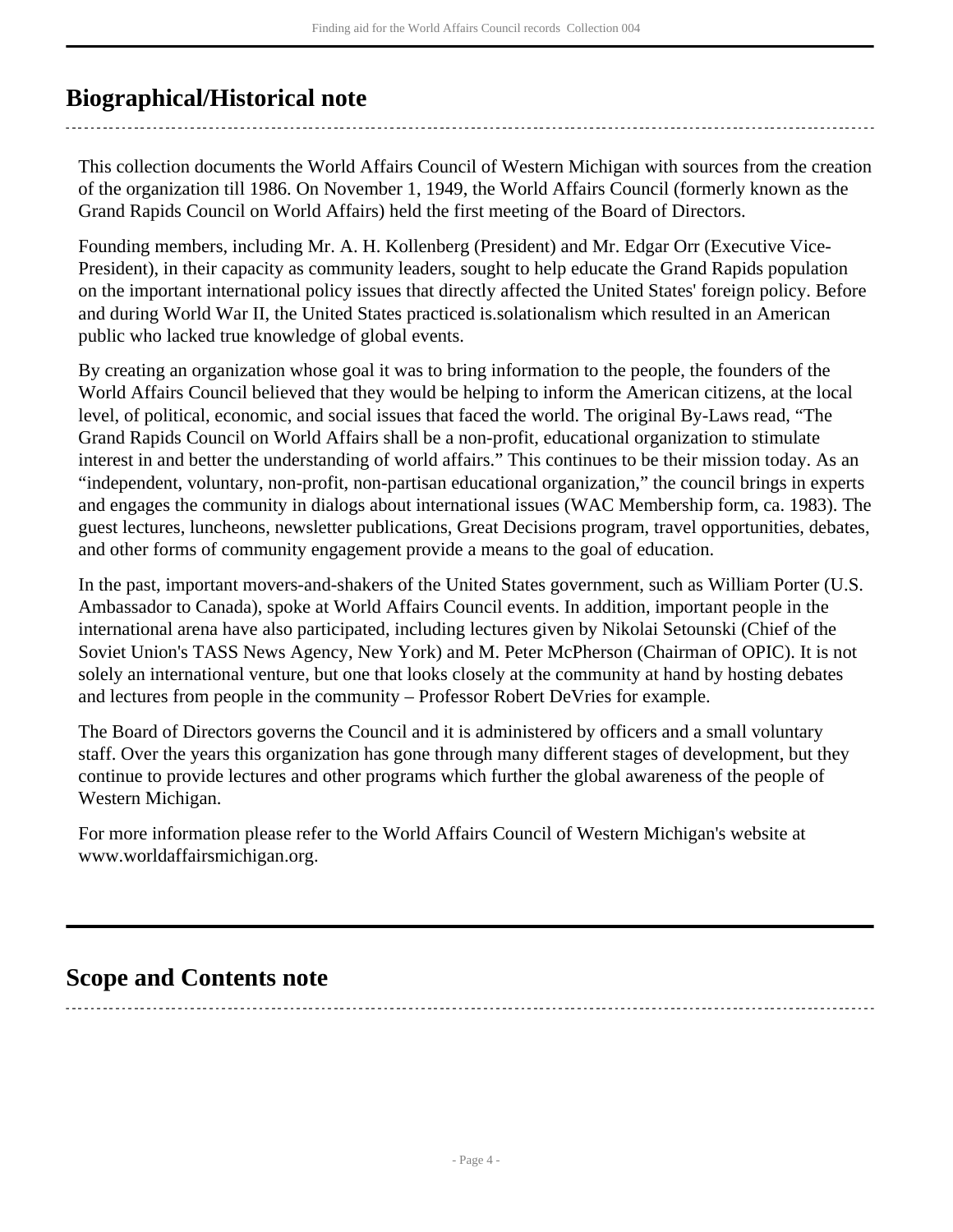The focus of the World Affairs Council Records Collection is unique in that it brings the international community to the local people of Western Michigan. Though the majority of the documents deal with politics, economics, and policies from the entire world, they do so by bringing these issues to the locals. This collection is important to the scope of the Grand Rapids History and Special Collections Center because it involves the local community in issues of international concern and provides documentation on how the area has reacted to these issues.

The World Affairs Council Records Collection is strong in specific information on lectures and programs. There are many people of international importance who have spoken in Grand Rapids and the folders on these issues have a wide variety of documentation, from correspondences and fliers to biographies and photographs. The earliest records (1949-1960s) lack this type of specific data, as we only have general organizational documents from this time period. Program subject files make up the bulk of the collection, specifically those that address the different programs the WAC hosted. The photographs, though plentiful, are limited in subject matter. They are mostly restricted to formal stills used in publicity, and there are very few which offer a look at local people interacting with the guests. In addition, the bulk of the guest speakers come from Washington D.C. and Europe. This Western focus does limit the information geographically; however, there are resources from Russia, South Africa, and Japan, to name a few, that show a grander picture of the world.

## <span id="page-4-0"></span>**Administrative Information**

## **Publication Information**

Grand Rapids Public Library, Grand Rapids History and Special Collections Department

## **Immediate Source of Acquisition note**

Accession Numbers: 1983.003, 1988.035; Donor: World Affairs Council, 1982, 1988

## <span id="page-4-1"></span>**Controlled Access Headings**

## **Corporate Name(s)**

- World Affairs Council of Grand Rapids. -- Archives
- World Affairs Council of Western Michigan. -- Archives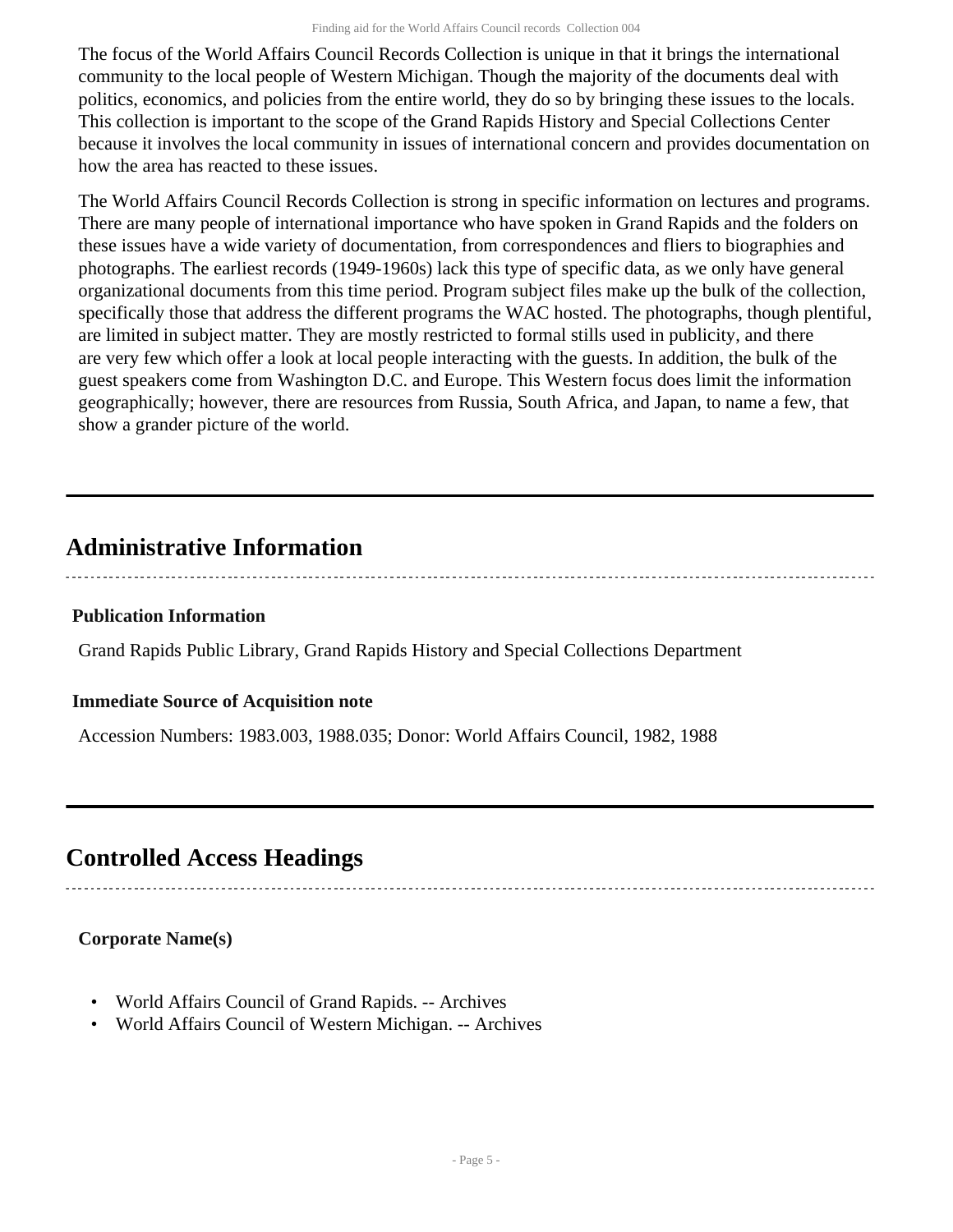## **Geographic Name(s)**

• Grand Rapids (Mich.) -- History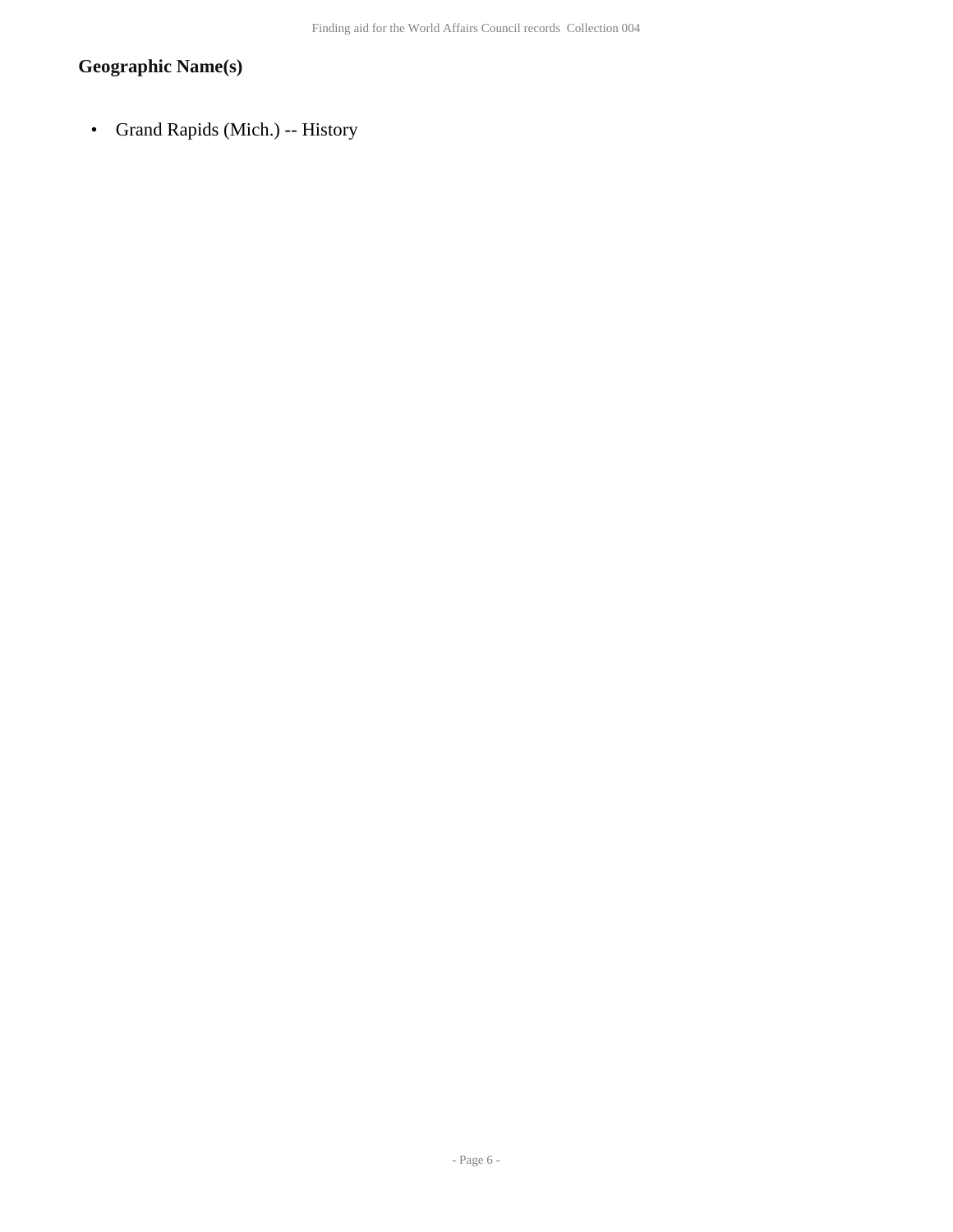## <span id="page-6-0"></span>**Collection Inventory**

## <span id="page-6-1"></span>**Series I. General Organization Documents**

## **Scope and Contents note**

This series was previously called the Board of Directors Minutes, but was changed in 2004 to reflect the broader representation of documents included. Included are by-laws, financial statements, correspondence and programs that directly affect the ability of the organization to effectively do business. These items were removed in 2006 and placed in the History and General Information sub series.

## **Subseries A.**

#### **Scope and Contents note**

This sub series was created to reflect the overarching information regarding the WAC itself and all of the day-to-day administrative and coordinating functions of this active institution. Currently there is only one item indexed under this heading which is a membership form ca. 1983. This category will be expand as the research and general information regarding the WAC itself is further developed.

|                                 | <b>Box</b> | <b>Folder</b> |
|---------------------------------|------------|---------------|
| <b>By-Laws</b> (1949)           | 1          |               |
| By-Laws (ca. 1954)              |            | 2             |
| Foundation Requests, 1973-1979. |            | 2.5           |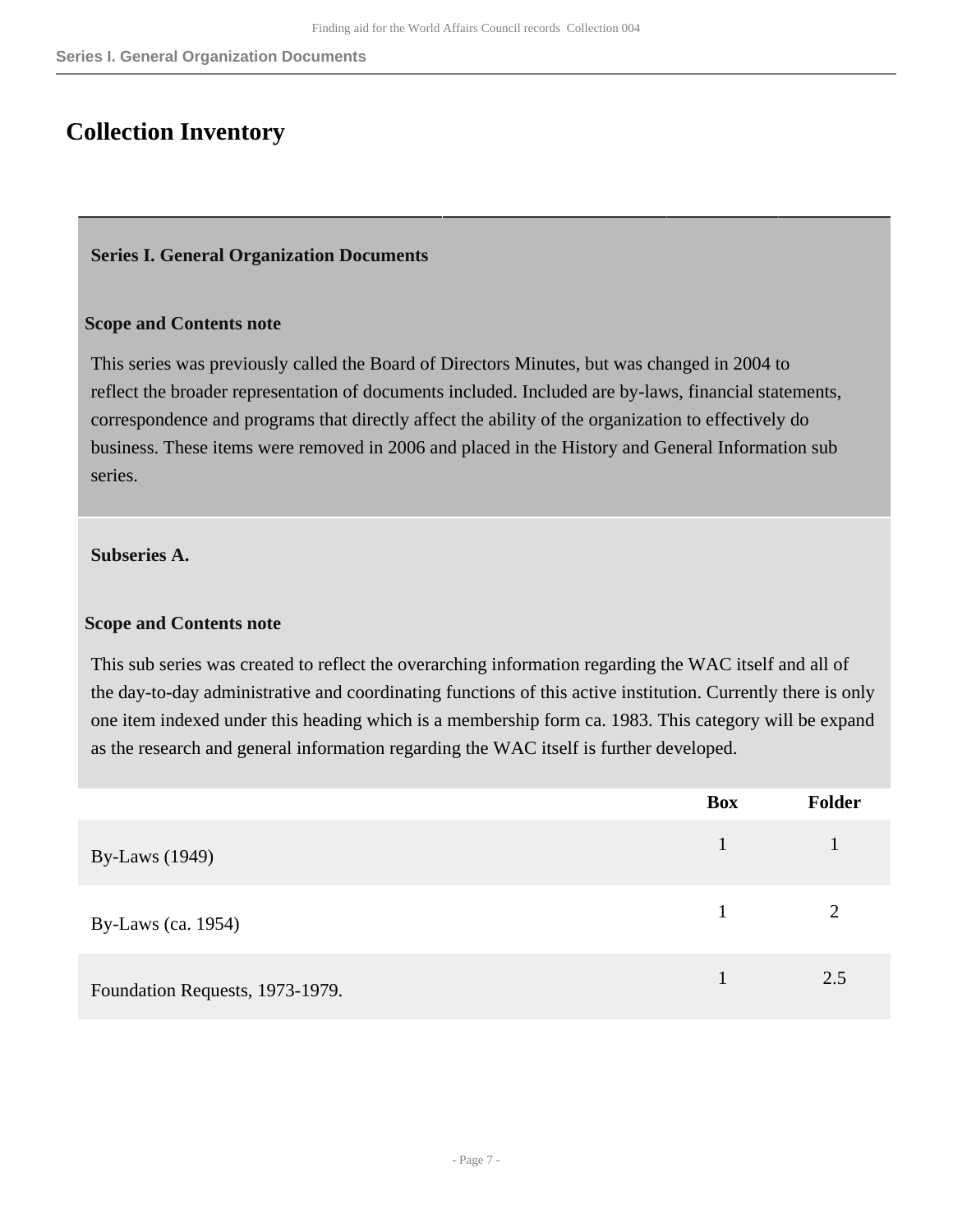#### **Subseries B. BOARD OF DIRECTORS MINUTES**

| Membership Form, ca. 1971.                                                               |              | 3              |
|------------------------------------------------------------------------------------------|--------------|----------------|
| Membership Form, ca. 1983. Includes a brief history $\&$ purpose of the<br>organization. | $\mathbf{1}$ | $\overline{4}$ |
| Letters to Council Members.                                                              | 1            | 5              |
| Letters from the Board of Directors/Council.                                             | $\mathbf{1}$ | 5.5            |
| Press Articles, 1970s                                                                    | $\mathbf{1}$ | 6              |
| Program Committee – Notes and Reports (1989-1982)                                        | $\mathbf{1}$ | 6.5            |

## **Subseries B. BOARD OF DIRECTORS MINUTES**

## **Scope and Contents note**

This sub series was created for specifically dealing with the minutes of the Board of Directors and currently has records ranging from 1949-1984. As these documents reflect the inner workings and specific information on different events in the WAC, placing them in a separate sub series aids in ease of access. There are additional documents within this sub series that have not been removed in order to preserve the continuity of the information. There are also supporting documents used at the Board meetings purposely filed with the minutes: letters to the Board members, Nomination Committee recommendations, reports to the council by other committee members, and financial statements given for the Board's approval.

|                                        | <b>Box</b> | Folder |
|----------------------------------------|------------|--------|
| BOARD OF DIRECTORS MINUTES, 1949-1966. |            |        |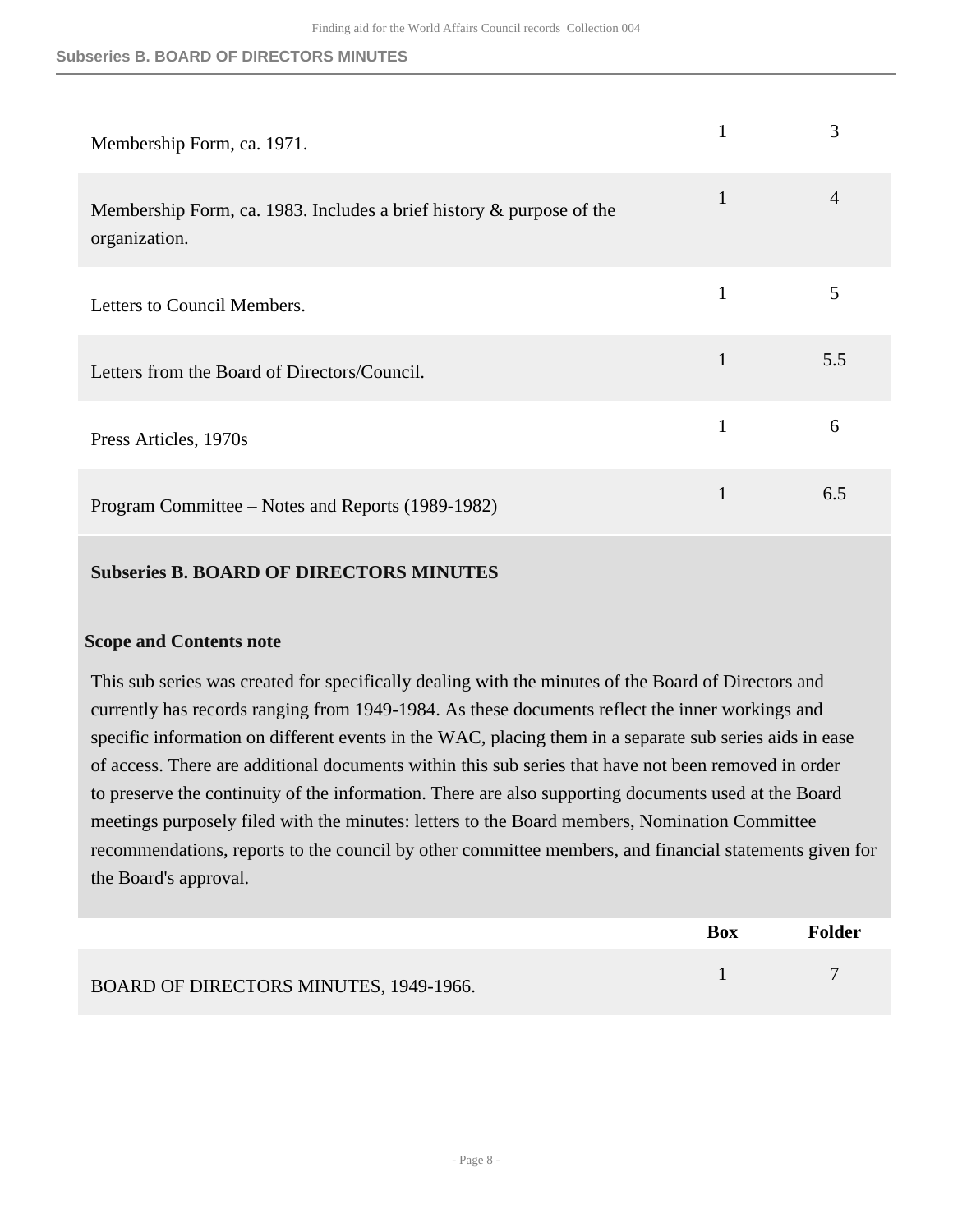| BOARD OF DIRECTORS MINUTES, 1967-1975.   |   | 8  |
|------------------------------------------|---|----|
| BOARD OF DIRECTORS MINUTES, 1975-1977.   | 1 | 9  |
| BOARD OF DIRECTORS MINUTES, 1978-1979.   |   | 10 |
| <b>BOARD OF DIRECTORS MINUTES, 1980.</b> |   | 11 |
| <b>BOARD OF DIRECTORS MINUTES, 1981.</b> | 1 | 12 |
| <b>BOARD OF DIRECTORS MINUTES, 1982.</b> | 1 | 13 |
| BOARD OF DIRECTORS MINUTES, 1983-1984.   |   | 14 |

## <span id="page-8-0"></span>**Series II. NEWSLETTERS**

#### **Scope and Contents note**

Included in the collection are local newsletters, as well as scatter representations of newsletters from related national organizations. The local newsletters include information on upcoming programs, election of officers, meeting dates, etc. The titles vary over time, including: World Affairs Bulletin, World Affairs Council Calendar, Grand Rapids World Affairs Council News Brief, and World Affairs Council of Western Michigan Newsletters. Arranged chronologically. Fuller inventory information needed.

|                         | <b>Box</b> | <b>Folder</b> |
|-------------------------|------------|---------------|
| NEWSLETTERS, 1954-1962. | 4.5        |               |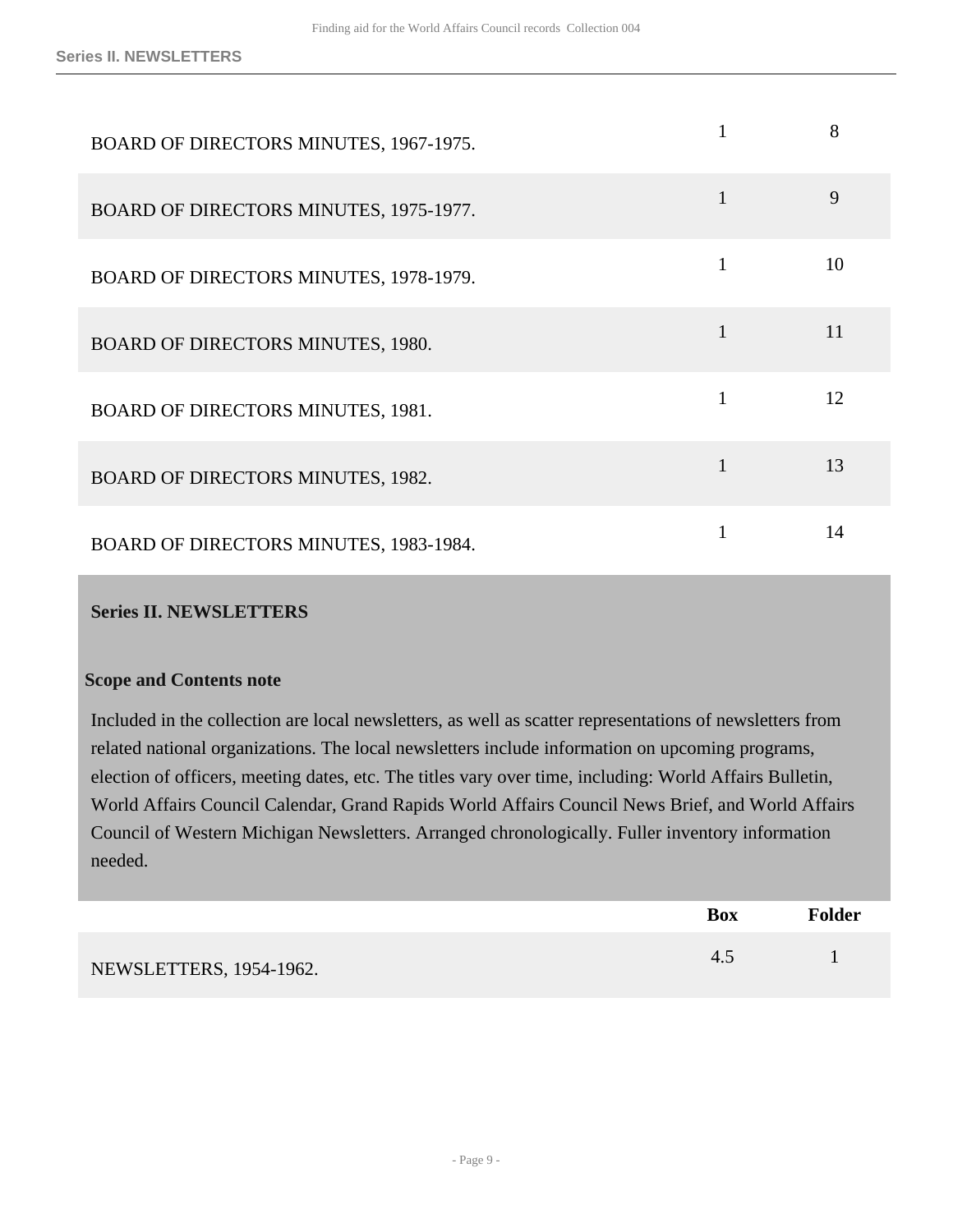**"World Affairs Council of Western Michigan" [serial]**

| NEWSLETTERS, 1963-1976.                              | 4.5 | 2          |
|------------------------------------------------------|-----|------------|
| NEWSLETTERS, 1977-1982.                              | 4.5 | 3          |
| NEWSLETTERS, 1982-1983. Oversized.                   | 3.5 | 26         |
| NEWSLETTERS, 1984-1986. Oversized.                   | 3.5 | 27         |
| "World Affairs Council of Western Michigan" [serial] |     |            |
|                                                      |     | <b>Box</b> |
| July 1982 - December 1983                            |     | 3.5        |
| February 1984 - October 1986                         |     | 3.5        |

<span id="page-9-0"></span>**Series III. SUBJECT FILE 1968-1981, n.d.** 

**Subseries A. Program Subject Files.** 

## **Scope and Contents note**

Throughout the course of its history, the WAC has hosted many different speakers, debates, and other programs in the Grand Rapids area. This subseries was created in 2006 to house all of the documents that address the programs that were held. These documents are listed alphabetically by speaker or title of program/event.

**Box Folder**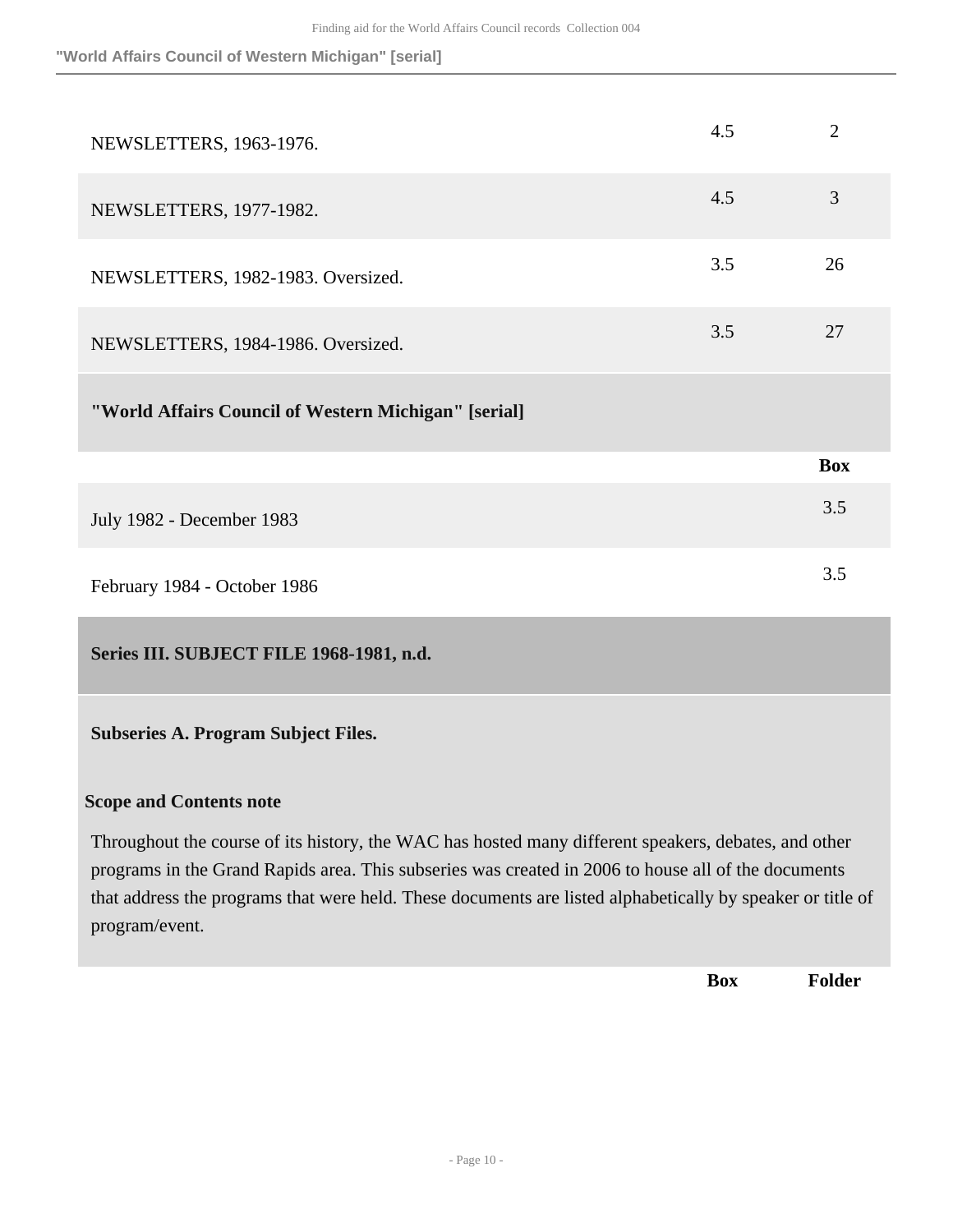| American Issues Forum - National Bicentennial Program Publicity<br>Booklet, 1975 and 1976. Programs, 1974-1981.                                             | 17             | 1              |
|-------------------------------------------------------------------------------------------------------------------------------------------------------------|----------------|----------------|
| Baeynes (French Embassy) Annual Meeting, 1977-9.                                                                                                            | $\overline{2}$ | $\mathbf{1}$   |
| Barth, Dirk (Dutch Ministry of Defense), Oct 1980.                                                                                                          | $\overline{2}$ | 2              |
| Bassey, Chief Akpan (Justice of the Nigerian Supreme Court), April 1984.                                                                                    | $\overline{2}$ | 3              |
| Becton, General Julius (Department of State), "Famine in Africa," 1985.<br>Photograph of General Becton separated.                                          | $\overline{2}$ | $\overline{4}$ |
| <b>Oversized Lecture Flier</b>                                                                                                                              | 3.5            | $\mathbf{1}$   |
| Bell, James (El Salvador Desk, Department of State), "Central America<br>and El Salvador: Our Backyard in Flames?" April 29, 1981. Photograph<br>separated. | $\overline{2}$ | 4.5            |
| Blumenthal Dinner, 1976.                                                                                                                                    | $\overline{2}$ | 5              |
| Bosworth, Stephen (Deputy Asst. Sec. for Intl. Resources & Food Policy),<br>n.d.                                                                            | $\overline{2}$ | 6              |
| Bowen, Dr. Robert M. (Institute for Space and Security), "Our Future in<br>Space," Sept. 22, 1983. Photograph separated.                                    | $\overline{2}$ | $\overline{7}$ |
| Oversized Lecture Flier.                                                                                                                                    | 3.5            | $\overline{2}$ |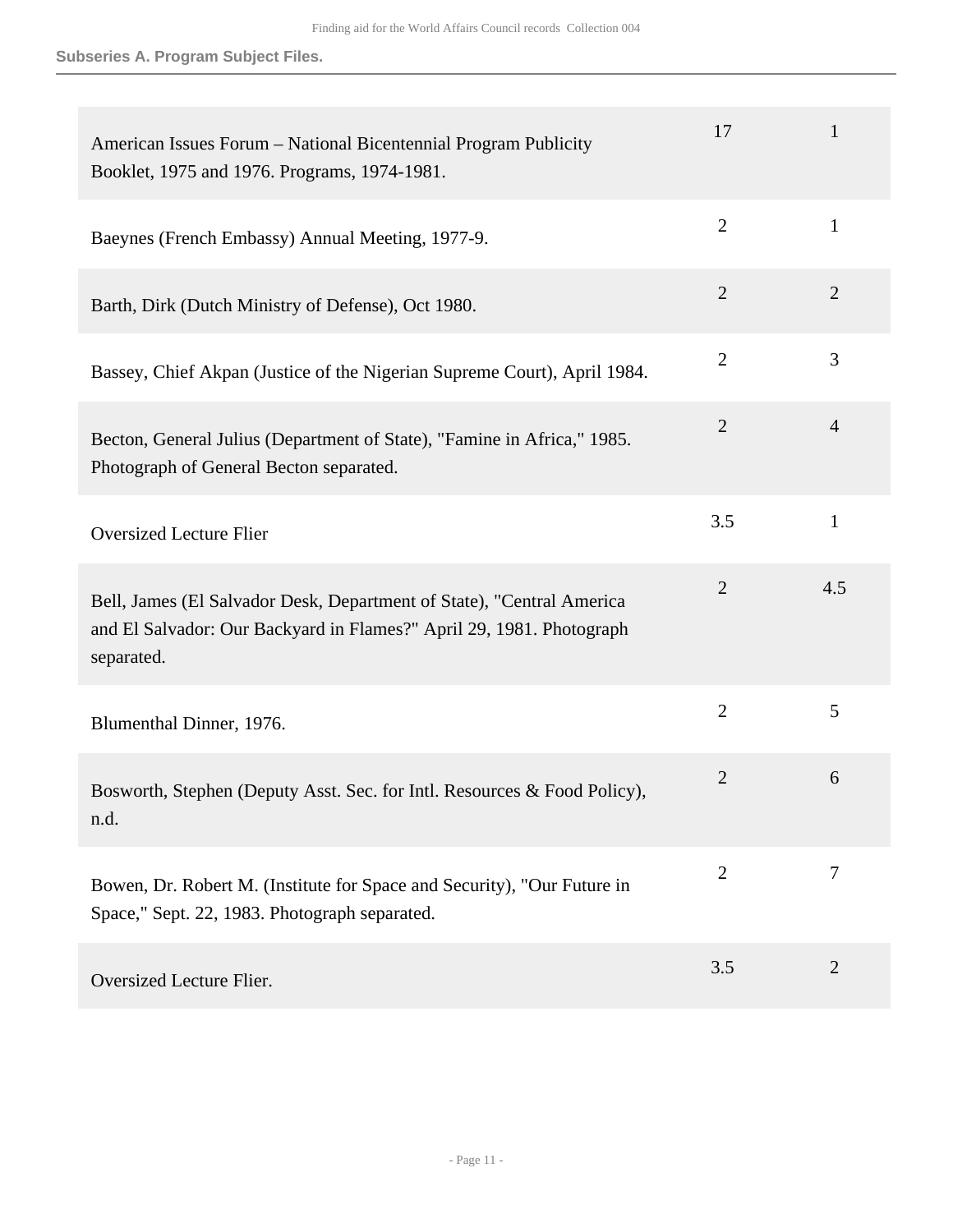| Brown, Ronald (JP, MP), 1976. Photograph separated.                                                                               | $\overline{2}$ | 8  |
|-----------------------------------------------------------------------------------------------------------------------------------|----------------|----|
| Bryant, Hilda (Journalist for KIRO-TV, Seattle), "The Nearly Hidden War<br>in Afghanistan," April 11, 1985.                       | $\overline{2}$ | 9  |
| Oversized Lecture Flier.                                                                                                          | 3.5            | 3  |
| Cadieux, Marcel (Canadian Ambassador), 1974. Photograph separated.                                                                | $\overline{2}$ | 10 |
| Carter, Hodding III (Asst. Sec. of State), 1977-1978. Photograph<br>separated.                                                    | $\overline{2}$ | 11 |
| Cavenagh, Prof. Winifred, 1977.                                                                                                   | $\mathbf{2}$   | 12 |
| Celebrity Auction, May 1-3, 1984.                                                                                                 | $\overline{2}$ | 13 |
| Chaplin, David (Professor, Western Michigan University), "Central<br>America – Our Afghanistan?" April 7, 1983.                   | $\overline{2}$ | 14 |
| Chien, Frederick (Representative of the Coordination Council for North<br>American Affairs, Taiwan), Reception, January 14, 1985. | $\overline{2}$ | 15 |
| China Project, 1979.                                                                                                              | $\overline{2}$ | 16 |
| China Seminar, 1979.                                                                                                              | $\overline{2}$ | 17 |
| China Trade Seminar, 1979.                                                                                                        | $\overline{2}$ | 18 |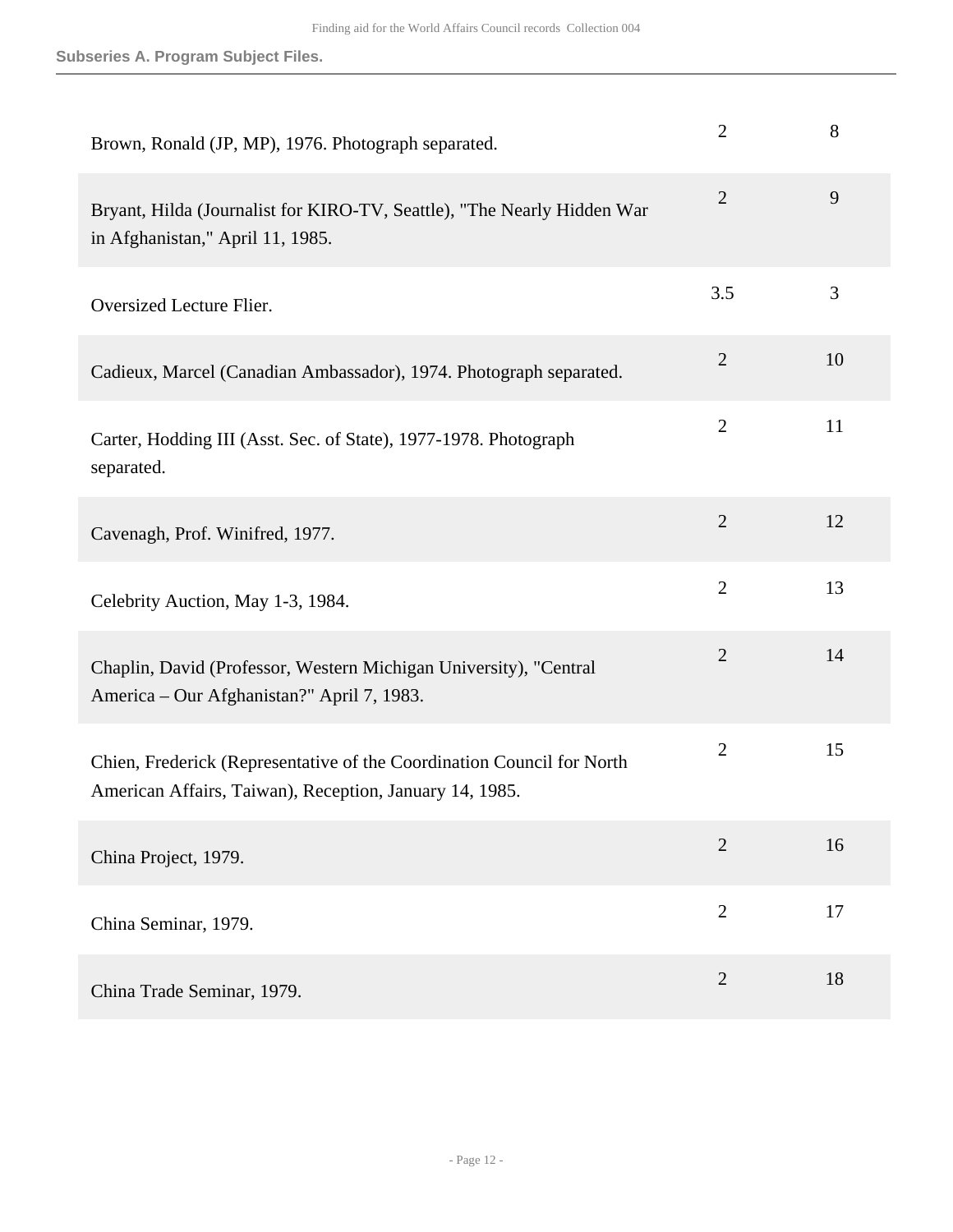| Cohen, Warren. (Professor, Michigan State University), "Taiwan, Trade<br>and Other Tensions in Chinese-American Relations," March 3, 1983.                         | 2              | 19             |
|--------------------------------------------------------------------------------------------------------------------------------------------------------------------|----------------|----------------|
| Combs, Richard (Deputy Director of the State Department's Office of<br>Soviet Union Affairs), "East-West Relations and Theatre Nuclear Arms,"<br>February 3, 1982. | $\overline{2}$ | 19.5           |
| Commission for the Organization of the Govt. for the Conduct of World<br>Affairs, 1974.                                                                            | $\overline{2}$ | 20             |
| Oversized Notes and Directory.                                                                                                                                     | 3.5            | $\overline{4}$ |
| Community Kaleidoscope, February 1986.                                                                                                                             | 3              | 1              |
| Consular Luncheons, 1979-80.                                                                                                                                       | 3              | $\overline{2}$ |
| Conference on Palestine, Fall 1982 (Canceled).                                                                                                                     | 3              | 2.5            |
| Cooper, John (Ambassador to the German Democratic Republic), 1976.                                                                                                 | 3              | $\overline{4}$ |
| Cornelius, Richard (Senior Adviser, Controller's Department in Exxon<br>Corporation), "World Energy Outlook," May 27, 1981. Photograph<br>separated.               | 3              | 4.5            |
| Cullen, Bernard (Belfast), 1972.                                                                                                                                   | 3              | 5              |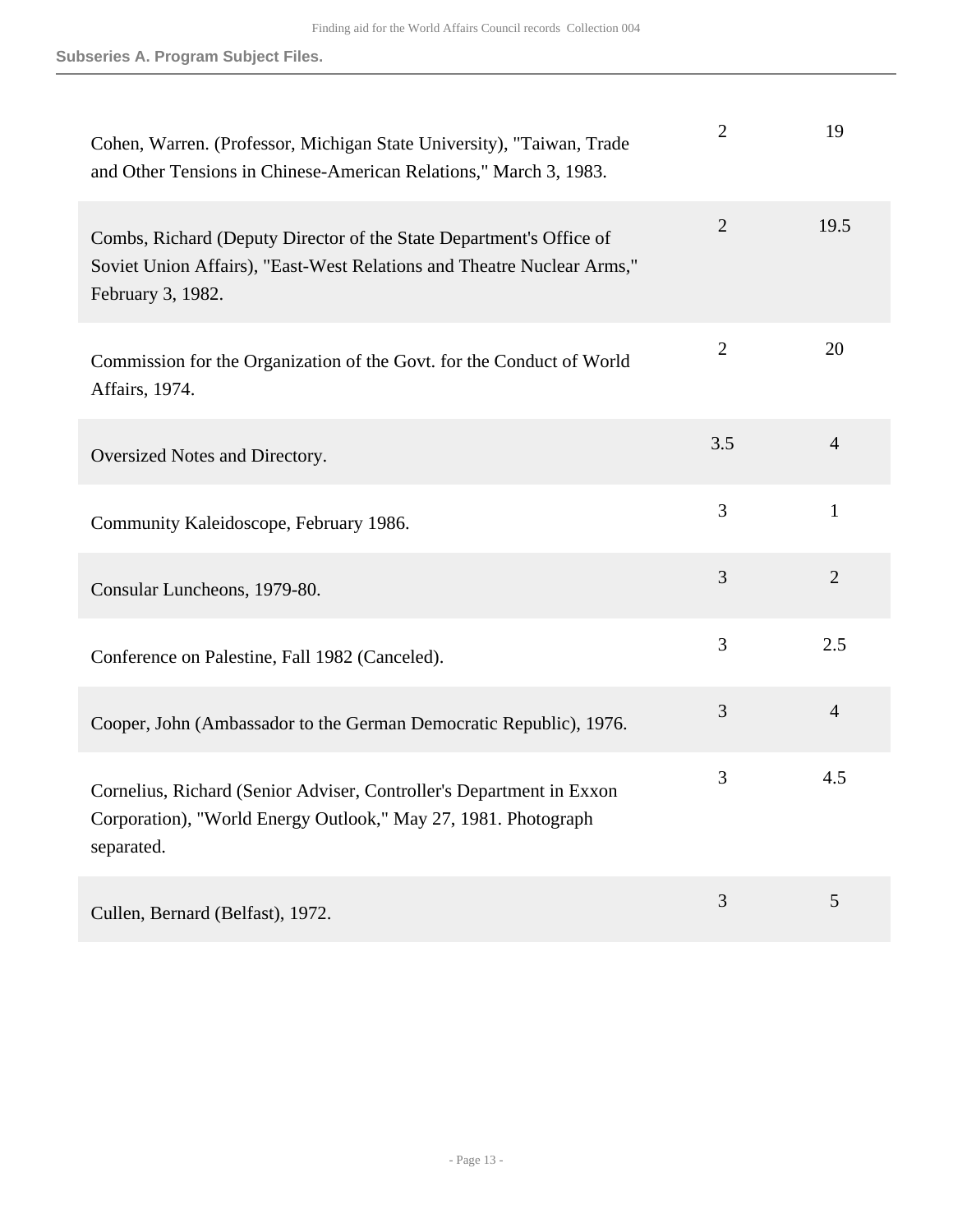| "[A] Debate on U.S. Policy in Central America," Luis Mendes (Counselor<br>to the Nicaraguan Embassy) and William Pasco, III (Council for Inter-<br>American Security), September 26, 1984. | 3   | 6              |
|--------------------------------------------------------------------------------------------------------------------------------------------------------------------------------------------|-----|----------------|
| Dent, Frederick (Special Rep. for Trade Negotiations), 1976.                                                                                                                               | 3   | $\overline{7}$ |
| Drake, Gerald (Director, Office of Strategic Nuclear Policy, Department of<br>State), "Nuclear Weapons and United States Foreign Policy," September<br>16, 1982. Photograph separated.     | 3   | 7.5            |
| Dyess, William (Deputy Asst. Sec. for Public Affairs), 1977.                                                                                                                               | 3   | 8              |
| Economic Conference, 1974. Photographs (James C. Donnell II and S.<br>John Byington (2)) separated.                                                                                        | 3   | 9              |
| Oversized articles.                                                                                                                                                                        | 3.5 | 5              |
| Elliott, Randall (U.S. Department of State's Bureau of Intelligence and<br>Research), "International Terrorism and the Middle East," Nov. 14, 1984.<br>Photograph separated.               | 3   | 10             |
| Oversized flier.                                                                                                                                                                           | 3.5 | 6              |
| Elliott, Randall (U.S. Department of State's Bureau of Intelligence and<br>Research), "Lebanon and the Middle East: the U.S.'s Role," Nov. 9, 1983.                                        | 3   | 11             |
| European Community, 1979. Photographs separated.                                                                                                                                           | 3   | 12             |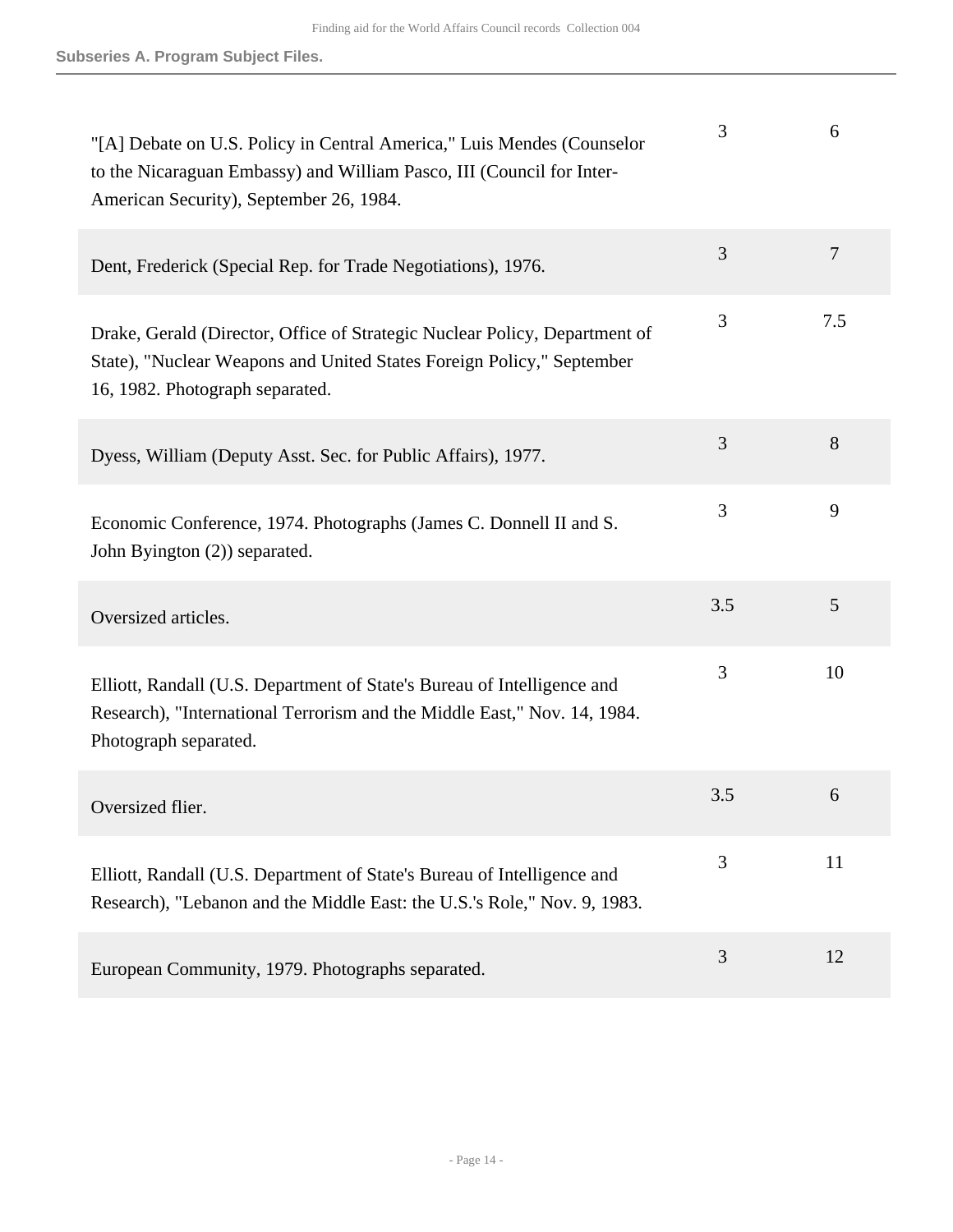| Fedovsky, Gennady I. (First Sec. of the USSR Embassy), 1973.                                                                                                   | 3   | 13     |
|----------------------------------------------------------------------------------------------------------------------------------------------------------------|-----|--------|
| Foreign Policy Conference, 1973.                                                                                                                               | 3   | 14     |
| Foundation Requests, 1973-1979.                                                                                                                                | 3   | 15     |
| Frank, Forrest (International Security Analyst), "Nuclear Arms Control:<br>Suggestions for Survival," (given in place of Arnold Kramish), February 2,<br>1984. | 3   | 16     |
| Oversized flier.                                                                                                                                               | 3.5 | $\tau$ |
| Garcia, Jorge (Professional Advancement Enterprises), "Inter American<br>Security," April 4, 1983. - Negatives found moved to Photo Box                        | 3   | 17     |
| German Rotary Group, 1977.                                                                                                                                     | 3   | 18     |
| Ghorbal, Ashraf (Egyptian Ambassador to the USA), Reception, March<br>22, 1984.                                                                                | 3   | 19     |
| Geoghegan, Michael (United Nations Development Programme), "United<br>Nations Development Programme," March 24, 1981 (Canceled).                               | 3   | 19.5   |
| Graciela Tapia Ballet Folklorico Mexicano, with special guest artists Jose<br>Greco and Nana Lorca. Ca. 1980.                                                  | 3   | 20     |
| Greevy, Joseph (Director, Co-operation North), Co-operation North,<br>October 21, 1982.                                                                        | 3   | 20.5   |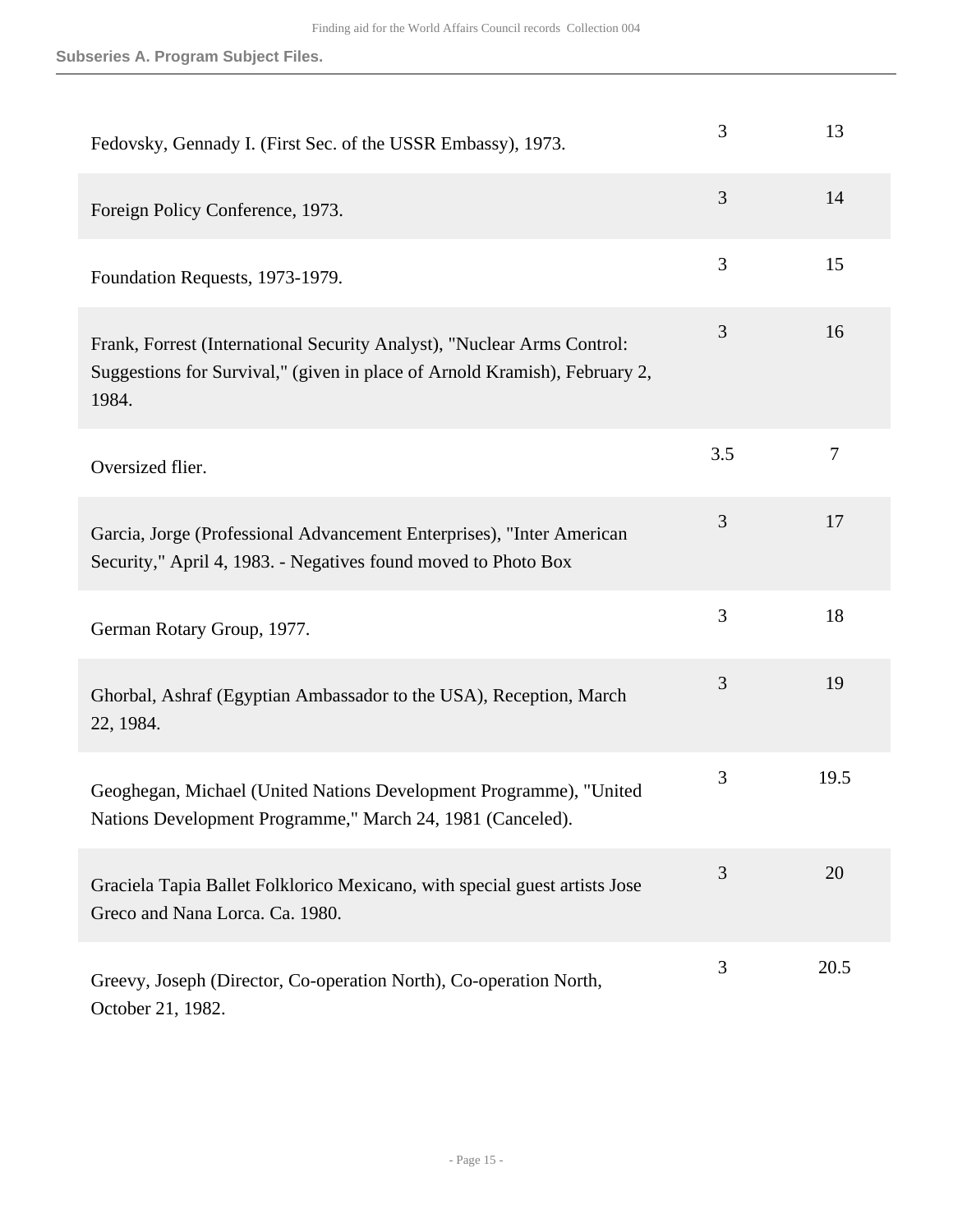| Grobler, Gert (Consul-General – South Africa), South African Luncheon,<br>July 27, 1982.                                                 | 3              | 20.75          |
|------------------------------------------------------------------------------------------------------------------------------------------|----------------|----------------|
| Haig, Alexander (fmr. White House Chief of Staff), "American Foreign<br>Policy in Perspective," Oct 18, 1984.                            | 3              | 21             |
| Harris, F. Allen (Office of Southern African Affairs, U.S. Department of<br>State), "U.S. Policy Toward South Africa," October 24, 1984. | 3              | 22             |
| Oversized flier, article and pamphlet.                                                                                                   | 3.5            | 8              |
| Hickey, Jim (ABC Foreign Correspondent, Beirut), "The Crisis in<br>Lebanon," November 28, 1983.                                          | 3              | 23             |
| Howland, Richard (Spec. Asst. to the Sec. of the Smithsonian Institution),<br>1975.                                                      | 3              | 24             |
| "Impressions of the Soviet Union," Panel Discussion, September 26, 1985.                                                                 | 3              | 25             |
| Inter-American Development Bank, 1974.                                                                                                   | 3              | 27             |
| International Disaster Relief. Stephen Green, 1977-1978.                                                                                 | $\mathcal{L}$  | $\mathbf{1}$   |
| <b>Oversized Press Release.</b>                                                                                                          | 3.5            | 9              |
| International Visitors, 1974-1975.                                                                                                       | $\overline{4}$ | $\overline{2}$ |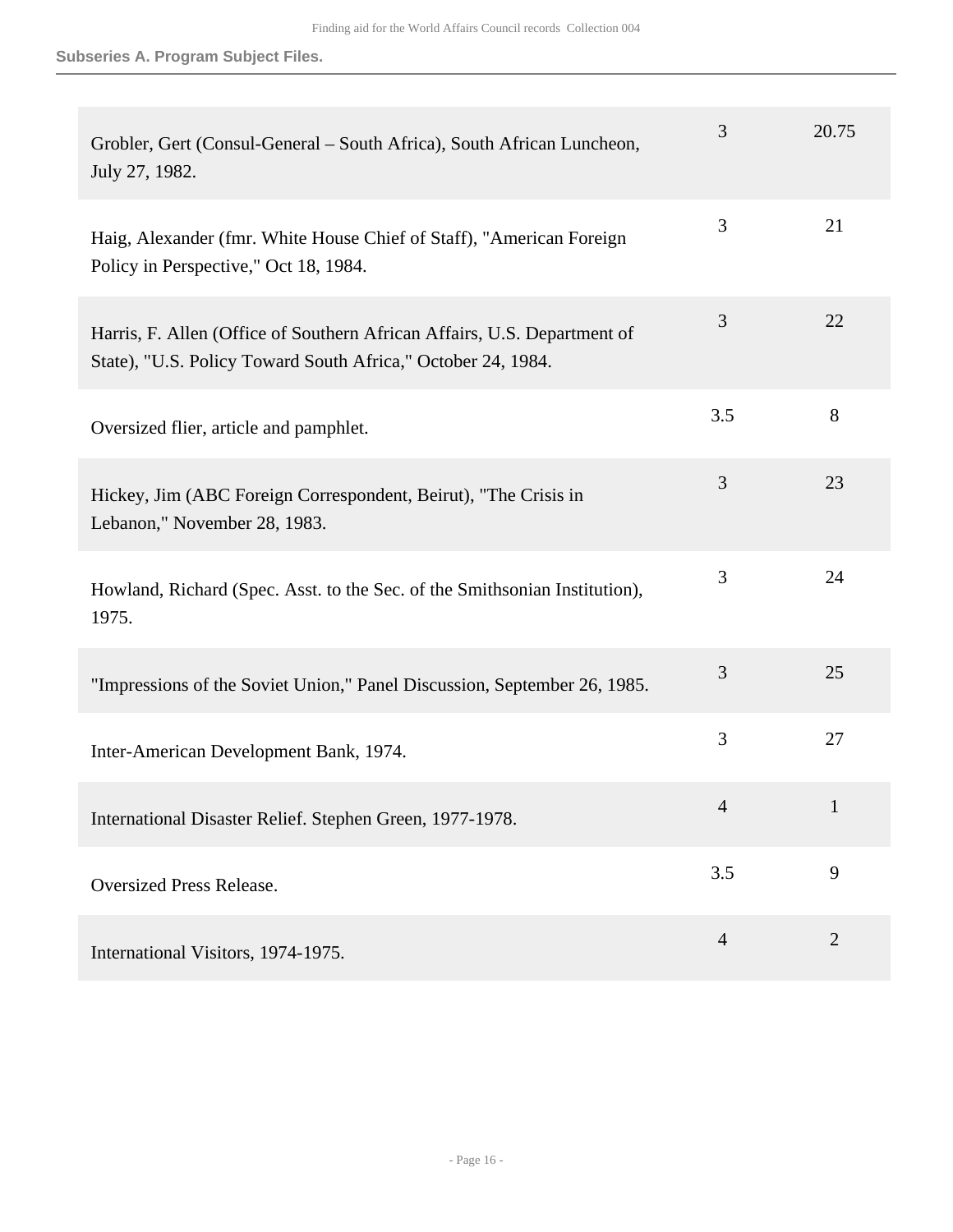| "Israel Update," Norman Kravitz (Attorney) and Joel Krissoff (Attorney),<br>May 3, 1981.                                                                                            | 4              | 2.5            |
|-------------------------------------------------------------------------------------------------------------------------------------------------------------------------------------|----------------|----------------|
| Jacob, Barbara (Director of the European Information Service), 1976.                                                                                                                | $\overline{4}$ | 3              |
| Japanese Visitors from Shiga (Sister City) – 1984                                                                                                                                   | $\overline{4}$ | $\overline{4}$ |
| Joffe, Josef (Dossier Editor, Die Zeit), Luncheon, Nov. 28, 1980.                                                                                                                   | $\overline{4}$ | 5              |
| Kobelinski, Mitchell (fmr. Director of the Export-Import Bank of the<br>United States), "Mutual Advantages Toward Rebuilding the Polish<br>Economy," October 7, 1981.               | $\overline{4}$ | 5.5            |
| Lamse, James, 1975.                                                                                                                                                                 | $\overline{4}$ | 6              |
| League of Women Voters, 1977-8.                                                                                                                                                     | $\overline{4}$ | 7              |
| Loeffler, Erika and Rienhold (Professor, Western Michigan University),<br>"Iran Under Khomeini,"April 19, 1984.                                                                     | $\overline{4}$ | 8              |
| Lubbers, Jan Hendrik (Dutch Ambassador to the United States), "United<br>States – Netherlands Relations: Problems and Prospects," May 11, 1982<br>(Canceled). Photograph separated. | $\overline{4}$ | 8.5            |
| Lublin Polish Folk Festival [1982, program]                                                                                                                                         | $\overline{4}$ | 9              |
| Mautner, Martha (USSR and East European Office in the Department of<br>State's Bureau for Intelligence and Research), Canceled, April 14, 1981.                                     | $\overline{4}$ | 10             |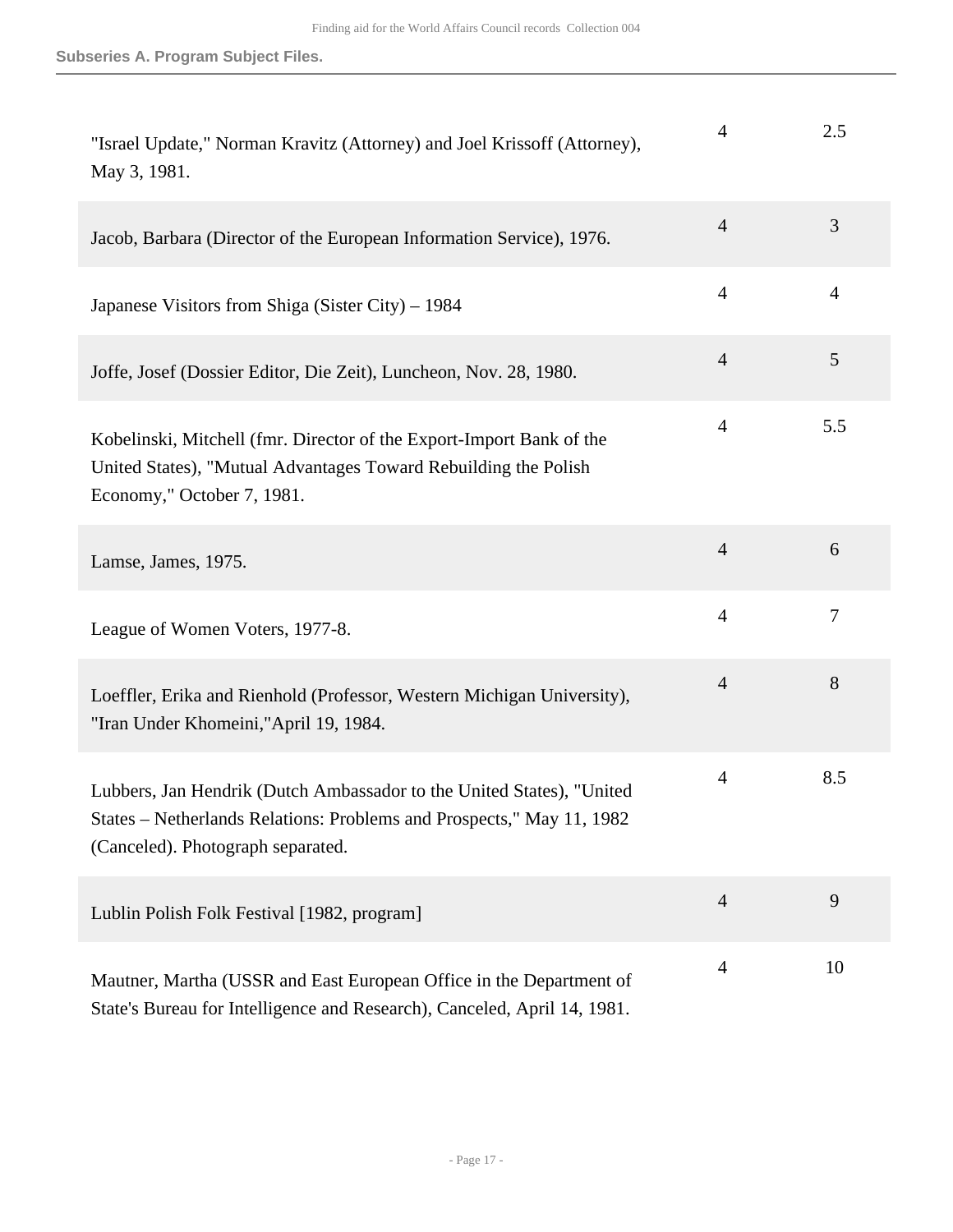## **Subseries A. Program Subject Files.**

| Mays, Marshall (Pres. of the Overseas Private Investment Corp.), 1974.                                                | $\overline{4}$ | 11 |
|-----------------------------------------------------------------------------------------------------------------------|----------------|----|
| McPherson, M. Peter (Chairman of OPIC), "A Practical Application of<br>Aid," August 24, 1983.                         | $\overline{4}$ | 12 |
| Meyers, Steven (Attorney, Amway Corporation), "The Eagle and the<br>Crane," December 7, 1983.                         | $\overline{4}$ | 13 |
| Murphy, Robert, 1976.                                                                                                 | $\overline{4}$ | 14 |
| Myburgh, Gert (Lawyer, South Africa),                                                                                 | $\overline{4}$ | 15 |
| National Issues Forum, 1986.                                                                                          | $\overline{4}$ | 16 |
| NBC Reporters, 1974.                                                                                                  | $\overline{4}$ | 17 |
| NATO, 1972-81.                                                                                                        | $\overline{4}$ | 18 |
| Parada, Esther (Photographer), "Subliminal Ideology: U.S. vs. Nicaraguan<br>Images of Revolution," December 28, 1984. | $\overline{4}$ | 19 |
| Pienaar, Johannes G. (South Africa Foundation), "South Africa: Sinner or<br>Sinned Against?" January 13, 1982.        | $\overline{4}$ | 20 |
| Porter, William (U.S. Ambassador to Canada), 1975. Photograph<br>separated.                                           | $\overline{4}$ | 21 |
| Press Seminar, 1977.                                                                                                  | $\overline{4}$ | 23 |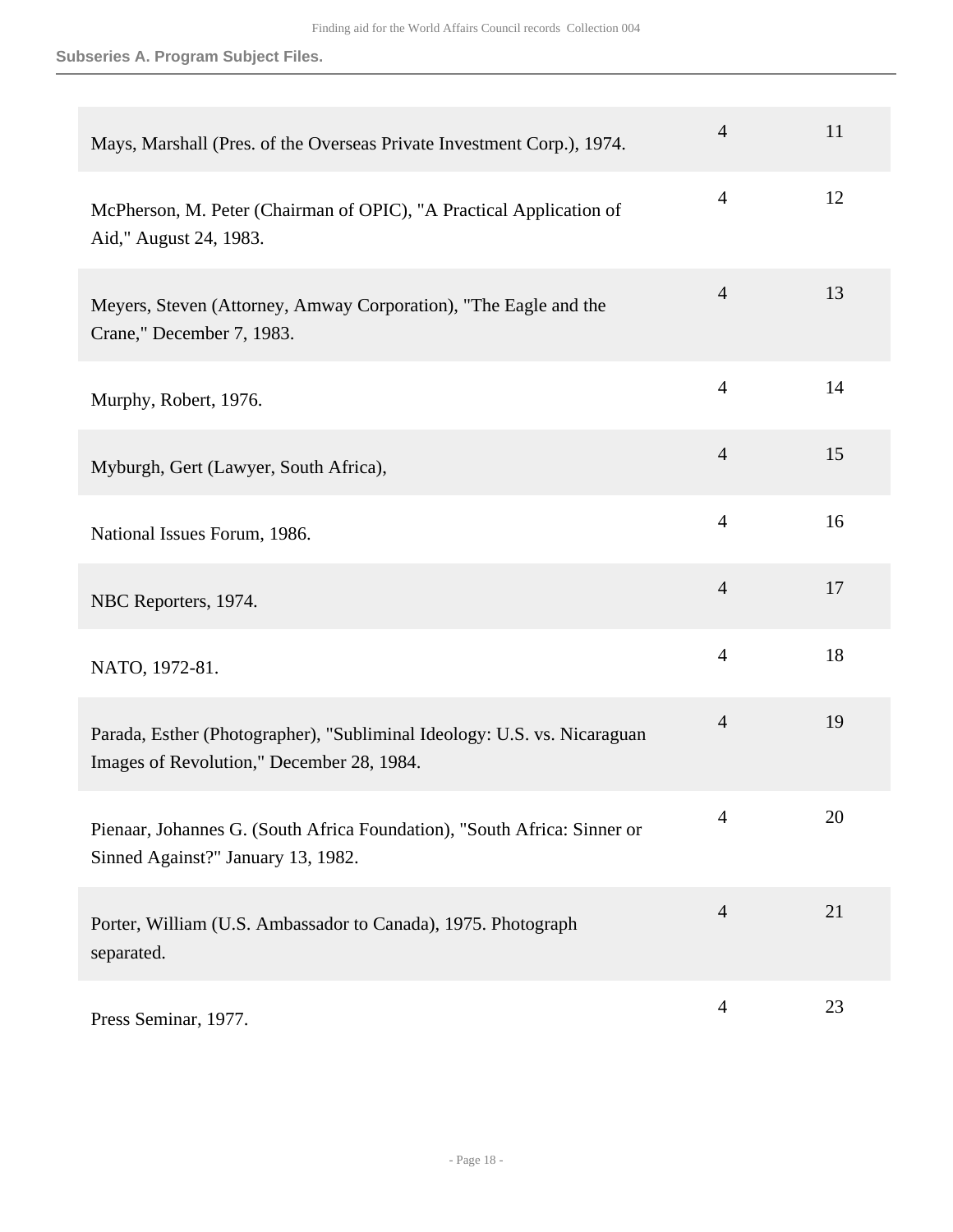## **Subseries A. Program Subject Files.**

| Program on Ireland, 1982. Photograph separated.                                                                                                                           | $\overline{4}$ | 24           |
|---------------------------------------------------------------------------------------------------------------------------------------------------------------------------|----------------|--------------|
| Rielly, John (Chicago Council of Foreign Relations), 1976-7. Photograph<br>separated.                                                                                     | $\overline{4}$ | 25           |
| Rockefeller Foundation Program.                                                                                                                                           | $\overline{4}$ | 25.5         |
| Roderick, Hilliard (Research Associate, Institute for Risk Analysis,<br>American University, Washington D.C.), "Crisis Management: U.S. -<br>U.S.S.R.," January 10, 1985. | $\overline{4}$ | 26           |
| Rotary-Intl. Youth Exchange Program, 1975-8.                                                                                                                              | $\overline{4}$ | 27           |
| Royet, Jacques (Consul General of France), Luncheon, May 24, 1983.                                                                                                        | $\overline{4}$ | 28           |
| Saint Blanquet, Marie Jose de, 1976.                                                                                                                                      | $\overline{4}$ | 29           |
| Oversized article.                                                                                                                                                        | 3.5            | 10           |
| Schaufele, William (President of the Foreign Policy Association and<br>Former Ambassador to Poland), "Poland: Problems and Prospects,"<br>February 25, 1981.              | $\overline{4}$ | 30           |
| Schoumaker, J. Raoul (Ambassador of Belgium), "The Status of European<br>Unification," March 29, 1984.                                                                    | 5              | $\mathbf{1}$ |
| <b>Oversized Newsletters.</b>                                                                                                                                             | 3.5            | 11           |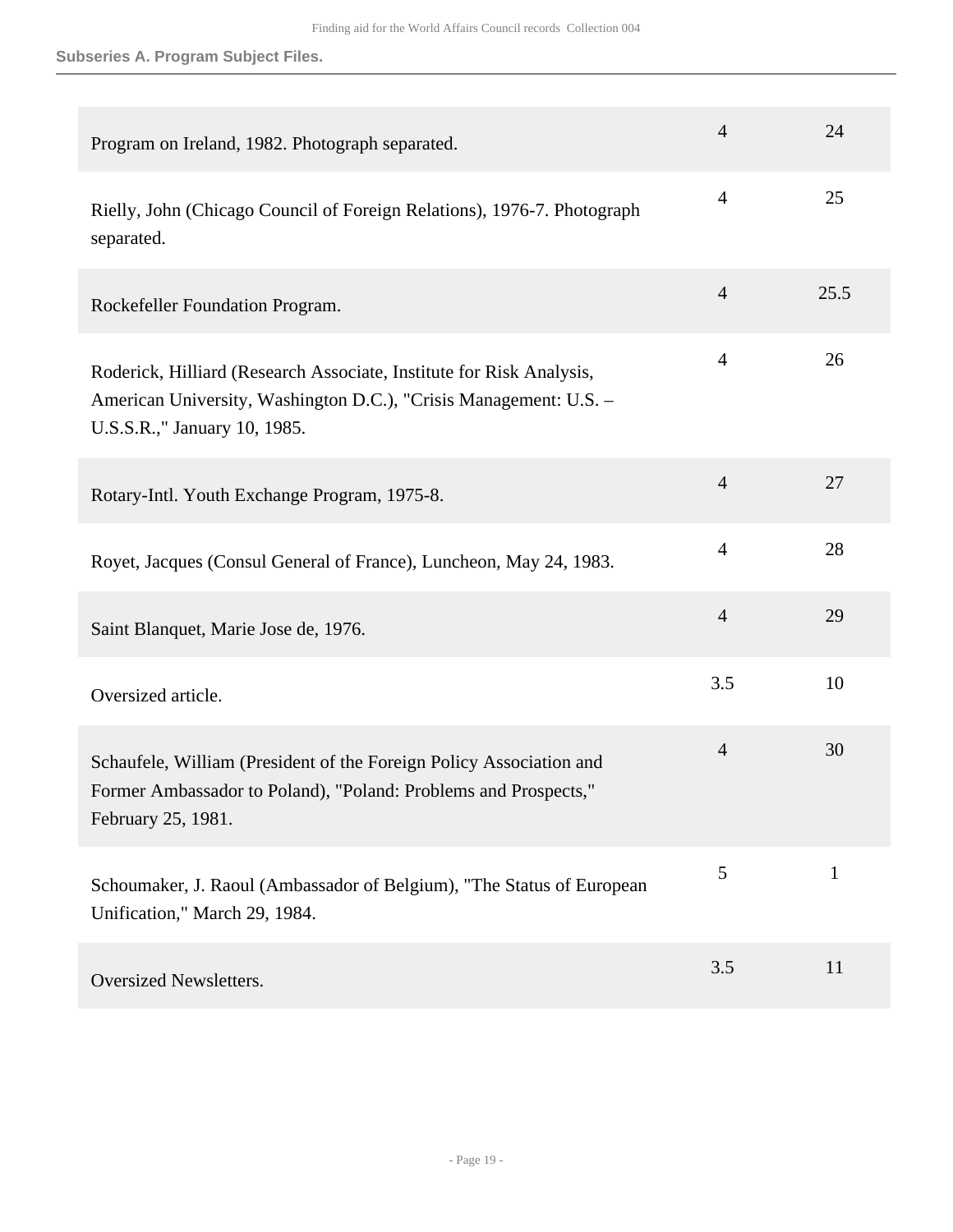| Seminar-Oil, Soviet Sea Power and Geographic Economics, 1975.                                                                                                                    | 5 | $\overline{2}$ |
|----------------------------------------------------------------------------------------------------------------------------------------------------------------------------------|---|----------------|
| Setounski, Nikolai (Chief of the Soviet Union's TASS News Agency, New<br>York), "The American and Soviet Press: Are they Worlds Apart?" April<br>12, 1984. Photograph separated. | 5 | 3              |
| Sieber, Rolf (Ambassador to GDR), 1977.                                                                                                                                          | 5 | $\overline{4}$ |
| South Africa, 1975-1976. Photographs of Dr. DeLoor, Rev. Shearar, and<br>Counsellor Letlaka separated.                                                                           | 5 | 5              |
| State Department, 1974-1975.                                                                                                                                                     | 5 | 6              |
| State Department Foreign Policy Conference, 1972-1973.                                                                                                                           | 5 | $\overline{7}$ |
| State Department Foreign Policy Conference, 1973-1976.                                                                                                                           | 5 | 8              |
| Stroud, Joe (Editor, Detroit Free Press), "Impressions of the Soviet Union,"<br>May 17, 1984.                                                                                    | 5 | 9              |
| Swank, Emory C. (former U.S. Ambassador to Cambodia), "Vietnam and<br>Cambodia - Eight Years Later," Canceled (1983).                                                            | 5 | 10             |
| Tanton, Dr. John, 1975. Photograph separated.                                                                                                                                    | 5 | 11             |
| Teferra, Daniel (Professor, Ferris State College), "Africa," March 8, 1983.                                                                                                      | 5 | 12             |
| Teferra, Daniel (Professor, Ferris State College), Correspondences, 1984.                                                                                                        | 5 | 13             |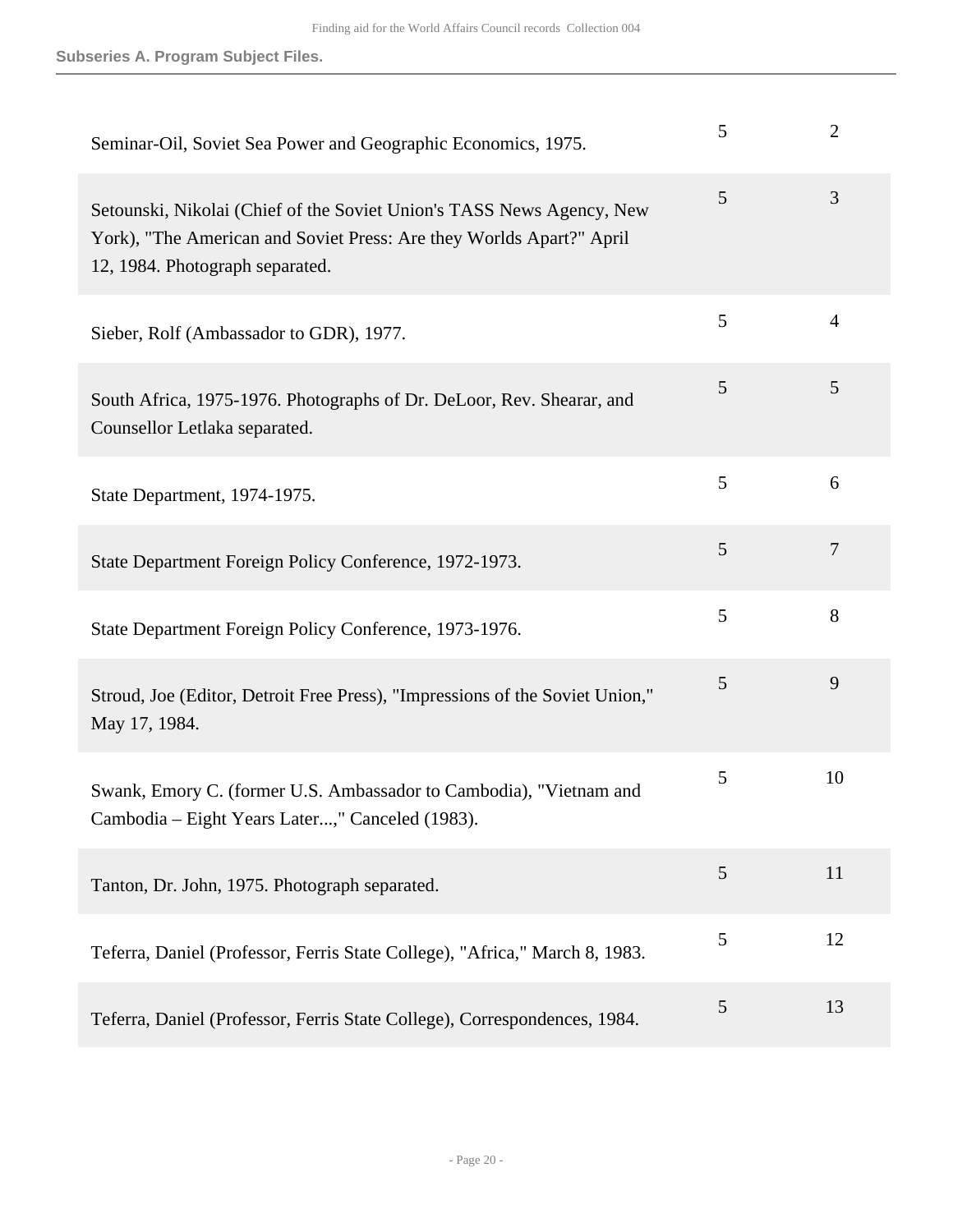| Toure, Moussa (Secretary-General, Ministry of Economics and Finance,<br>Senegal), International Visitor, November 4-7, 1984.                                                                 | 5   | 14 |
|----------------------------------------------------------------------------------------------------------------------------------------------------------------------------------------------|-----|----|
| Trowbridge, George (Union Bank), "Scandinavian Socialism: Is it Heading<br>Our Way?" January 22, 1986.                                                                                       | 5   | 15 |
| Ushiba, Nobuhiko (Japanese Ambassador), 1972.                                                                                                                                                | 5   | 16 |
| Vandenberg Lectures, 1976.                                                                                                                                                                   | 5   | 18 |
| VanDyke, Daniel (Price-Heneveld, Huizenga, and Cooper), "Doing<br>Business with Europe," October 13, 1983.                                                                                   | 5   | 19 |
| VanDyke, Daniel (Price-Heneveld, Huizenga, and Cooper), "Doing<br>Business with Japan," January 27, 1983.                                                                                    | 5   | 20 |
| Volksmarsch - 1983                                                                                                                                                                           | 5   | 21 |
| von Staden, Wendelgard (West Germany's Foreign Service Member),<br>"Crisis in Germany," November 11, 1982. Photograph separated.                                                             | 5   | 22 |
| Oversized flier.                                                                                                                                                                             | 3.5 | 12 |
| Weil, Irwin (Chairman and Professor, Northwestern University), "Recent<br>Developments in the Soviet Union and Their Importance for U.S. Policy,"<br>November 4, 1982. Photograph separated. | 5   | 23 |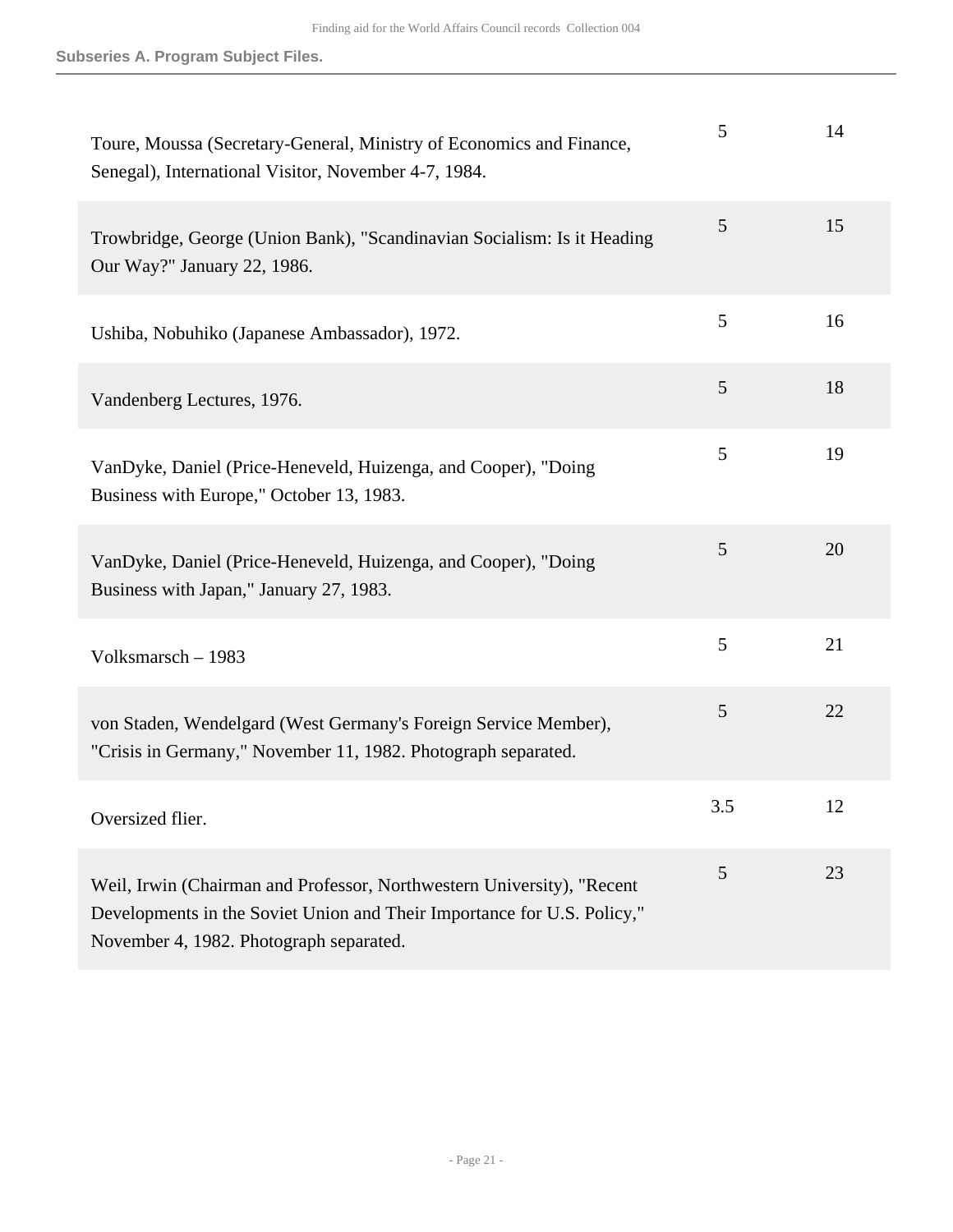**Subseries B. Miscellaneous Subject files.**

| Weil, Irwin (Chairman and Professor, Northwestern University), "Soviet<br>Cultural Life," November 13, 1985. Photograph separated.              | 5   | 24             |
|-------------------------------------------------------------------------------------------------------------------------------------------------|-----|----------------|
| Oversized flier.                                                                                                                                | 3.5 | 13             |
| Winrich, Ralph A. (Aerospace Education Specialist), Aerospace<br>Educational Services Project Program, February 1982. Photographs<br>separated. | 5   | 25             |
| WGVC/TV 35 Membership Drive - 1982 and 1986                                                                                                     | 5   | 26             |
| Whiting, Allen S. (Professor, University of Michigan), "Sino-American<br>Military Relations: Problems and Prospects," January 29, 1981.         | 5.5 | $\mathbf{1}$   |
| Wliandis, Emanuel (Counsul General of Greece, October 21, 1982 (?<br>Canceled).                                                                 | 5.5 | 1.5            |
| World Order Studies, 1973-5.                                                                                                                    | 5.5 | $\overline{2}$ |
| World Trade Week, 1985.                                                                                                                         | 5.5 | 3              |
| Zumberge, James (President of the University of Southern California),<br>"Antarctica Today," May 20, 1983.                                      | 5.5 | 4              |
| <b>Subseries B. Miscellaneous Subject files.</b>                                                                                                |     |                |
| <b>Scope and Contents note</b>                                                                                                                  |     |                |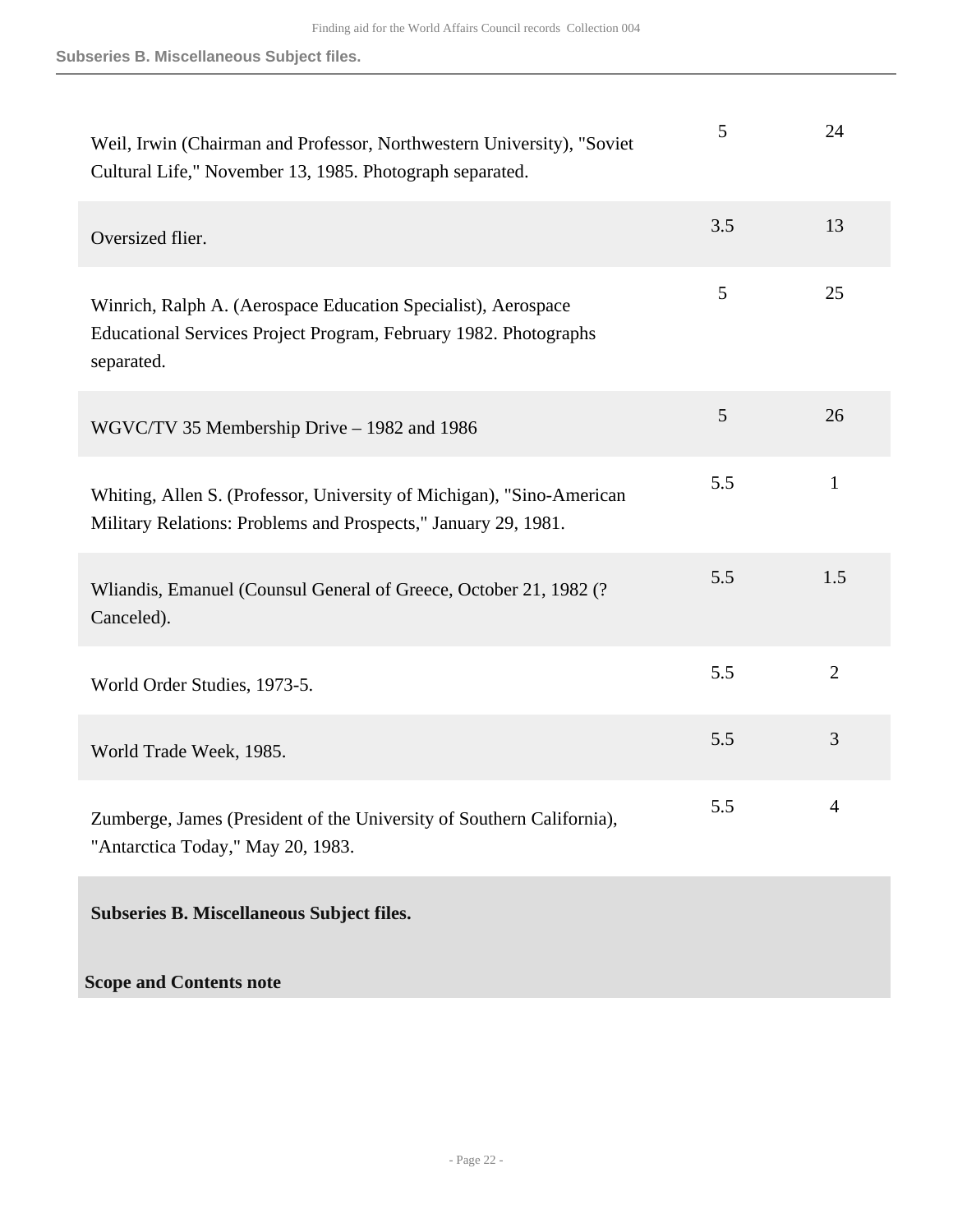This series was created to organize the various miscellaneous files that did not fall under any of the previous series headings or was not connected by a higher organizing concept. Items in this file consist are varied in nature and type. Most are correspondences, brochures, notes, receipts and newspaper clippings related to conference and lectures sponsored by the Council. The topics are organized by subject and filed alphabetically by speaker or title.

|                                                                                | <b>Box</b> | Folder |
|--------------------------------------------------------------------------------|------------|--------|
| Consulate Correspondence, 1975-6.                                              | 3          | 3      |
| Information on Visas for Aliens in the United States (Department of<br>State). | 3          | 26     |
| UN Conference on New and Renewable Sources of Energy, Paper, 1981.             | 5          | 15.5   |
| U.S. Congressmen Correspondences, 1977-1978.                                   | 5          | 17     |
| USIA (United States Information Agency).                                       | 5          | 17.5   |

## <span id="page-22-0"></span>**Series IV. SCRAPBOOKS, 1949-82.**

#### **Scope and Contents note**

Seven scrapbooks of original newspaper clippings are included in the collection, mainly from The Grand Rapids Press but also some from The Grand Rapids Herald. Each scrapbook is loosely arranged by topic. There are two pertaining to the Community Ambassador program, two with articles regarding various programs, one devoted to lectures, one filled with miscellaneous clippings, and one that focuses on UNICEF. No indexing of the clippings is currently available. See also World Affairs Council clippings in Coll. 297, the GR Press Collection as well as the subject files for clippings regarding a specific lecture or program.

**Box Folder**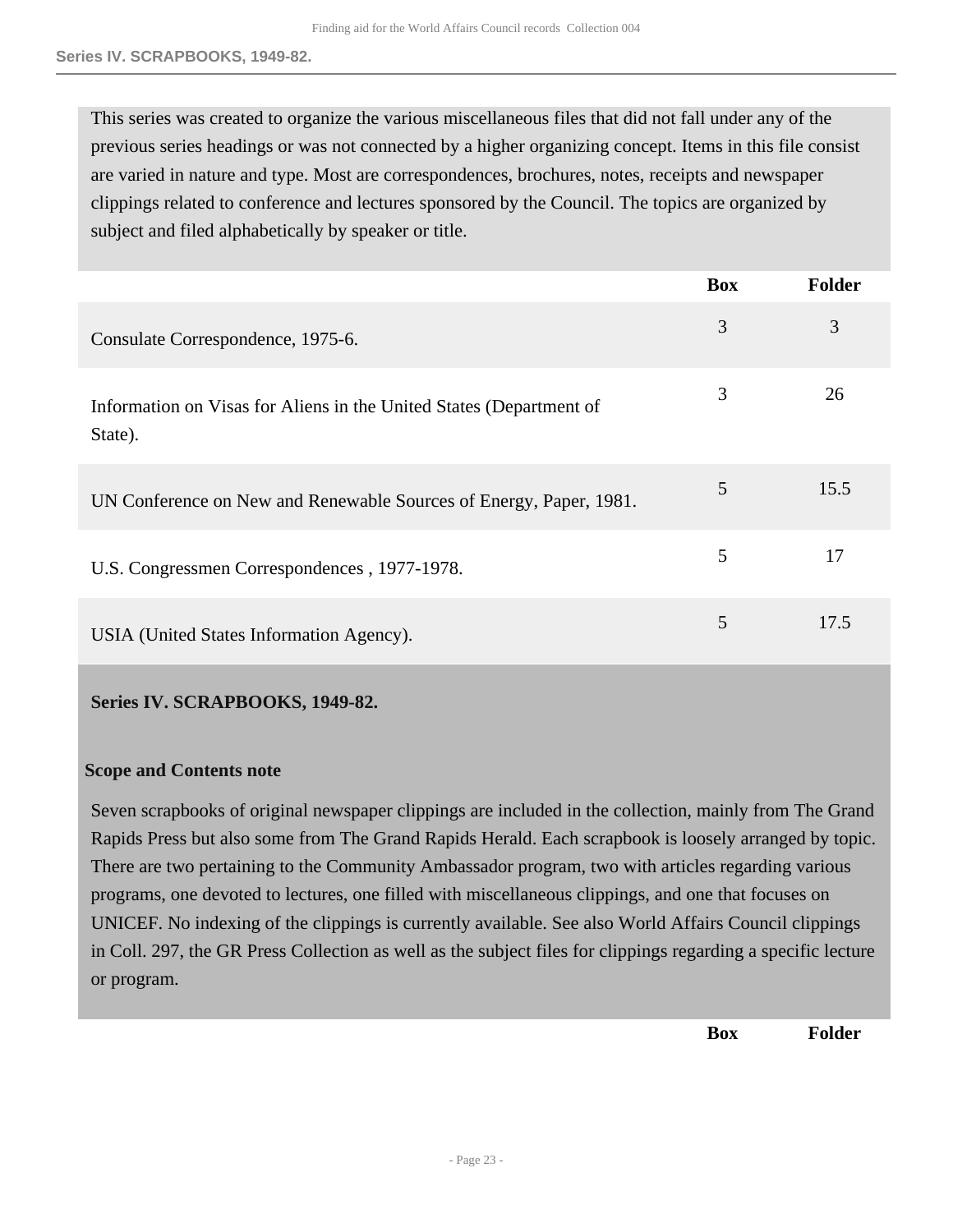| Community Ambassadors Clippings, 1956-1975. | 10 |                |
|---------------------------------------------|----|----------------|
| Program Clippings, 1981-1982.               | 10 | 2              |
| Misc. Clippings, 1949-1979.                 | 11 | 1              |
| Program Clippings, 1974-1981.               | 11 | $\overline{2}$ |
| UNICEF Clippings, 1954-1977.                | 15 | 1              |
| Community Ambassadors Clippings, 1953-1966  | 15 | $\overline{2}$ |
| Lecture Clippings, 1956-1978.               | 15 | 3              |

<span id="page-23-0"></span>**New Series V. Biographies Accession 1988.035, 1982-1986 materials** 

## **Scope and Contents note**

A separate biographies file was created in July 2000, providing more direct access to items on individuals that were hidden in subject files. Not all biographies are separated and included in this section, but may be found filed as a part of another series, such as "Great Decisions" series. Biographies in the Biographies series are arranged first by "Local" and then by "Other" speakers. Sometimes the distinction is unclear. Within these sub series the arrangement is alphabetical.

|                                                       | <b>Box</b>      | <b>Folder</b> |
|-------------------------------------------------------|-----------------|---------------|
| Local Biography Index.                                | 12 <sub>1</sub> |               |
| Baadke, H. W. Director, American Actuaries, Inc. (2). | 12 <sup>°</sup> |               |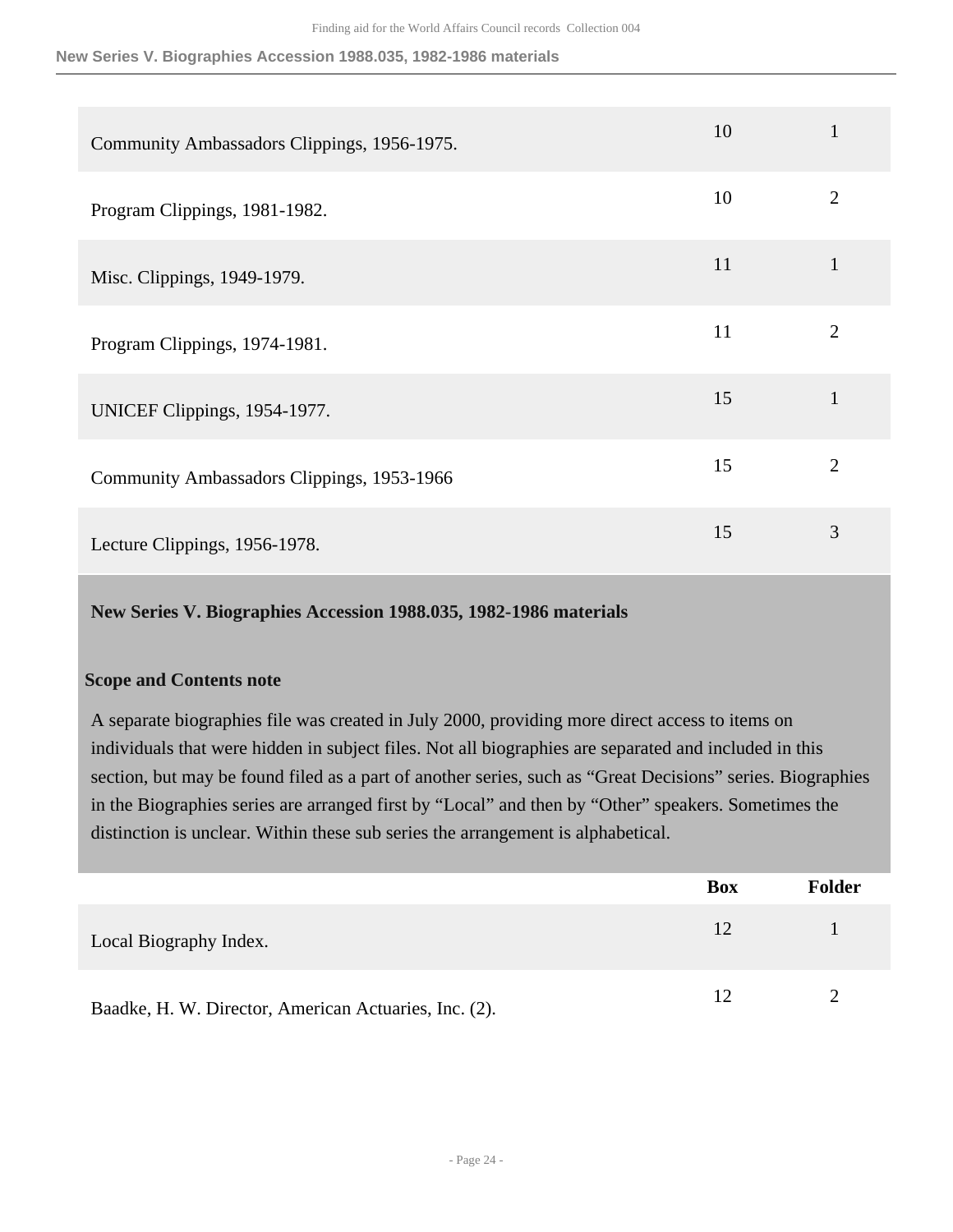| Balkema, Charles R. Marketing Manager for the Haviland Products Co.                            | 12 | 3              |
|------------------------------------------------------------------------------------------------|----|----------------|
| Bell, Fred A. Director & Senior VP, Marketing, Steelcase.                                      | 12 | $\overline{4}$ |
| Bissell, John M. President & CEO, Bissell.                                                     | 12 | 5              |
| Black, Noel A. Director, Public Affairs, Amway Corp.                                           | 12 | 6              |
| Great Decisions, 1986, Bowman, Robert M. President, Institute for Space<br>& Security Studies. | 12 | 47             |
| Brush, Richard F. President, Rospatch Corp.                                                    | 12 | $\tau$         |
| Bussey, William w., Jr. Asst. to the VP, Marketing, Lear Siegler, Inc. (2).                    | 12 | 8              |
| Carpenter, Betty Jane. Intl. Affairs Comm., World Affairs Council.                             | 12 | 9              |
| Chardoul, Paul N. G.R. Junior College, Instructor of History.                                  | 12 | 10             |
| Cok, Stuart E. Executive Vice President of the Greater Grand Rapids<br>Chamber of Commerce.    | 12 | 11             |
| DeVries, Robert. Calvin College, instructor, Intl. Relations & Foreign<br>Policy.              | 12 | 12             |
| Drasin, Abe L. Mayor, Grand Rapids.                                                            | 12 | 13             |
| Foster, Edgar M. Executive Vice President of United Way.                                       | 12 | 14             |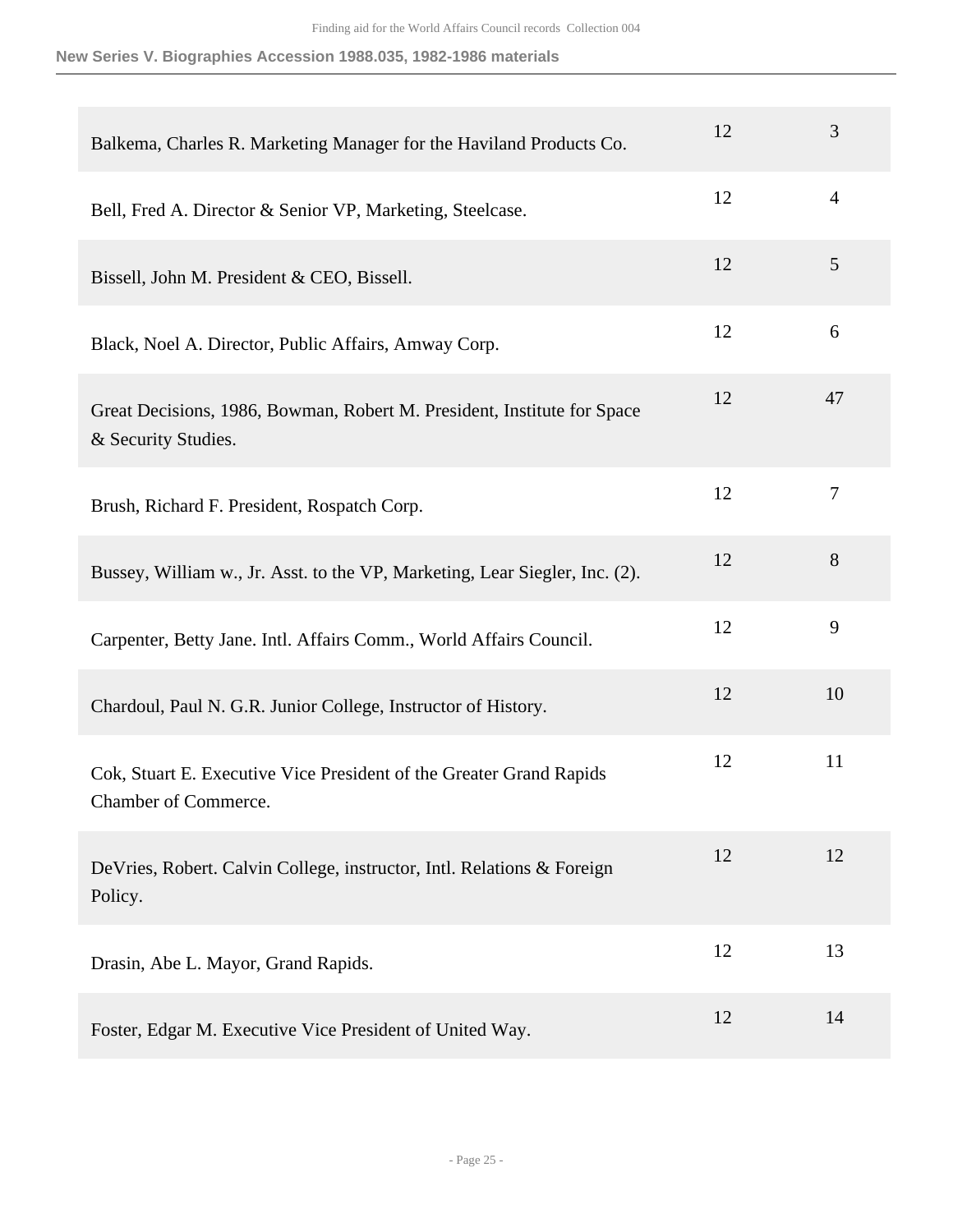| Frankforter, W. D. Director, Grand Rapids Public Museum.                                                                                | 12 | 15   |
|-----------------------------------------------------------------------------------------------------------------------------------------|----|------|
| Gearhart, E. F. Director of the Intl. Studies Inst. & Dean of Community<br>Research & Education at GVSC.                                | 12 | 16   |
| Gill, William B. (Bill). News Director at WOTV.                                                                                         | 12 | 17   |
| Gleason, Thomas D. President & CEO, Wolverine.                                                                                          | 12 | 18   |
| Heritage, William Holt, Jr. General Counsel, Rapistan Incorp.                                                                           | 12 | 19   |
| Hoff, Bryson B. President, Laser Alignment Inc.                                                                                         | 12 | 20   |
| Hoffman, Betty (Mrs. John I.) Dist. Liaison Officer for Congressman<br>Vender Veen, (2).                                                | 12 | 21   |
| Hollenback, John W.                                                                                                                     | 12 | 22   |
| Hummel, James Arthur. President, H & H Plastic Mfg. Co.                                                                                 | 12 | 23   |
| Jarrett, Anthony. Director of Economic Development of the Greater Grand<br>Rapids Chamber of Commerce.                                  | 12 | 24   |
| Great Decisions, 1986, Johnson, Stephen C. Special Asst. to the<br>Coordinator of Public Diplomacy for Latin America and the Caribbean. | 12 | 48   |
| Keating, Sister Ann. VP, Aquinas College.                                                                                               | 12 | 24.5 |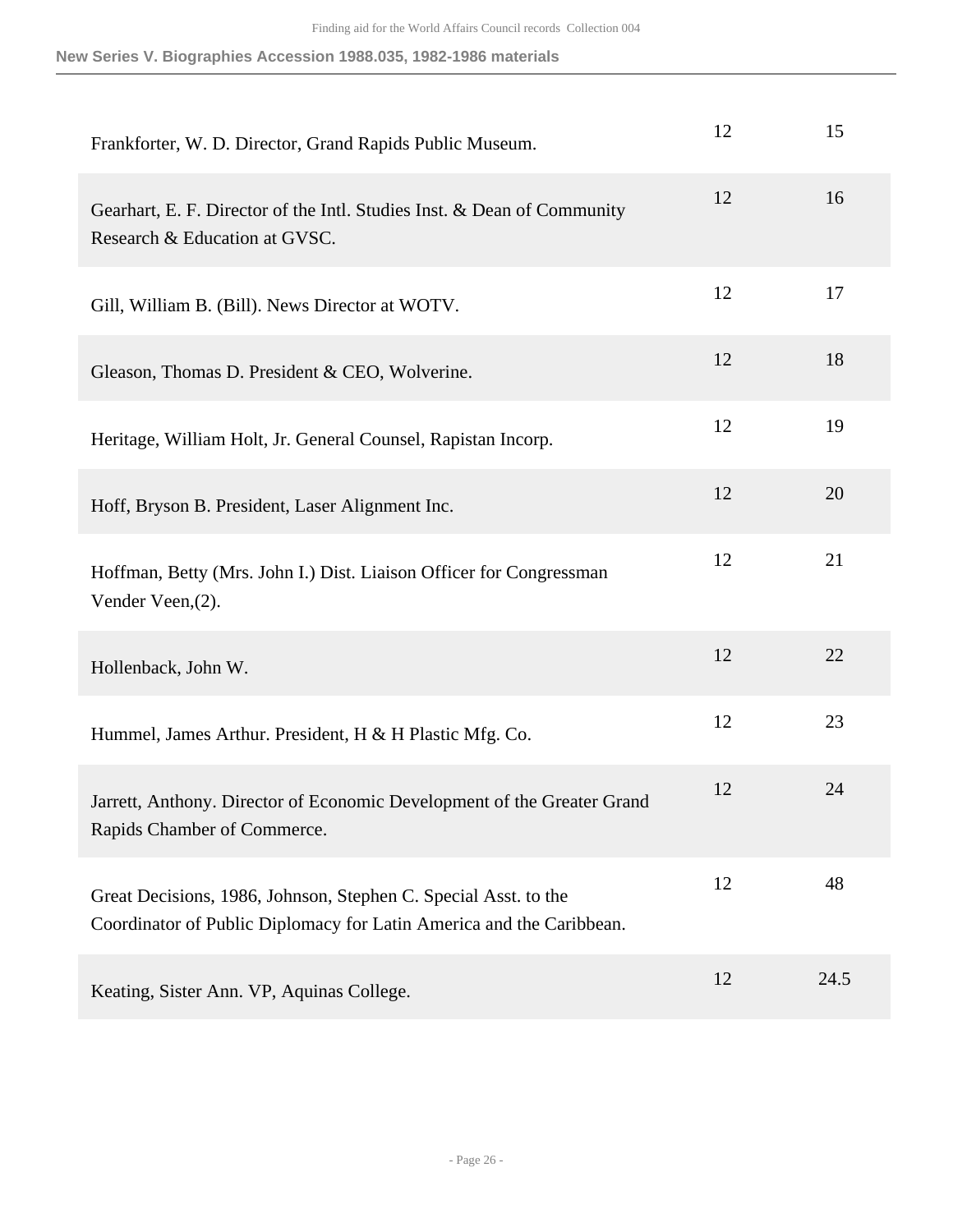| Kennedy, Richard D. President of Kennedy & Assoc. (market research &<br>consulting service).                                                                                                      | 12 | 25 |
|---------------------------------------------------------------------------------------------------------------------------------------------------------------------------------------------------|----|----|
| Great Decisions 1986, Kravitz, Norman K. Attorney.                                                                                                                                                | 12 | 26 |
| Lubbers, Arend D. President, Grand Rapids State College.                                                                                                                                          | 12 | 27 |
| Masunungure, Arnold D. (Working on PH. D. at Michigan State, working<br>with Adult Education Program in GR. Going back go Rhodesia in June,<br>1974).                                             | 12 | 28 |
| Matsukage, Taizo. President, Yamaha Musical Products, Inc.                                                                                                                                        | 12 | 29 |
| McClafferty, James. Supervisor of Humanities, Grand Rapids Board of<br>Education.                                                                                                                 | 12 | 30 |
| Great Decisions 1986, Miller, Daniel Robert. Calvin College, Prof.                                                                                                                                | 12 | 31 |
| Panella, Joseph J. General Sales Manager, Dow Chemical (2 Items).                                                                                                                                 | 12 | 32 |
| Pauling, Linus. Research Professor Linus Pauling Institute of Science and<br>Medicine, It is unknown at this time exactly when and where Mr. Pauling<br>spoke to the World Affairs Council, 1985. | 12 | 52 |
| Pawlanta, George E., Jr. Partner, Seidman & Seidman(2 items).                                                                                                                                     | 12 | 33 |
| Petrovich, Michael B. Assoc. Prof. of history & Intl. Relations,<br>International Studies Institute, GVSC, (2 items).                                                                             | 12 | 34 |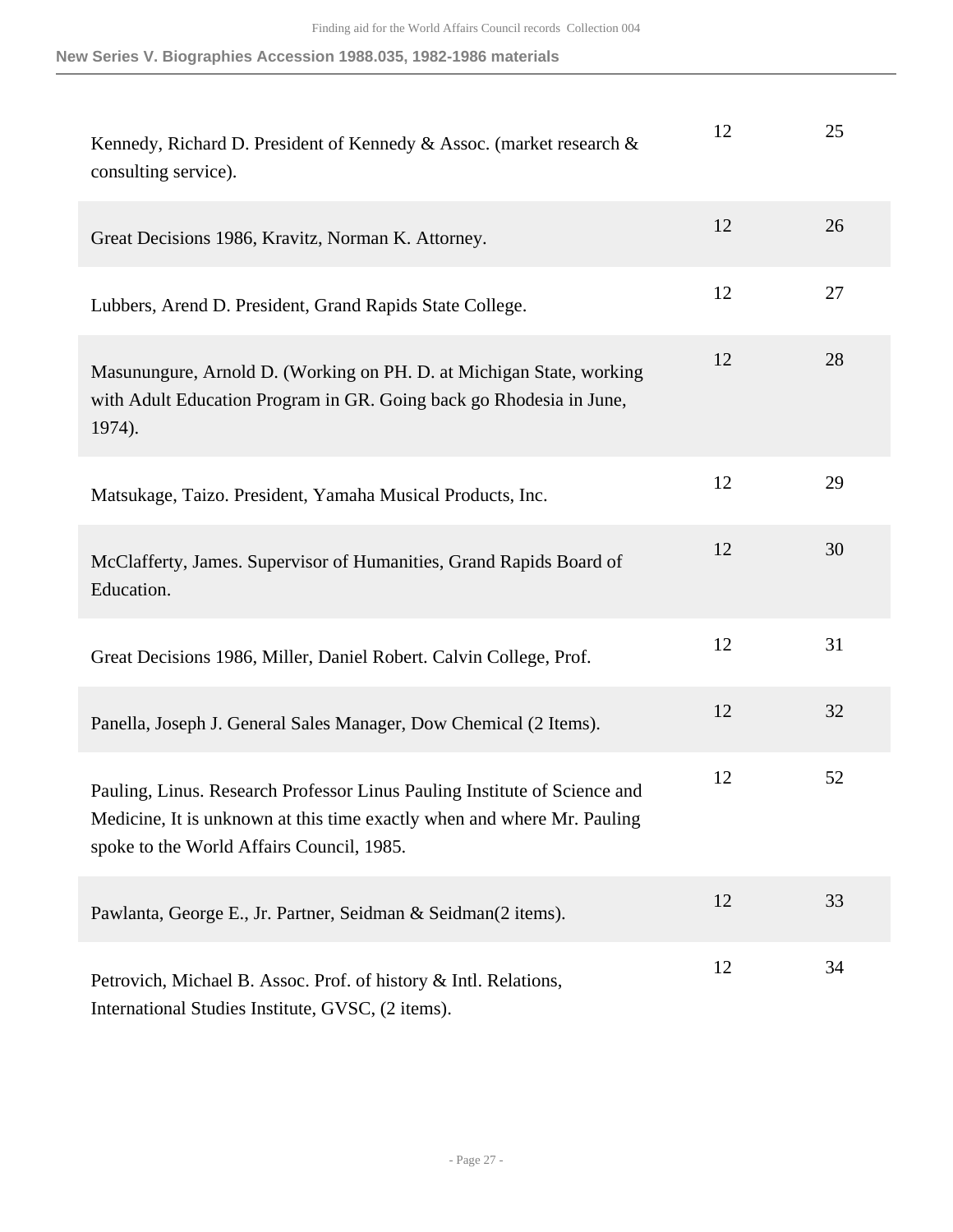| Great Decisions, 1986. Reilly, Peter E. Lieutenant Colonel Peter E., Senior<br>Military Adviser to the Office of Public Diplomacy.    | 12 | 49 |
|---------------------------------------------------------------------------------------------------------------------------------------|----|----|
| Great Decisions, 1986. Richardson, Robert C. III. Brigadier General,<br>USAF, Retired, President of EXIM Corp.                        | 12 | 50 |
| Runkel, Phillip E. Superintendent of Schools, G.R.                                                                                    | 12 | 35 |
| Schneider, John (Lawyer) and Judith (Teacher).                                                                                        | 12 | 36 |
| Sebastian, James R. Chairman, Rapistan, Inc.                                                                                          | 12 | 37 |
| Stahl, Marvin D. President, A.J. Sparks & Co                                                                                          | 12 | 38 |
| Stubbs, William. VP in charge of Overseas Operations, Prod.<br>Development, Controls Operations & Consulting Services, Rapistan, Inc. | 12 | 39 |
| Great Decisions, 1986. Sullivan, Denis J. Ph.D. candidate, Comparative<br>Politics, Univ. of Michigan.                                | 12 | 51 |
| Twohey, Edward L. Attorney.                                                                                                           | 12 | 40 |
| Van Andel, Jay. Chairman of the Board, Amway Corp.                                                                                    | 12 | 41 |
| Van Elderen, Bastiaan. Prof. of New Testament, Calvin Theological<br>Seminary.                                                        | 12 | 42 |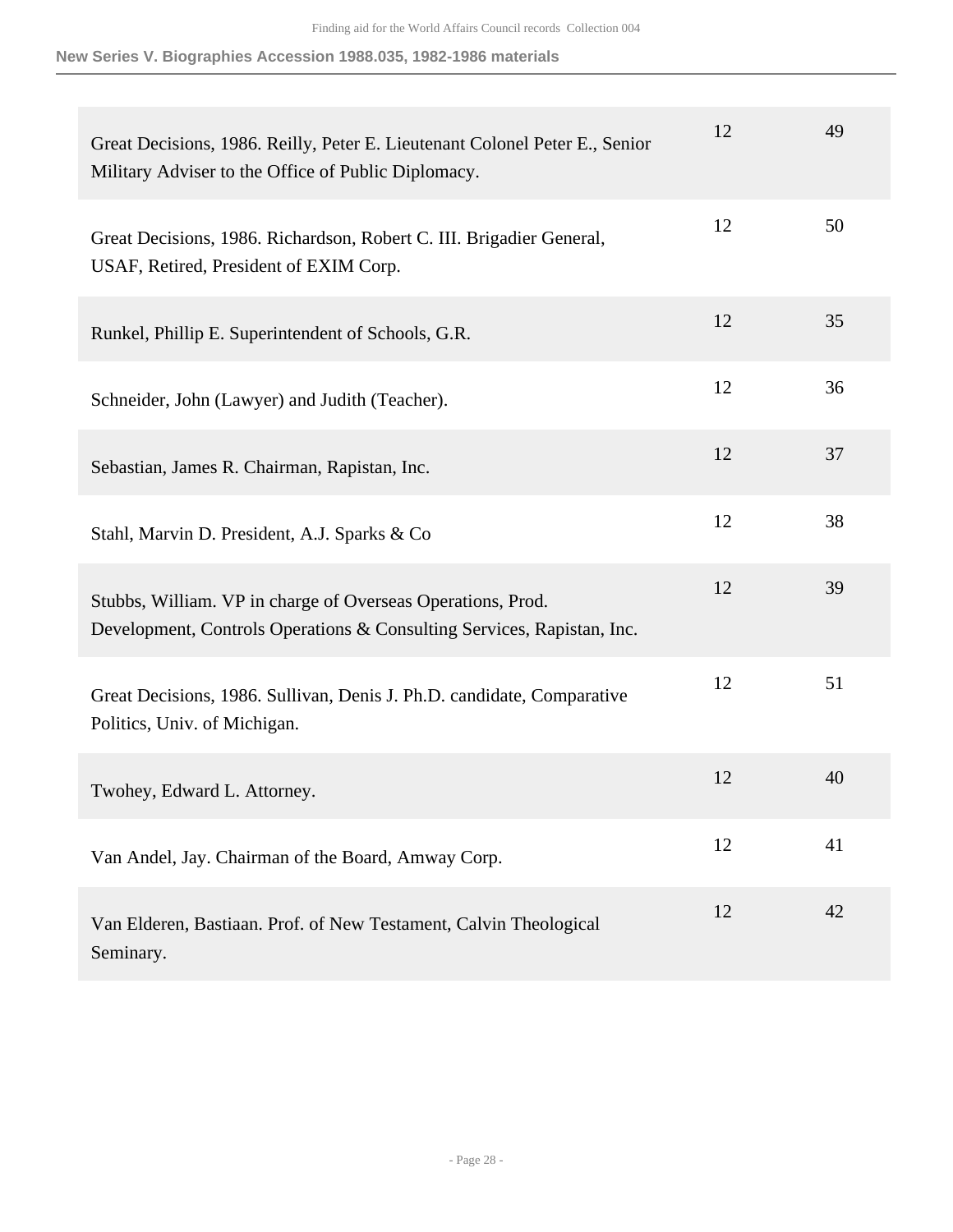| Vega, Francisco M. Pres. & Chairman of the Board, Pre-Need Kent Plan,<br>Inc.              | 12 | 43 |
|--------------------------------------------------------------------------------------------|----|----|
| Warmels, Marilyn. International Administrator, Dextor Lock Div., Kysor<br>Industrial Corp. | 12 | 44 |
| Waterman, Donald Frederick. Adjunct Prof., Continuing Ed., Aquinas<br>College.             | 12 | 45 |
| Wittland, Tammy. Staff member of United Way.                                               | 12 | 46 |

#### <span id="page-28-0"></span>**New Series VI. Photographs**

#### **Scope and Contents note**

A separate photography file was created in July 2000 and completed in March of 2006 in which all of the photographs from the WAC collection have been placed. This file provides a duel purpose: (1) to preserve the delicate photographs and (2) to allow for easier access to the photographs themselves. All of the photographs can be found in Box 13 by referring to the alphabetically arranged contents list below or the index located in Box 13 Folder 1. All of the photographs which were taken by Robinson Studio are marked with an asterisk (\*).

There are many different types of photographic documentation housed in this collection. The size and generic label of the photograph is noted in the content list and in the index. In general there are many different types of photos included. The most prevalent is the formal still photos, also known as head shots. When each speaker came to speak before the WAC, they were asked to submit a photograph to be used in the advertisement for his/her lecture. In some, but not all, situations the WAC retained the photograph and it has become a part of this collection. In addition there are photographs taken at the event itself. When able, each person in the photograph has been identified and noted; however, this was not possible in the entire collection. Besides these two types, there are also publicity shots, exhibit documentation, and miscellaneous other subjects included in this series.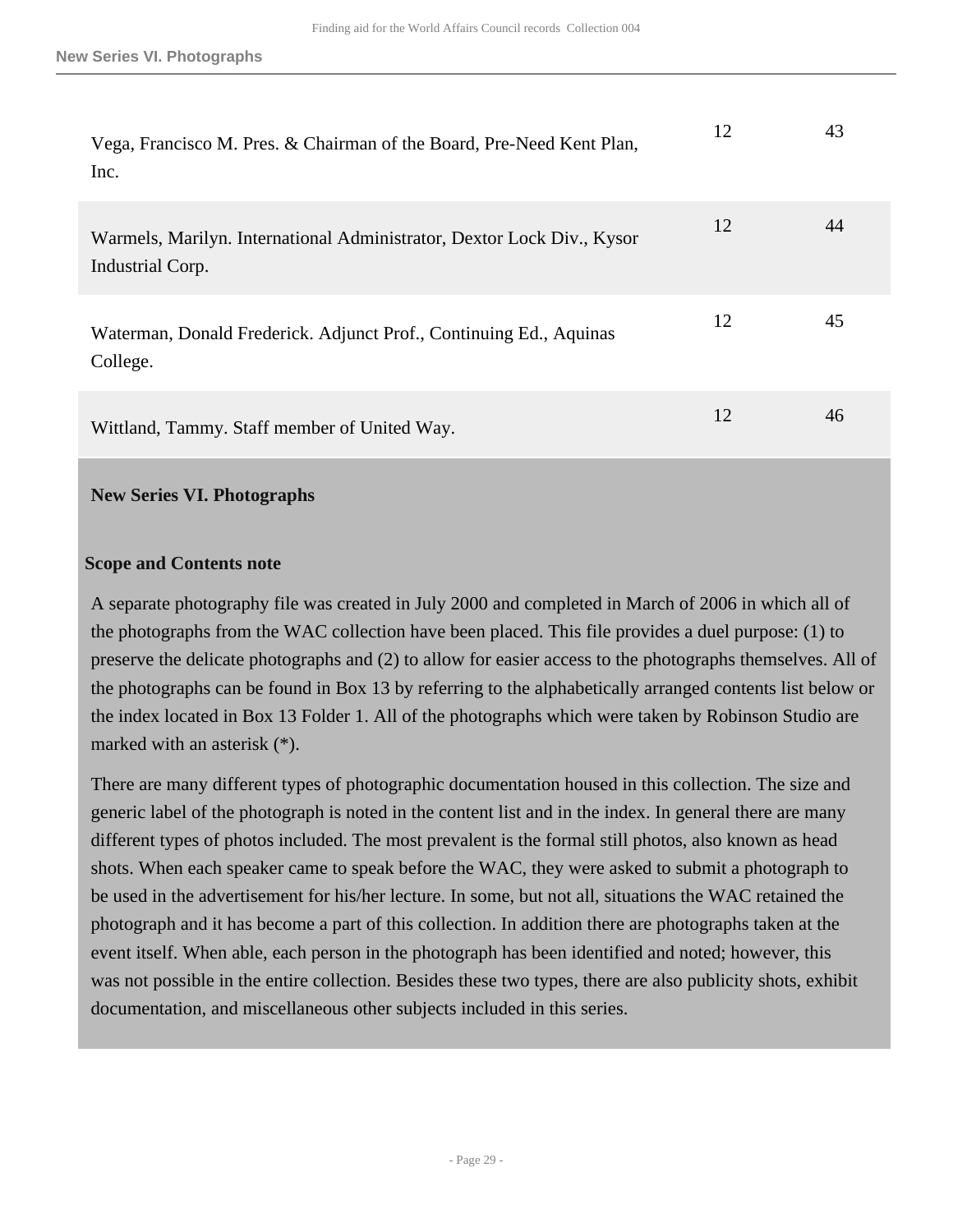## **New Series VI. Photographs**

|                                                                                                                                                             | <b>Box</b> | <b>Folder</b>  |
|-------------------------------------------------------------------------------------------------------------------------------------------------------------|------------|----------------|
| Index to Photographs                                                                                                                                        | 13         | $\mathbf{1}$   |
| Anderson, Andy, (Davenport College), Group photograph with W. D.<br>Frankforter - One 8x10 Candid Photograph.                                               | 13         | 84             |
| Agullo, Luis M., Consul General of Spain, Consular Luncheons,<br>1979/1980 - Small formal still photograph - Separated from Box 3, Folder<br>$\overline{2}$ | 13         | $\overline{2}$ |
| *Balkema, Charles R., Marketing Manager for the Haviland Products Co.<br>Two 5x7 formal stills                                                              | 13         | 3              |
| *Group photo - Four 8x10 candid photographs.                                                                                                                | 13         | 91             |
| Becton, General Julius (Department of State), "Famine in Africa," 1985 -<br>One 5x7 formal still – Separated from Box 2, Folder 4.                          | 13         | 4              |
| Bell, Fred A. (on original photo list, but photo not found, 7/2000. See Newsletter, Feb. 1975)                                                              |            |                |
|                                                                                                                                                             | <b>Box</b> | <b>Folder</b>  |
| Bell, James (El Salvador Desk, Department of State) - Two 5x7 formal<br>stills – Separated from Box 2, Folder 4.5.                                          | 13         | 5              |
| Besterman, Charles, Group photo with Michael Rossen & Gov. Milliken                                                                                         | 13         | 81             |
| Bialy, Juliusz (Counsular Luncheon, 1979/1980) – One 2x3 formal still,<br>separated from Box 3, Folder 2.                                                   | 13         | 6              |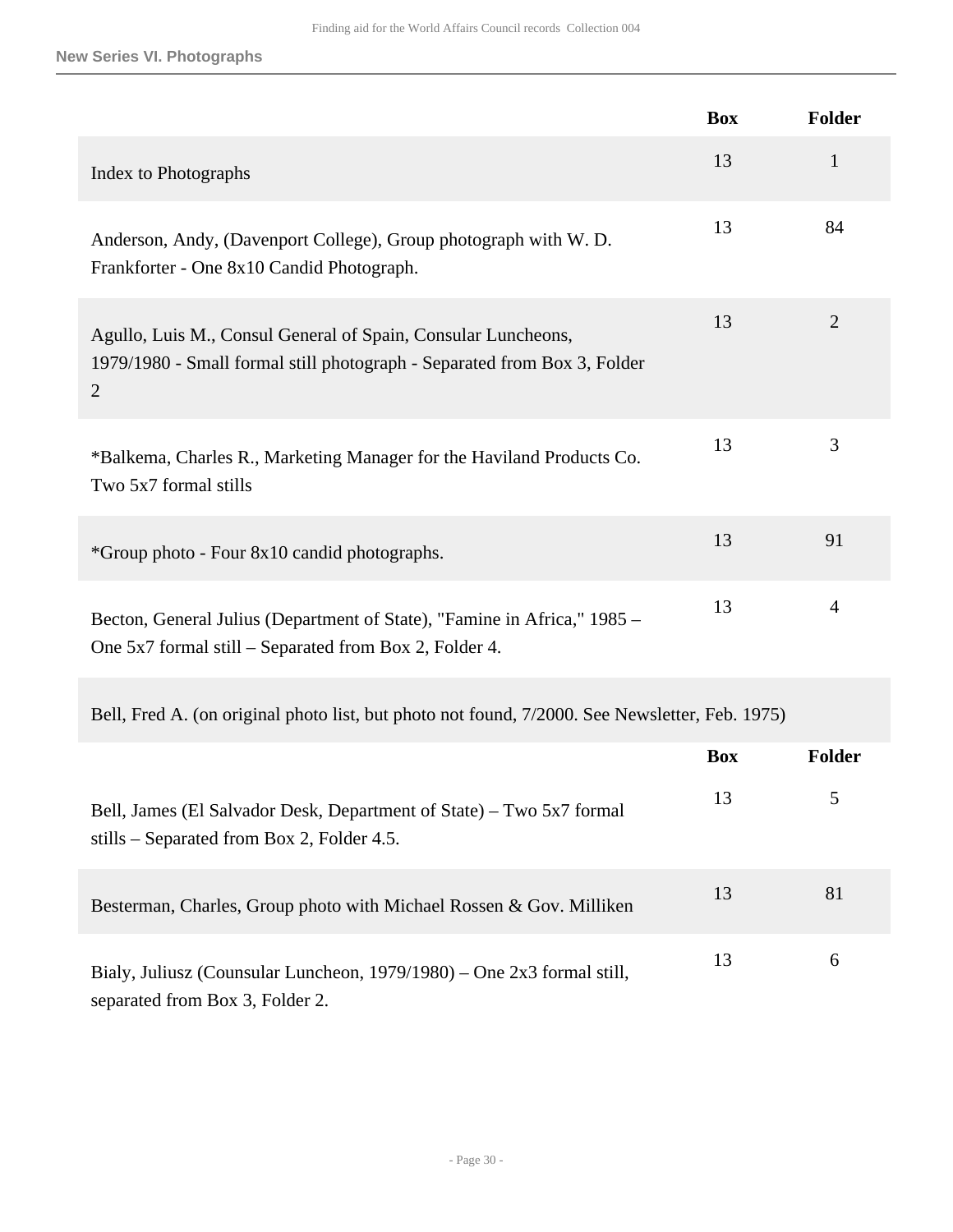| Black, Noel A., Director, Public Affairs, Amway Corp. - Two 8x10 formal<br>stills.                                                     | 13 |    |
|----------------------------------------------------------------------------------------------------------------------------------------|----|----|
| Blaich, Robert I., Herman Miller Co., - One 5x7 formal still.                                                                          | 13 | 8  |
| Bosworth, Stephen. - One 5x7 formal still - Separated from Box 2, Folder<br>6.                                                         | 13 | 9  |
| Bowman, Robert M., President, Institute for Space & Security Studies,<br>1986 - One 5x7 formal still - Separated from Box 2, Folder 7. | 13 | 10 |

Breymann, Gus, Director of Long Range Planning, United Fund and Community Service (on original photo list, but photo not found, 7/2000)

|                                                                                                                                              | <b>Box</b> | <b>Folder</b> |
|----------------------------------------------------------------------------------------------------------------------------------------------|------------|---------------|
| Brown, Ronald, Labour Member of Parliament for Hackney South and<br>Shoreditch. - One 6.5x8.5 formal still – Separated from Box 2, Folder 8. | 13         | 11            |
| Brush, Richard F., President, Rospatch Corp. - One 8x10 formal still.                                                                        | 13         | 12            |
| *Burgess, Carter L., Group Photos - Four 8x10 candid photographs.                                                                            | 13         | 91            |
| Byington, S. John, Economic Conference, 1974 - One 5x7 and one 8x10,<br>both are formal stills - Separated from Box 3, Folder 9.             | 13         | 13            |
| *Cadieux, Marcel, Canadian Ambassador, Oct. 21, 1974, Group photo<br>with Gov. Milliken $-$ One 8x10 candid photograph.                      | 13         | 86            |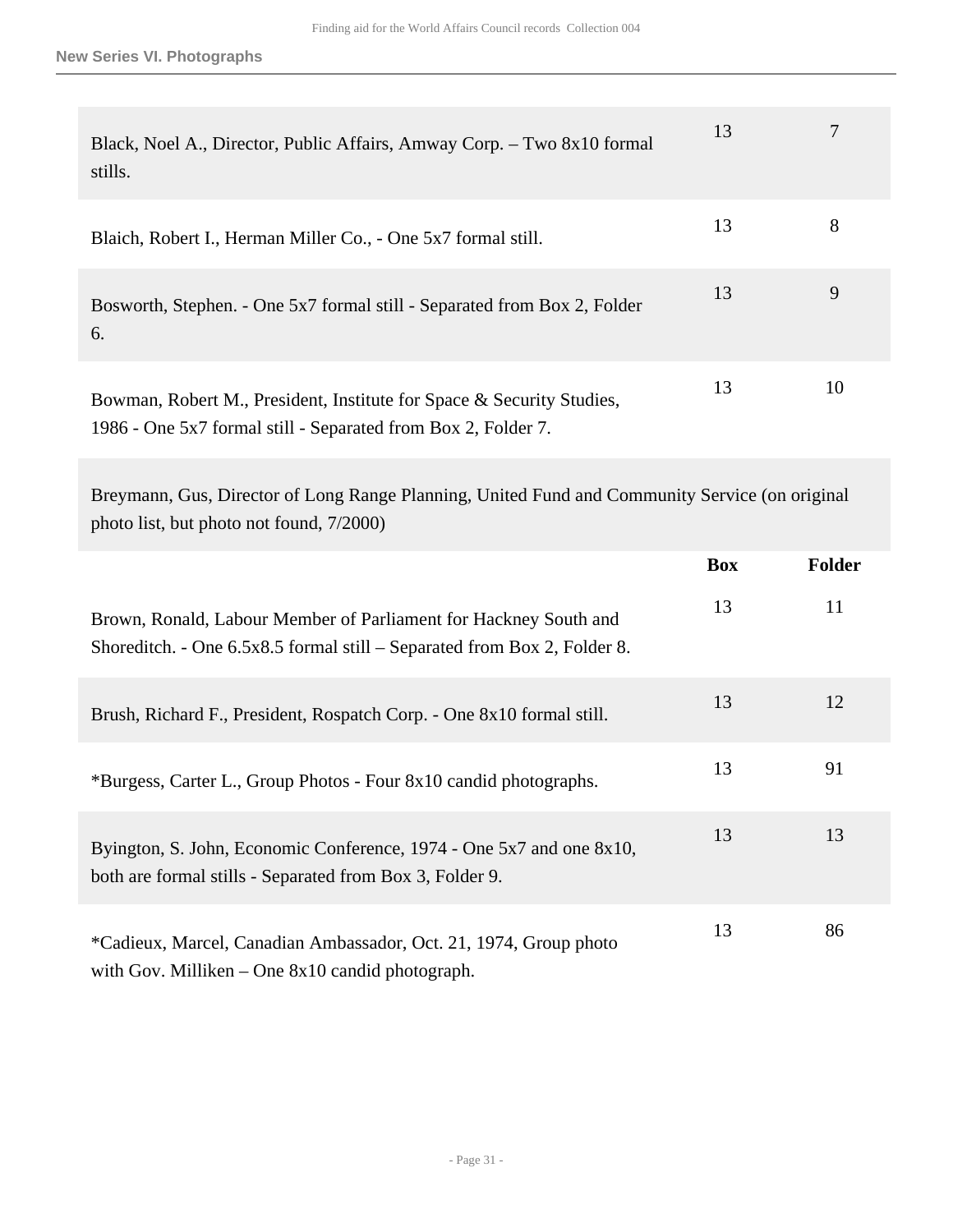| *Carpenter, Betty Jane (Mrs. Paul F. Carpenter), Intl. Affairs Comm.,<br>World Affairs Council - One 3x4.5 formal still                                                | 13         | 14            |
|------------------------------------------------------------------------------------------------------------------------------------------------------------------------|------------|---------------|
| Carter, Hodding III, Asst. Secretary of State (U.S.) - One 8x10 formal still<br>- Separated from Box 2, Folder 11.                                                     | 13         | 15            |
| Cary, Ava (on original photo list, but photo not found, 7/2000)                                                                                                        |            |               |
|                                                                                                                                                                        | <b>Box</b> | <b>Folder</b> |
| Churchill, Mrs., Group photo with Miriam VanderWal - One 8x10 Candid<br>but posed shot.                                                                                | 13         | 82            |
| Cok, Stuart E., Executive Vice President of the Greater Grand Rapids<br>Chamber of Commerce - One 2x3.25 formal still.                                                 | 13         | 16            |
| Cornelius, Richard (Senior Adviser, Contoller's Department in Exxon<br>Corporation) - One 2.25x3.5 formal still (badly damaged) - Separated from<br>Box 3, folder 4.5. | 13         | 17            |
| Dederichs, Robert - One 2x3 formal still (on 4x5 paper).                                                                                                               | 13         | 18            |
| DeJonge, Maurice, Group photo with Mansza(?) Taure, 1984 - One 8x10<br>candid photograph. (Grand Rapids Press photo, Press permission required)                        | 13         | 83            |
| DeLoor, Ambassador Johannes - One 2.5x2.5 formal still - Separated from<br>Box 5, Folder 5.                                                                            | 13         | 18.5          |
| Donnell, James c., II, Economic Conference, 1974 - One 8x10 formal still-<br>Separated from Box 3, Folder 9.                                                           | 13         | 19            |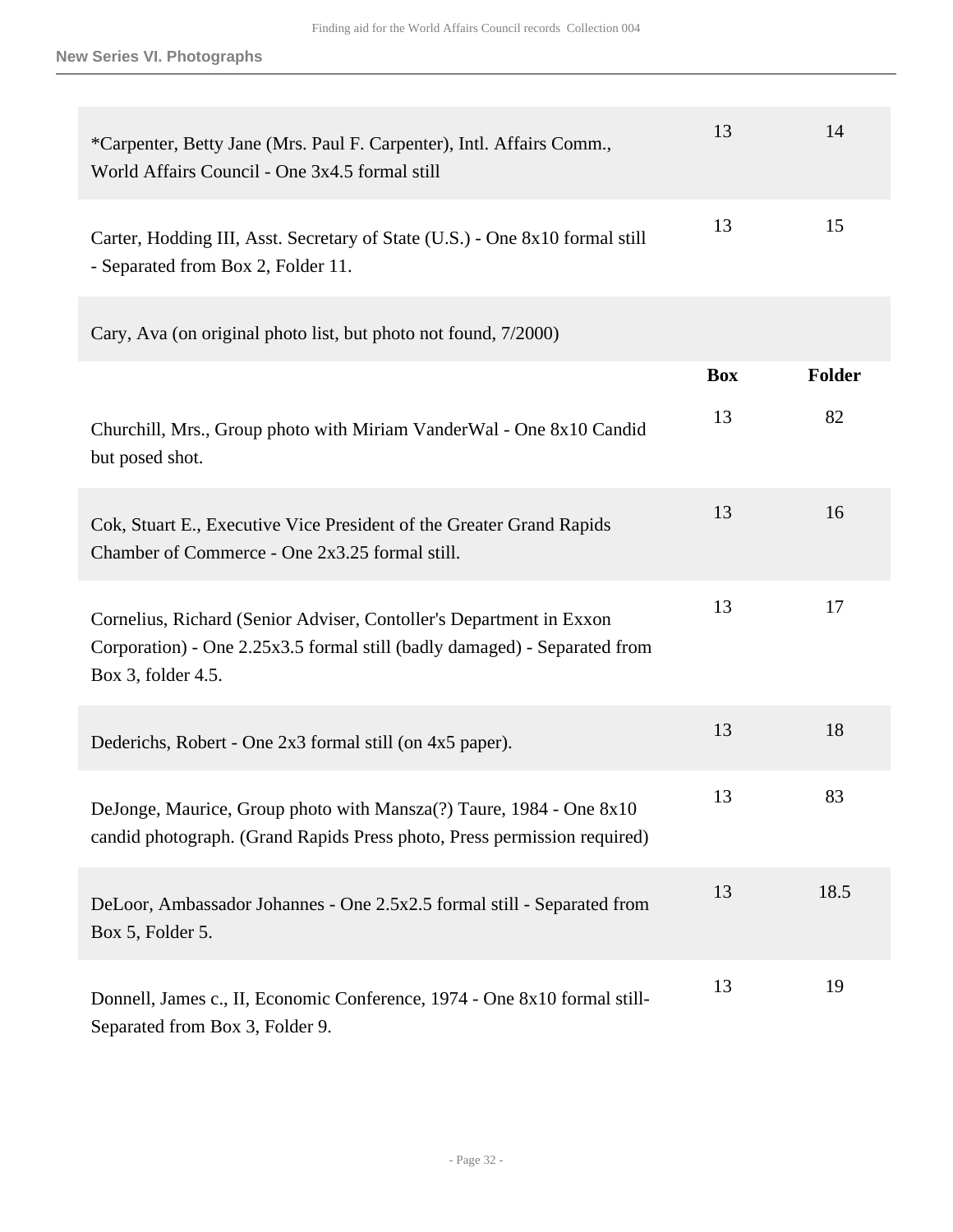| Drake, Gerald (Director, Office of Strategic Nuclear Policy, Department of<br>State) - One 3.75x4 formal still - separated from Box 3, Folder 7.5.                              | 13 | 20 |
|---------------------------------------------------------------------------------------------------------------------------------------------------------------------------------|----|----|
| Drasin, Abe, Mayor, Grand Rapids. *Group Photos with Burgess,<br>Balkema, Pawlanta, and two unidentified persons.                                                               | 13 | 91 |
| Drasin, Abe, Mayor, Grand Rapids. *Group Photos with Mulham, Goss,<br>and one unidentified person.                                                                              | 13 | 92 |
| Elliott, Randall T. (U.S. Department of State's Bureau of Intelligence and<br>Research) - One 5x7 formal still - Separated from Box 3, Folder 10 (See<br>also Box 3, Folder 11) | 13 | 21 |
| Foster, Edgar M., Executive Vice President of United Way - One 2.5x3.5<br>formal still.                                                                                         | 13 | 22 |
| Frankforter, W.D. (Weldon D.), Director, Grand Rapids Public Museum,<br>Group Photos - One 8x10 Candid Photograph.                                                              | 13 | 84 |
| Group Photos with Goss, Draisin, Olson and two unidentified persons -<br>Two 8x10 candid photographs.                                                                           | 13 | 93 |
| Garcia, Jorge (Professional Advancement Enterprises) – Two negatives of<br>two unidentified people – Separated from Box 3, Folder 17.                                           | 13 | 23 |
| Gaylord, Rev. Raymond, Pastor of Cascade Christian Church, - One 3.5x4<br>and one 5x7                                                                                           | 13 | 24 |
| ALSO Group Photo with Eva List and one unidentified person.                                                                                                                     | 13 | 90 |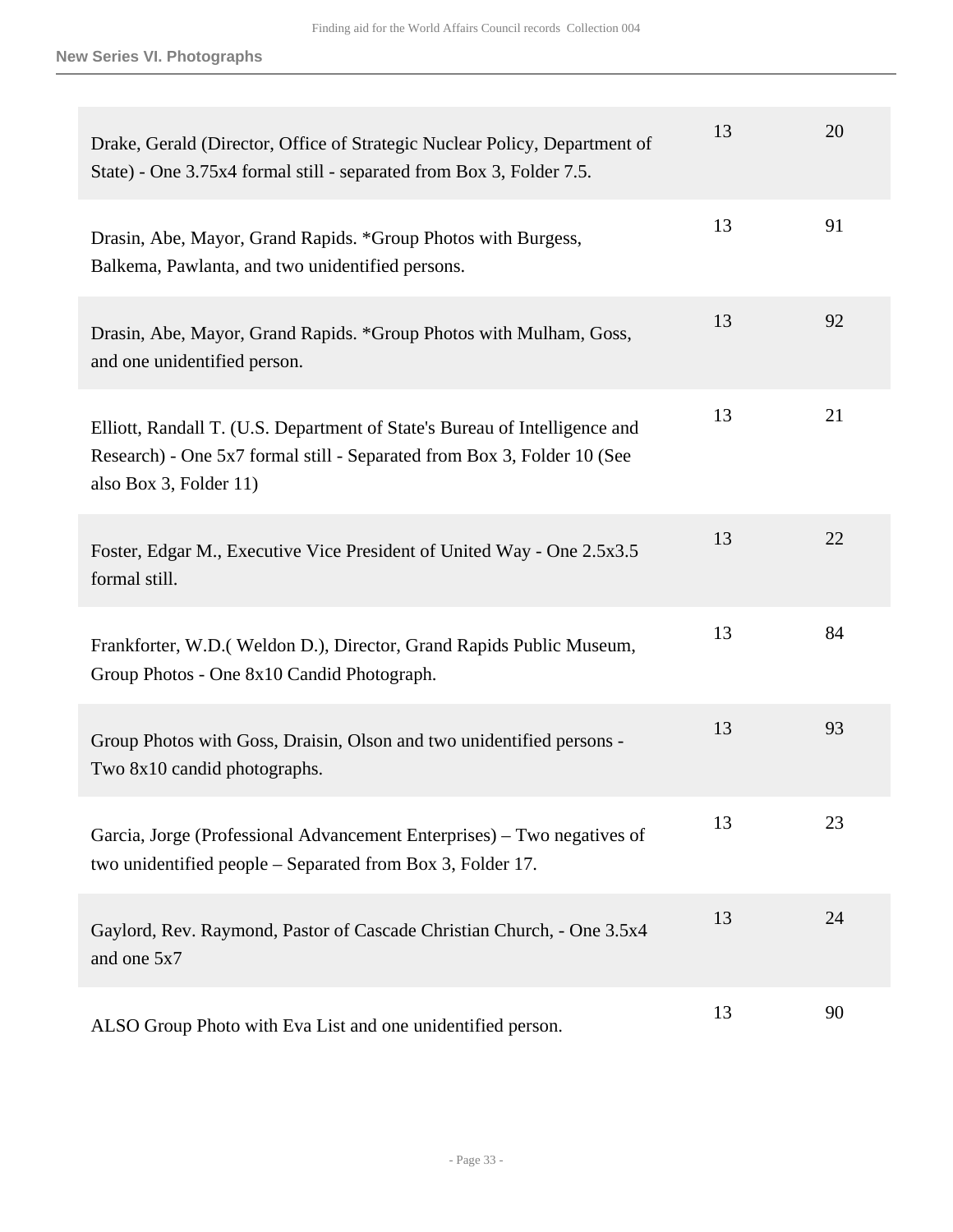| Gearhart, Dr., E.F., Director of the Intl. Studies Inst. & Dean of<br>Community Research & Education at GVSC - One 5x7 formal still.                                    | 13 | 25 |
|-------------------------------------------------------------------------------------------------------------------------------------------------------------------------|----|----|
| Gill, William B., News Director at WOTV - One 8x10 formal still.                                                                                                        | 13 | 26 |
| *Goss, David C. Group Photos with Mulham, Drasin, and one unidentified<br>person - Two 5x7 candid photographs.                                                          | 13 | 92 |
| *Group Photos with Drasin, Frankforter, Olson and two unidentified<br>persons - Two 8x10 candid photographs.                                                            | 13 | 93 |
| Greenleaf, Charles, Jr., 1986 - One 2x2 and one 4x5, both formal stills -<br>SEE also Box 14, Folder 30.                                                                | 13 | 27 |
| Haig, Alexander M., Jr. (former White House Chief of Staff) - One 8x10<br>formal still with sizing guide - Separated from Box 3, Folder 21. See Oct.<br>1984 Newsletter | 13 | 28 |
| Harris, F. Allen (Office of Southern African Affairs, U.S. Department of<br>State, 1985) - One 8x10 formal still - Separated from Box 3, Folder 22.                     | 13 | 29 |
| Henry, Paul (Congressman) - One 6.5x9 formal still.                                                                                                                     | 13 | 30 |
| Heritage, William H., Jr., General Counsel, Rapistan Incorp - One 3x3 and<br>one 4x5, both formal stills.                                                               | 13 | 31 |
| Iribarren, Ambassador Dr. Ignacio, Consular Luncheons?? - One 4x5<br>formal still.                                                                                      | 13 | 32 |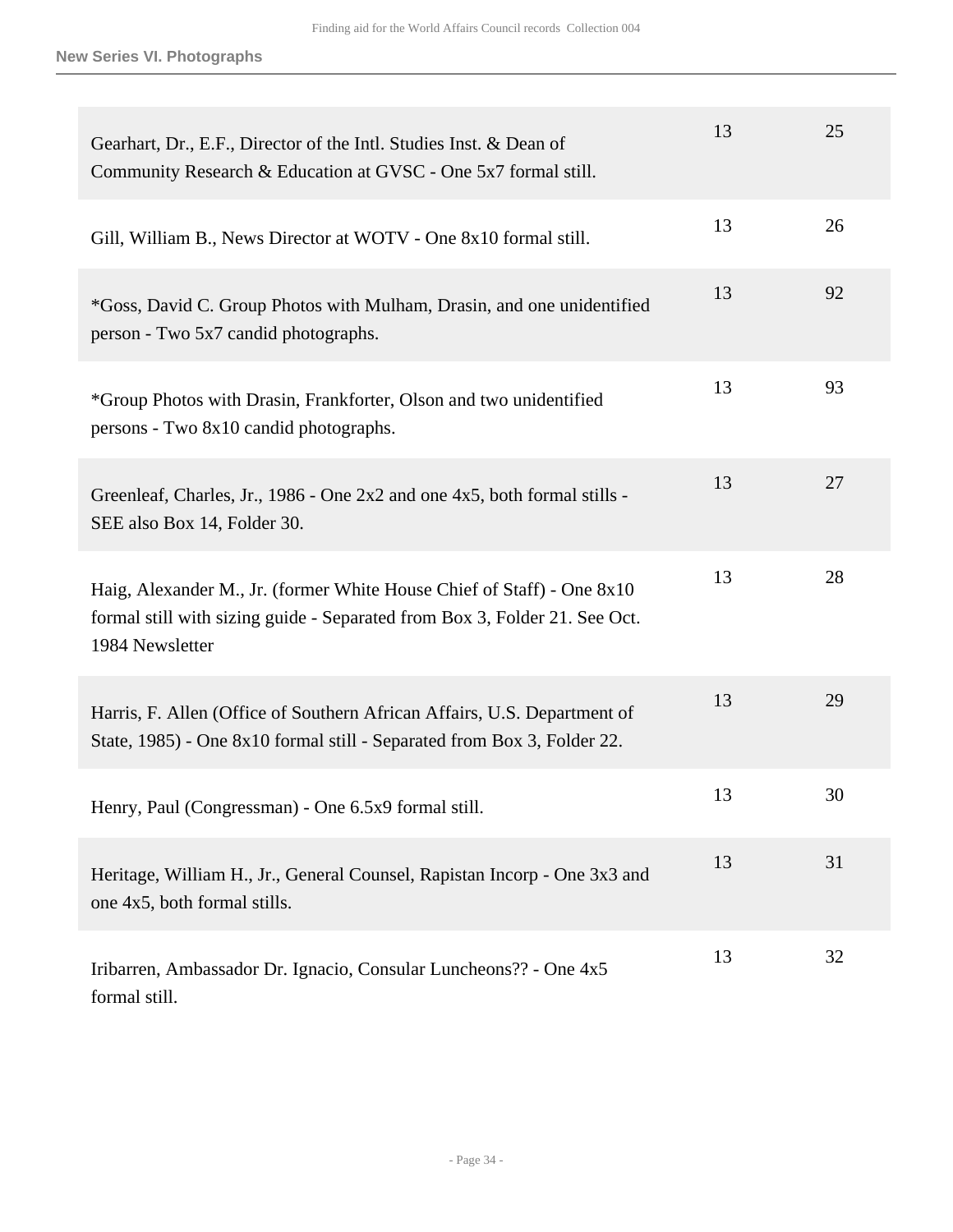| Jarrett, Anthony R., Director of Economic Development of the Greater<br>Grand Rapids Chamber of Commerce - One 4x5 formal still.        | 13 | 33 |
|-----------------------------------------------------------------------------------------------------------------------------------------|----|----|
| Kennedy, Richard D., President of Kennedy & Assoc. (market research &<br>consulting service) - One $5x7$ and one $4x5$ , formal stills. | 13 | 34 |
| Also, group photo with Lubbers and McClave - Two 8x10 Candid<br>Photographs.                                                            | 13 | 85 |

Ketchem, Vern A. (on list, no photo found, but see 1977-1982 newsletters)

|                                                                                                                                                                                              | <b>Box</b> | <b>Folder</b> |
|----------------------------------------------------------------------------------------------------------------------------------------------------------------------------------------------|------------|---------------|
| Kollenberg, A.H., Agent, Mutual Benefits Life Insurance Co. - One 3.5x5<br>formal still                                                                                                      | 13         | 35            |
| Koopva(?), Benny, Dr., 1982 speaker? - One 2x3 formal still.                                                                                                                                 | 13         | 36            |
| League of Women Voters, Photograph of Ruth C. Clusen - One 5x7 formal<br>still - Separated from Box 4, Folder 7.                                                                             | 13         | 37            |
| Ledlie, John Kenneth, Deputy Chief of Public Affairs, Ministry of<br>Defence, London, England - One 5x7 formal still (biography attached to<br>back of photo) - See 'Ledlie' in Biographies. | 13         | 38            |
| Letlaka, Tesepo Tuseto - One 3.5x3.5 formal still - Separated from Box 5,<br>Folder 5.                                                                                                       | 13         | 38.5          |
| List, Eva - One 3.5x5 formal still.                                                                                                                                                          | 13         | 39            |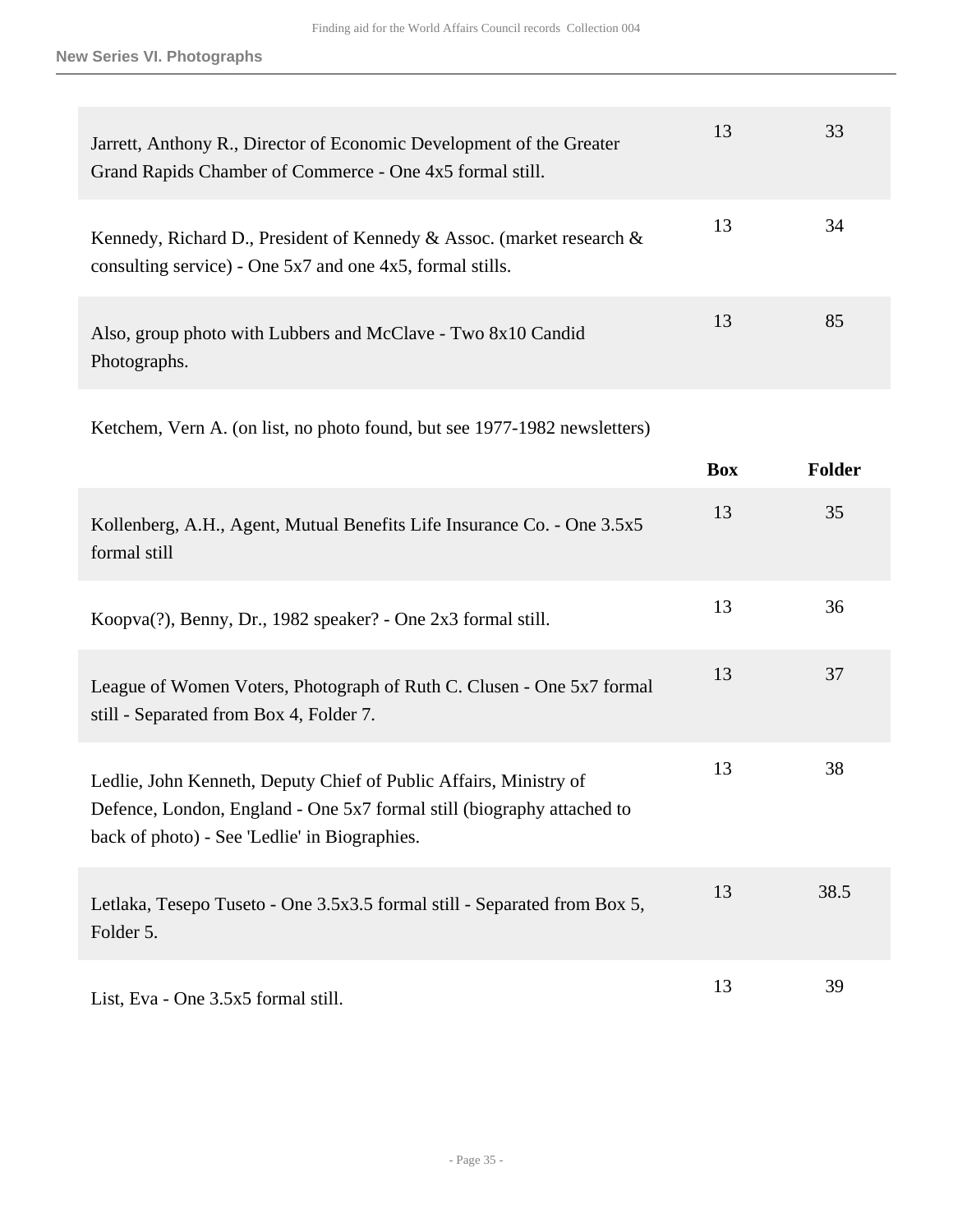**New Series VI. Photographs**

| Also, group photo with Rev. Gaylord and one unidentified person.                                                                                                                  | 13 | 90 |
|-----------------------------------------------------------------------------------------------------------------------------------------------------------------------------------|----|----|
| Lubbers, Arend D., President, Grand Rapids State College - One 2.5x3.5<br>formal still.                                                                                           | 13 | 40 |
| Also, Group Photo with Kennedy and McClave - Two 8x10 Candid<br>Photographs.                                                                                                      | 13 | 85 |
| Lubbers, Jan Hendrik (Dutch Ambassador to the United States) - One 2x3<br>formal still - Separated from Box 4, Folder 8.5.                                                        | 13 | 41 |
| Lustig, Dr. R. T. - One 2x3 formal still.                                                                                                                                         | 13 | 42 |
| Matsukage, Taizo, President, Yamaha Musical Products, Inc - One 3.5x5<br>formal still                                                                                             | 13 | 43 |
| Mautner, Martha (USSR and East European Office in the Department<br>of State's Bureau for Intelligence and Research) - One 5x7 formal still -<br>Separated from Box 4, Folder 10. | 13 | 44 |
| McAllister, Judge Thomas - One 8x10 formal still.                                                                                                                                 | 13 | 45 |
| McClave, William, Group photo with Lubbers & Kennedy                                                                                                                              | 13 | 85 |
| McPherson, M. Peter (Chairman of OPIC) - One 4x5 formal still -<br>Separated from Box 4, Folder 12.                                                                               | 13 | 46 |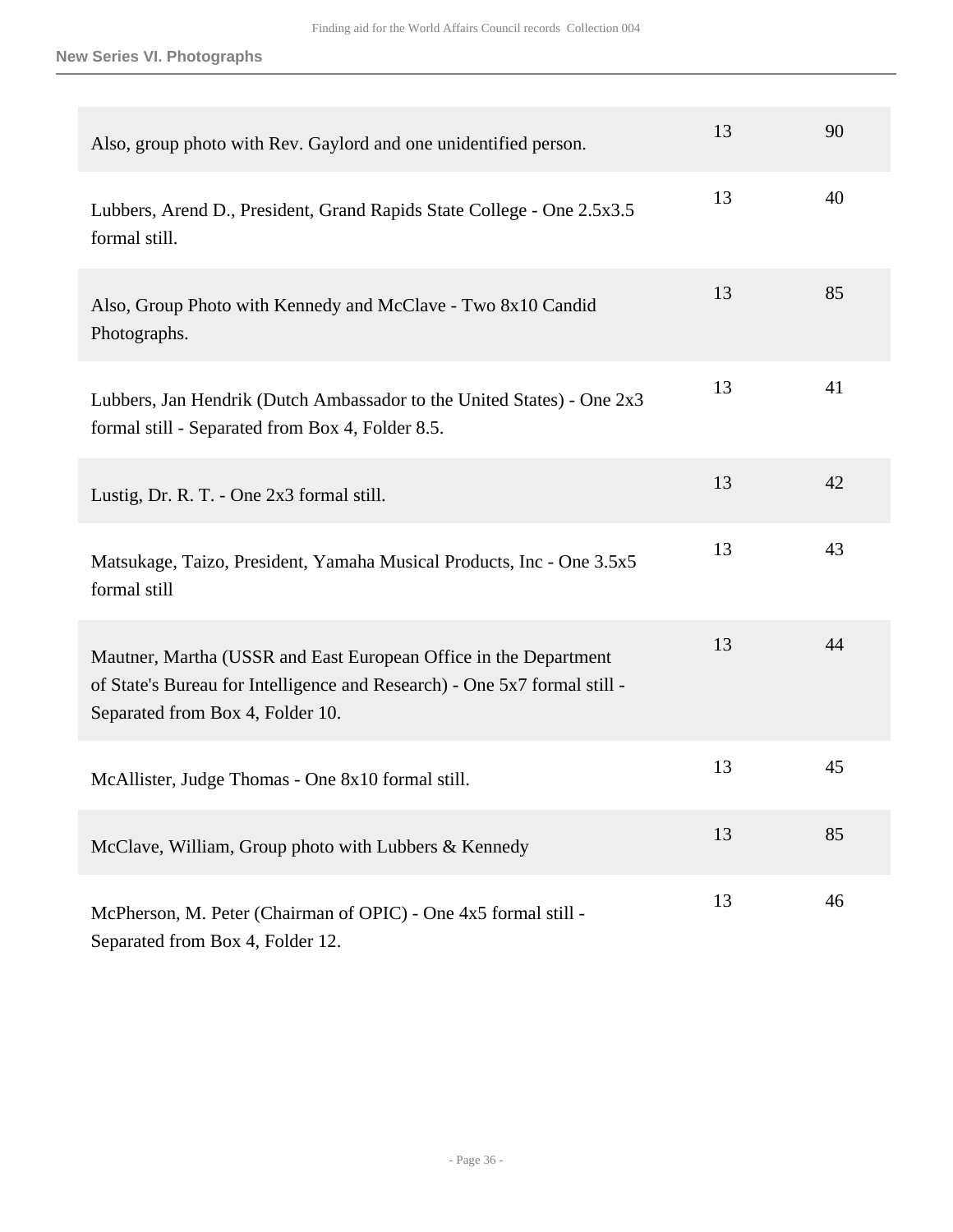| Milliken, Gov. William - Three 8x10, one 8X9, and one 5x7, all publicity<br>stills.                                                        | 13 | 47 |
|--------------------------------------------------------------------------------------------------------------------------------------------|----|----|
| *Also, Group photo #1 with Ambassador Cadieux - One 8x10 Candid<br>Photograph.                                                             | 13 | 86 |
| Group photo $#2$ , with Besterman $\&$ Rossen                                                                                              | 13 | 81 |
| *Mulham, Laurie. Group Photos with Drasin, Goss, and one unidentified<br>person - Two 5x7 candid photographs.                              | 13 | 92 |
| Murphy, Robert - One 5x7 formal still - Separated from Box 4, Folder 14.                                                                   | 13 | 48 |
| Murphy, Ronan Paul, Irish Consul General, Consular luncheons,<br>1979/1980 - One 5x7 formal still - Separated from Box 3, Folder 2.        | 13 | 49 |
| Myers, Steven, 1982 speaker? - One 2x2 formal still.                                                                                       | 13 | 50 |
| *Olson, Gordon, City Historian, Group photo with Goss, Drasin,<br>Frankforter, and two unidentified persons - Two 8x10 candid photographs. | 13 | 93 |
| Orr, Edgar K. WAC President - One 5x7 formal still.                                                                                        | 13 | 51 |
| O'Young, Hugh, Taiwan, Consular luncheons, 1979/1980 - One 3.5x5<br>candid photo                                                           | 13 | 52 |
|                                                                                                                                            |    |    |

Panella, Joseph J. (on original photo list, but photo not found, 7/2000)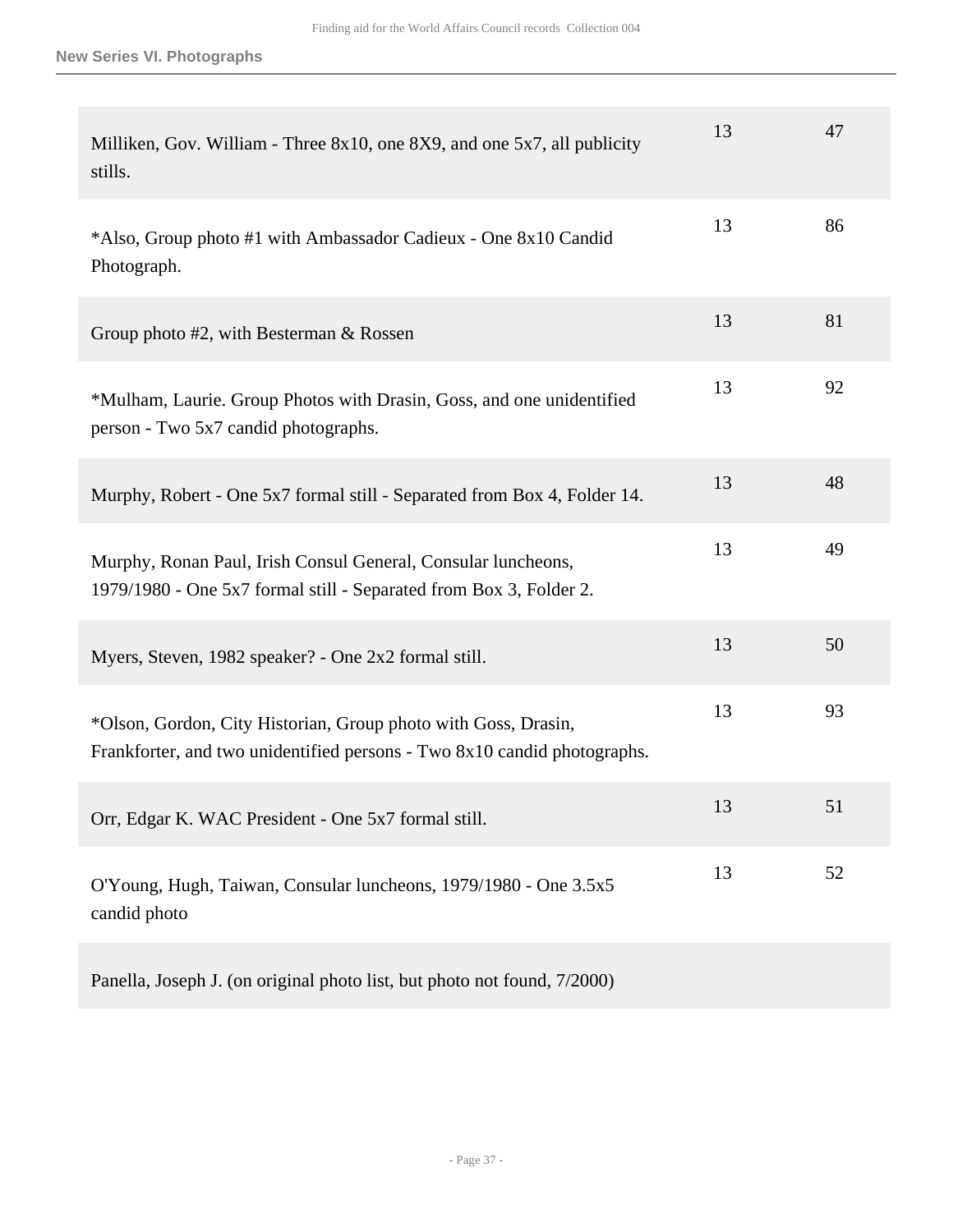## Pawlanta, George E. (individual photo not found, but see 1977-1982 newsletters)

|                                                                                                                                                                                    | <b>Box</b> | Folder |
|------------------------------------------------------------------------------------------------------------------------------------------------------------------------------------|------------|--------|
| ALSO, Group Photo                                                                                                                                                                  | 13         | 91     |
| Pawlanta, Mrs. - Four photo booth photographs, two of which are still<br>connected.                                                                                                | 13         | 53     |
| Petrovich, Dr. Michael B., Assoc. Prof. of history & Intl. Relations,<br>International Studies Institute, GVSC Group Photo, with Miriam<br>VanderWal - one 8x10 candid photograph. | 13         | 87     |
| Porter, William (US Ambassador to Canada) - One 5x7 formal still -<br>Separated from Box 4, Folder 21.                                                                             | 13         | 54     |
| Program on Ireland, 1982 - One 8x10 formal still of Frank Durkan, and<br>three 3.5x5 unidentified candid group photographs - Separated from Box 4,<br>Folder 24.5.                 | 13         | 55     |
| Rhein, Dr. Eberhard - One 2x3 formal still.                                                                                                                                        | 13         | 56     |
| Rielly John (Chicago Council on Foreign Relations) - One 5x7 formal still<br>- Separated from Box 4, Folder 25.                                                                    | 13         | 57     |
| Roderick, Hilliard, Dr. (Research Associate, Institute for Risk Analysis,<br>American University, Washington D.C.) - One small formal still -<br>Separated from Box 4, Folder 26.  | 13         | 58     |
| Ross, Robert M. - One 4x5 formal still.                                                                                                                                            | 13         | 59     |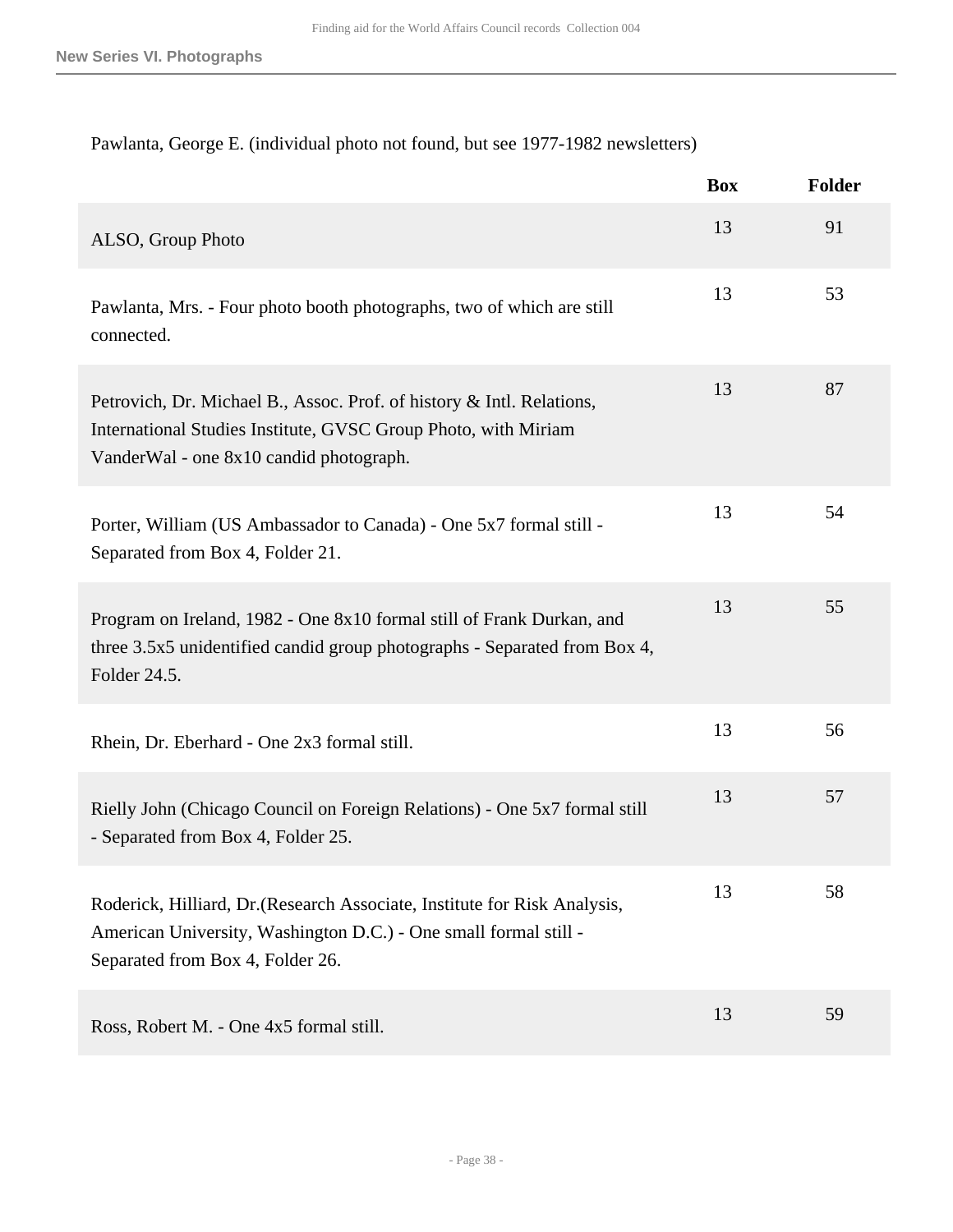| Rossen, Michael, Group Photo with Charles Besterman and Gov. Milliken<br>- One 8x10 candid photograph.                                                            | 13 | 81   |
|-------------------------------------------------------------------------------------------------------------------------------------------------------------------|----|------|
| Runkel, Phillip E. - One 3.5x5 formal still.                                                                                                                      | 13 | 60   |
| Saint Bianquat, Marie Jose de - One 5x7 formal still - Separated from Box<br>4, Folder 29.                                                                        | 13 | 61   |
| Santucci - One small formal still.                                                                                                                                | 13 | 62   |
| Schaufele, William (President of the Foreign Policy Association and<br>Former Ambassador to Poland) - One 8x10 formal still - Separated from<br>Box 4, Folder 30. | 13 | 63   |
| Sebastian, Michael - One 8x10 formal still.                                                                                                                       | 13 | 64   |
| Setounski, Nikolai - One 4.5x7 formal still - Separated from Box 5, Folder<br>3.                                                                                  | 13 | 65   |
| Shearar, Rev. Jeremy - One 2.5x2.5 formal still - Separated from Box 5,<br>Folder 5.                                                                              | 13 | 65.5 |
| Sieber, Rolf (Ambassador to GDR) - One 5x7 formal still – Separated<br>from Box 5, Folder 4.                                                                      | 13 | 66   |
| Stroud, Joe H., Dr., (Editor, Detroit Free Press) - One 5x6.5 formal still -<br>Separated from Box 5, Folder 9.                                                   | 13 | 67   |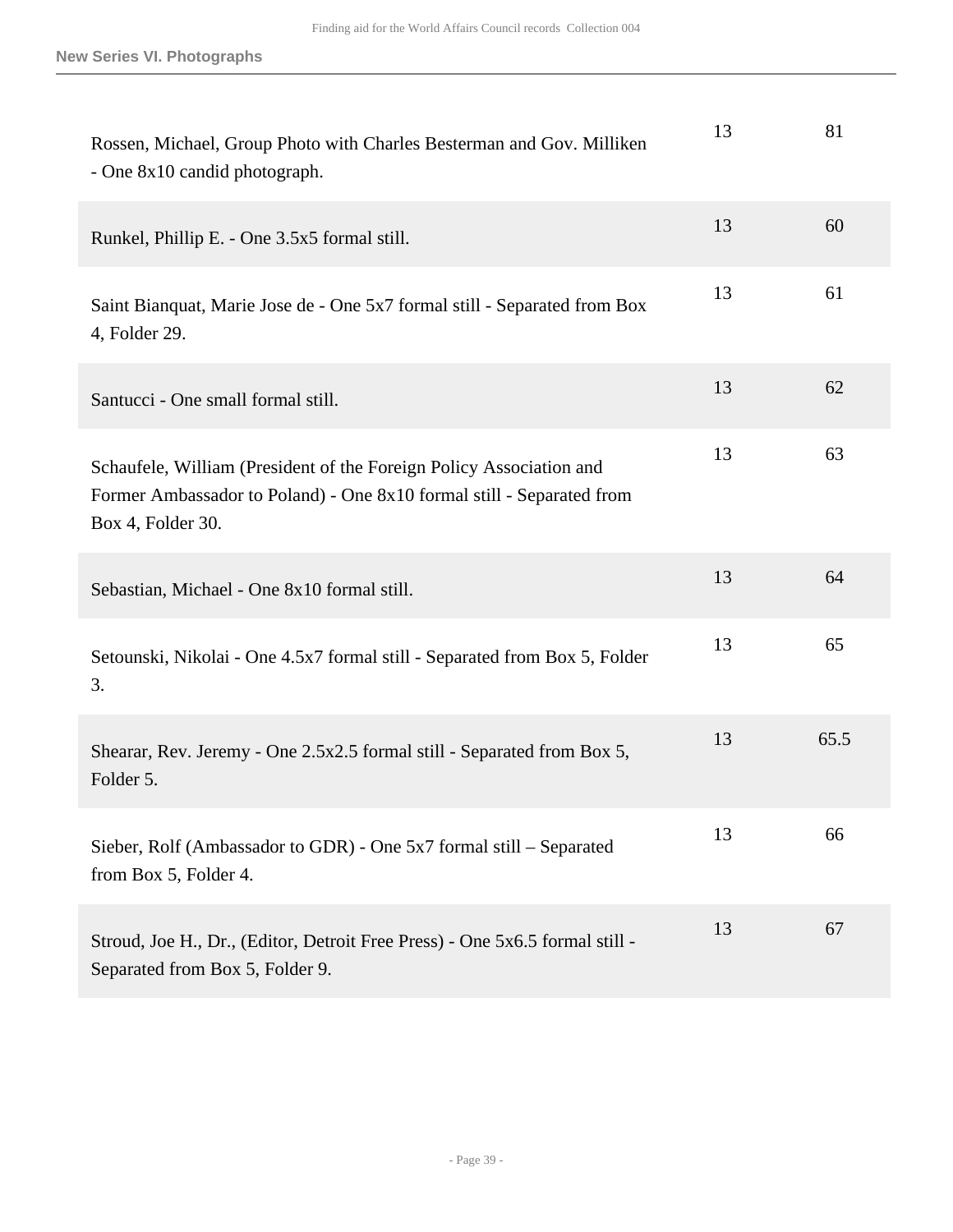| Sullivan, Denis J. - Two 3.5x5 formal stills (pinking) - See also biography<br>section.                                       | 13 | 68 |
|-------------------------------------------------------------------------------------------------------------------------------|----|----|
| Sun, Joun Hung - One 2x3 formal still on a 5x8 backing.                                                                       | 13 | 69 |
| Swank, Emory C. (former U.S. Ambassador to Cambodia) - Four 3.5x5<br>formal stills - Separated from Box 5, Folder 10.         | 13 | 70 |
| Tanton, John - One 3.5x4.5 formal still - Separated from Box 5, Folder 11.                                                    | 13 | 71 |
| Taure, Mansza(?), Group photo with Maurice DeJonge, 1984 - One 8x10<br>Candid Photograph.                                     | 13 | 83 |
| Twohey, Edward L. - One 5x7 formal still.                                                                                     | 13 | 72 |
| Van Andel, Jay - One 8x10 and one 4x5, both formal stills.                                                                    | 13 | 73 |
| VanderMey, Don - One 8x10 formal still.                                                                                       | 13 | 74 |
| Vanderveen, Richard F. - One 5x7 formal still.                                                                                | 13 | 75 |
| VanderWal, Miriam, Group photo #1 with Mrs. Churchill - One 8x10<br>Candid Photograph.                                        | 13 | 82 |
| Group photo #2 with Michael Petrovich - one 8x10 candid photograph.                                                           | 13 | 87 |
| von Staden, Wendelgard (West Germany's Foreign Service Member) - One<br>4x5.5 formal still - Separated from Box 5, Folder 22. | 13 | 76 |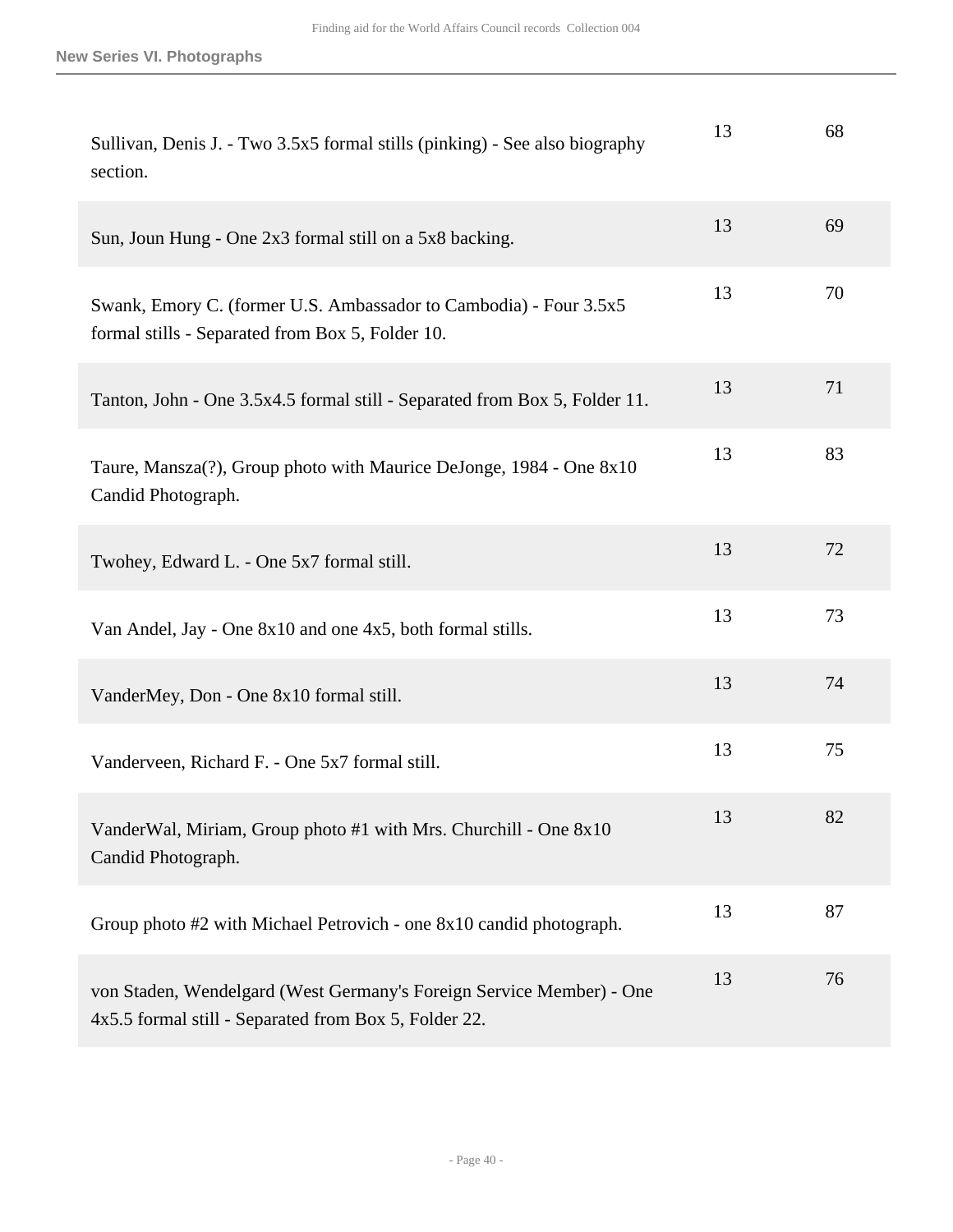| Watkins, Robert G. - One 5x7 formal still (with damage to two corners).                                                                                                        | 13 | 77 |
|--------------------------------------------------------------------------------------------------------------------------------------------------------------------------------|----|----|
| Weil, Irwin, Professor and Chairman, Northwestern University, 1985 -<br>One 5x7 formal still - Separated from Box 5, Folder 23                                                 | 13 | 78 |
| Winrich, Ralph (Aerospace Education Specialist) - One 8x10 formal still<br>and one 8x10 lecture publicity still - Separated from Box 5, Folder 25.                             | 13 | 79 |
| Zumberge, James (President of the University of Southern California) -<br>One $5x7$ and one $5x6.5$ (w/writing), both are formal stills - Separated from<br>Box 5.5, Folder 4. | 13 | 80 |
| <b>Other Group Photos - Box 13</b>                                                                                                                                             |    |    |

|                                                                                                                                                 | <b>Box</b> | <b>Folder</b> |
|-------------------------------------------------------------------------------------------------------------------------------------------------|------------|---------------|
| European Community, 1979                                                                                                                        | 13         | 88            |
| World Trade Week - Four $8x10$ candid photographs $(3 \text{ items} + 1 \text{ find. Item},$<br>which may not belong to this coll. $5/1/2002$ ) | 13         | 89            |
| *Aug 16, 1973 - Arend D. Lubbers/William McClavel/Richard Kennedy -<br>Two 8x10 Candid Photographs.                                             | 13         | 85            |
| *Aug. 22, 1973 Group photograph with Rev. Gaylord/???/Eva List – One<br>8x10 candid photograph.                                                 | 13         | 90            |
| *Sept. 11, 1975 - Group photograph with Burgess/Balkema/Paulanta/<br>$Drasin/????$ - Four 8x10 candid photographs.                              | 13         | 91            |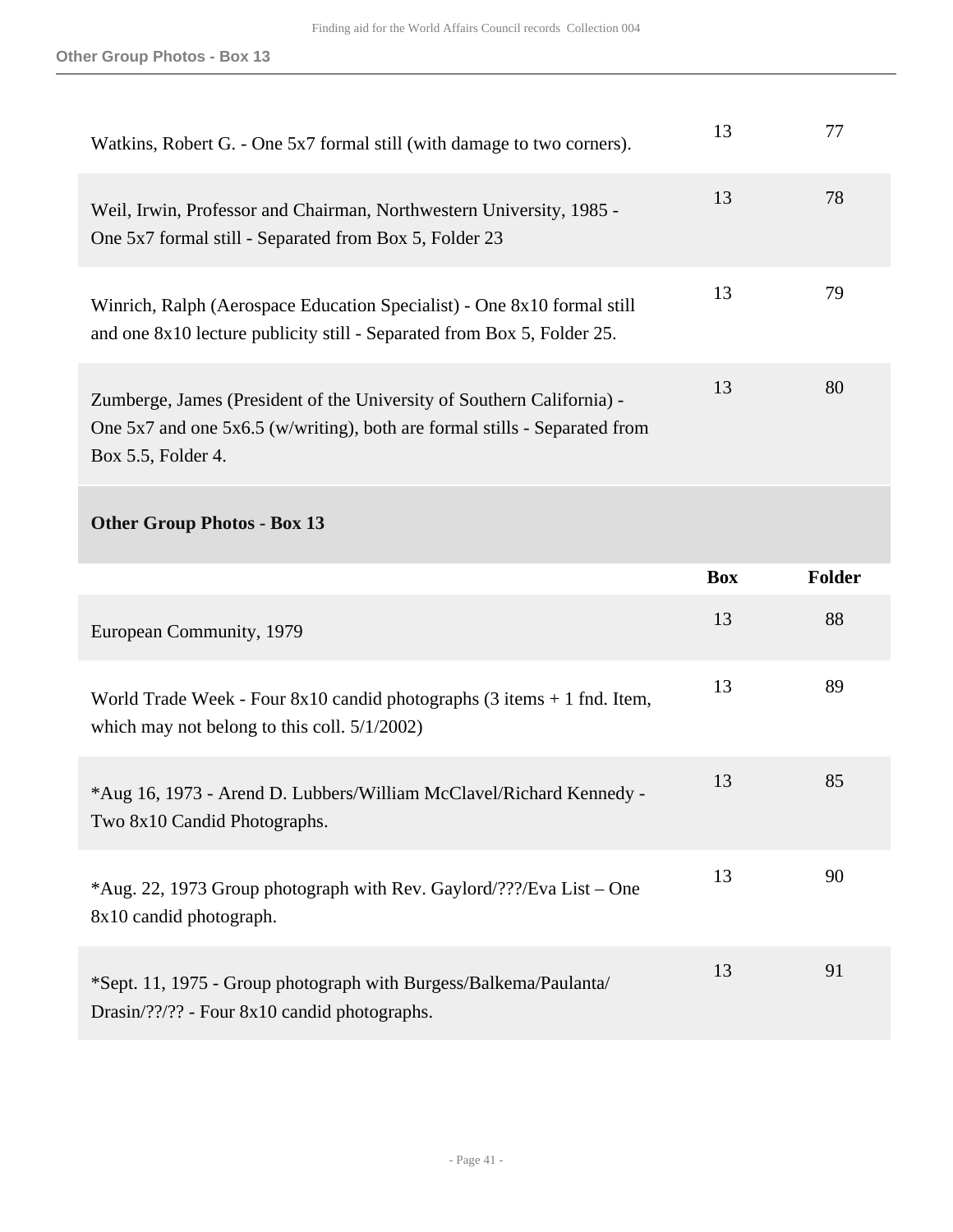| *Feb. 10, 1978 - Group photograph with Mulham/Drasin/Goss/?? - Two<br>5x7 photographs.                                           | 13         | 92            |
|----------------------------------------------------------------------------------------------------------------------------------|------------|---------------|
| *Sept. 15, 1978 - Group photographs with Goss/Drasin/Franforter/<br>Olson/??/?? - Two 8x10 candid photographs.                   | 13         | 93            |
| *Feb. 20, 1979 - Group photographs - Ten 8x10 candid photographs.                                                                | 13         | 94            |
| Unidentified Speaker - One 2.5x2.5 formal still.                                                                                 | 13         | 110           |
| <b>International Week Photographs</b>                                                                                            |            |               |
|                                                                                                                                  |            |               |
| <b>Japan</b> (1975)                                                                                                              |            |               |
|                                                                                                                                  | <b>Box</b> | <b>Folder</b> |
| Art - One 8x10 still of a Japanese vase.                                                                                         | 13         | 95            |
| Hitachi Plant, Edmore, MI - Two 4x5 and two 3.5x5, all candid<br>photographs of Mr. Matsuno playing baseball.                    | 13         | 96            |
| Jaycees - One 3x5 formal still and Two 3.5x4 candid photos.                                                                      | 13         | 97            |
| Photographs - 21 in total (18 candid 8x10s, one 4x6.5 candid photograph,<br>one 2.5x3.5 formal still, and one 2x3 formal still). | 13         | 98            |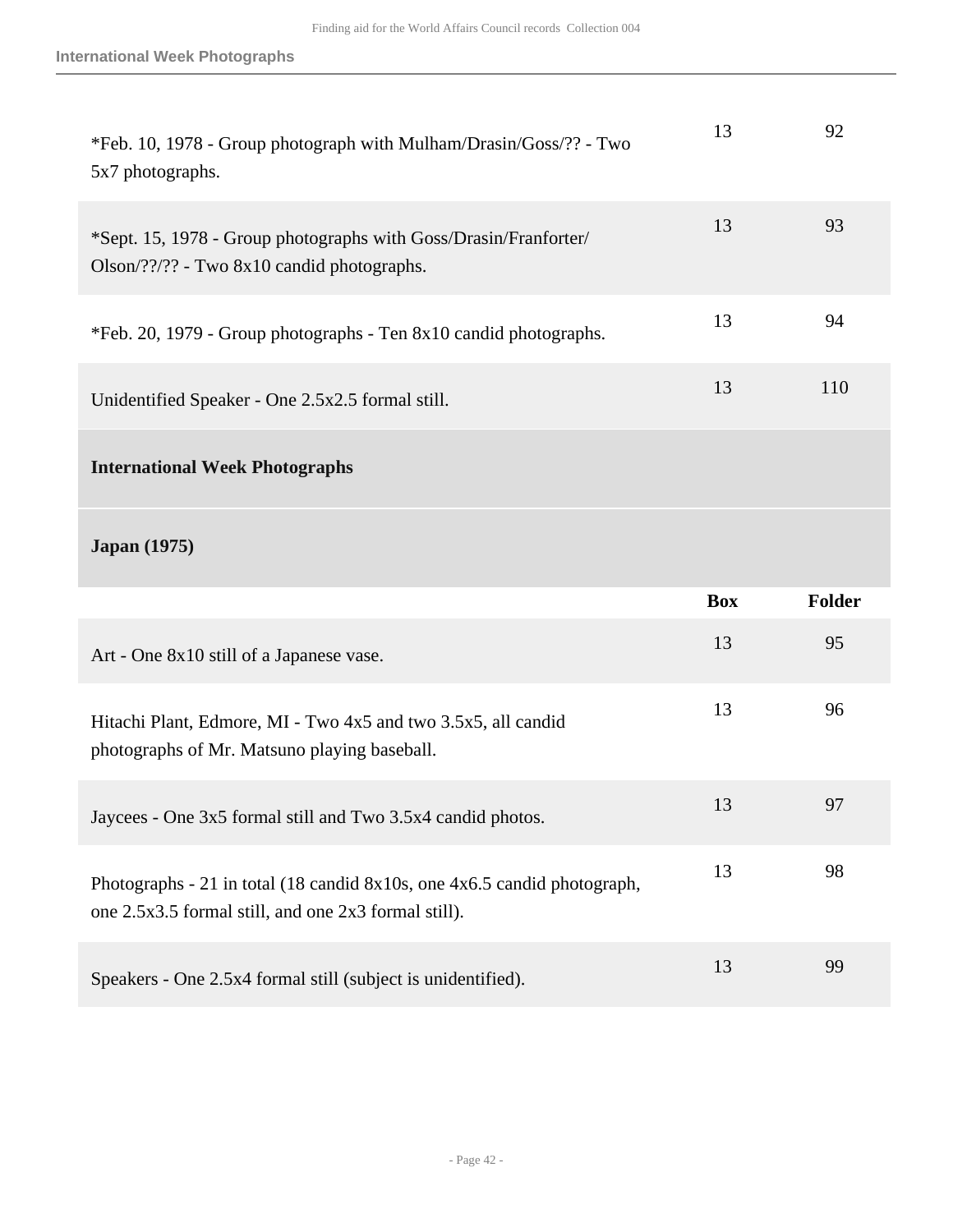## **European Common Market (1976)**

|                                                                                                                                                                                                                                            | <b>Box</b> | <b>Folder</b> |
|--------------------------------------------------------------------------------------------------------------------------------------------------------------------------------------------------------------------------------------------|------------|---------------|
| Photographs - Photographed: James Sebastian, James Hummel, William<br>Bussey, and Peter DeWitt - 15 photographs (eleven 8x10 candid<br>photographs, one 7x9.5 candid photograph, one 3.5x5 formal still, and two<br>$2.5x3.5$ rmal stills. | 13         | 100           |
| Australia (1978):                                                                                                                                                                                                                          |            |               |
|                                                                                                                                                                                                                                            | <b>Box</b> | <b>Folder</b> |
| Art Museum Exhibits, Photographs of the items in the exhibit and misc.<br>photographs of Pro Hart - Thirteen 6.5x8.5 publicity stills.                                                                                                     | 13         | 101           |
| Films, Photographs of Jack Thompson and publicity photos from his<br>movies - One 8x10 publicity photo, one 6.5x10 publicity photograph, and<br>twenty 6.5x8.5 stills and publicity photographs.                                           | 13         | 102           |
| Gross, David - One 6.5x8.5 formal still.                                                                                                                                                                                                   | 13         | 103           |
| Jazz Band (Calder) - Six 5x7 formal stills and two photographed pages of<br>negatives.                                                                                                                                                     | 13         | 104           |
| McCullough, Collen - Two 8x10 formal stills.                                                                                                                                                                                               | 13         | 105           |
| Mulham, Laurie - One 8x10 formal still.                                                                                                                                                                                                    | 13         | 106           |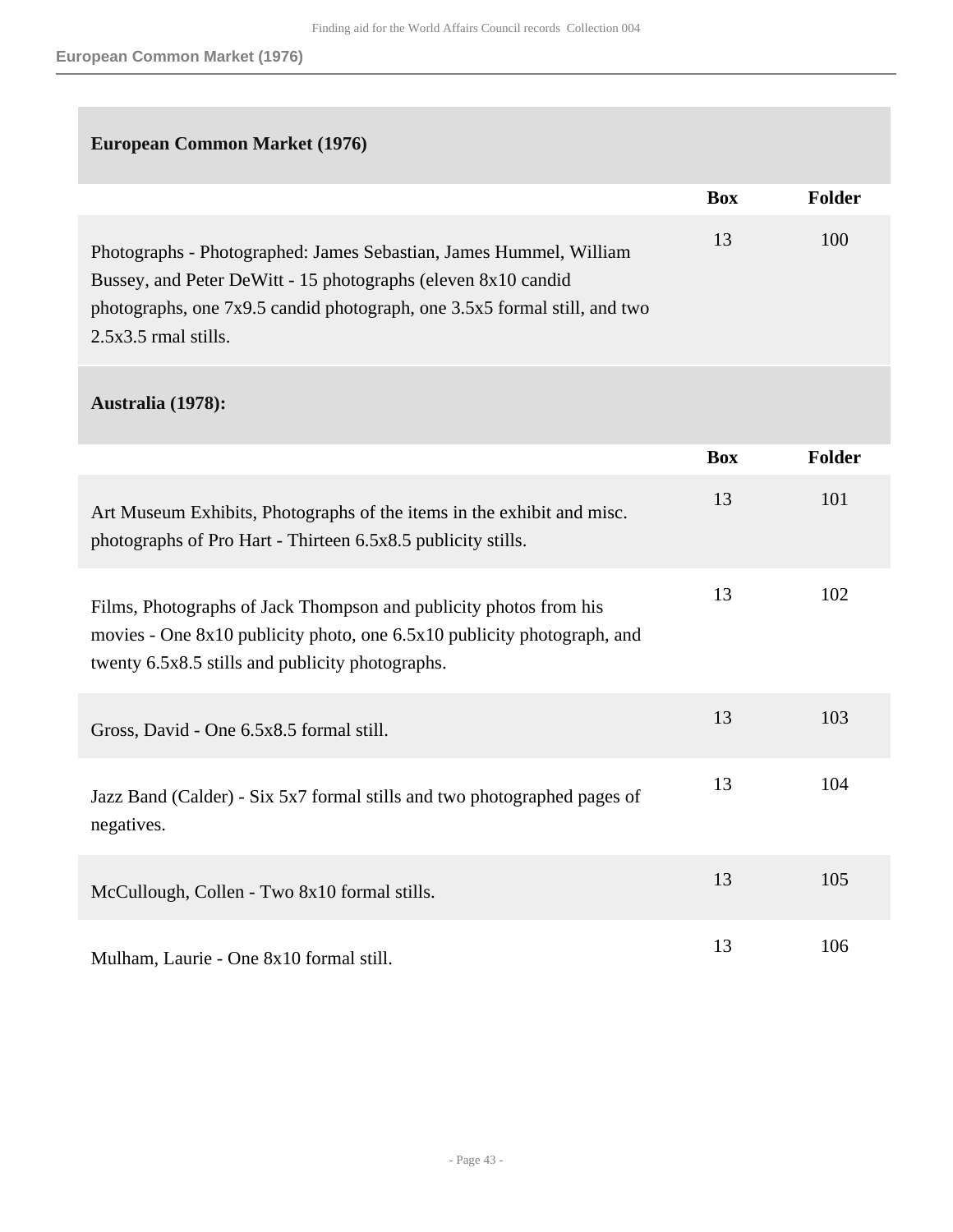| *Publicity, photographed are Joan Sutherland, Richard Bonynge, L.<br>Mulham, David Goss, Abe Drasin, Graham Beringer, and Stanly Barney<br>- Twenty-four photographs total (One 8x10 formal still, two 6x8 publicity<br>photo, seventeen $5x7$ candid photos, three $5x7$ formal stills, and on $2x2.5$<br>formal still with tape damage). | 13 | 107 |
|--------------------------------------------------------------------------------------------------------------------------------------------------------------------------------------------------------------------------------------------------------------------------------------------------------------------------------------------|----|-----|
| Rotary Club, photograph of Clement Renouf - One 6x8 formal still.                                                                                                                                                                                                                                                                          | 13 | 108 |
| Salamanca Theater Publicity - Three 6.5x8.5 publicity photos.                                                                                                                                                                                                                                                                              | 13 | 109 |

## <span id="page-43-0"></span>**New Series VII. Great Decisions Series**

#### **Scope and Contents note**

This series was created to house information regarding the Great Decision program hosted by the World Affairs council. The Great Decisions program was founded in 1954 by the Foreign Policy Association of New York City. The authors of this series seek to engage United States citizens in learning about issues which affect their country. Great Decisions offer participants the opportunity to discuss a multitude of international policy issues and how they affect United States' foreign policy in turn. Each year many different current events related organizations use the information produced by the Foreign Policy Association to organize lectures, panel discussions, debates, television programs, and other events that promote global awareness in the specific community. For more information see www.fpa.org.

It is unclear exactly when the World Affairs Council joined this program. The earliest references to the Great Decisions series occurs in the Executive Board Minutes dating from the Fall of 1960. The collection itself includes documentation from as early as 1981.

All information regarding the Great Decisions has been separated in order to create its own series. This facilitates easy access to the specific documentation. The files are organized by year, then alphabetically within each year.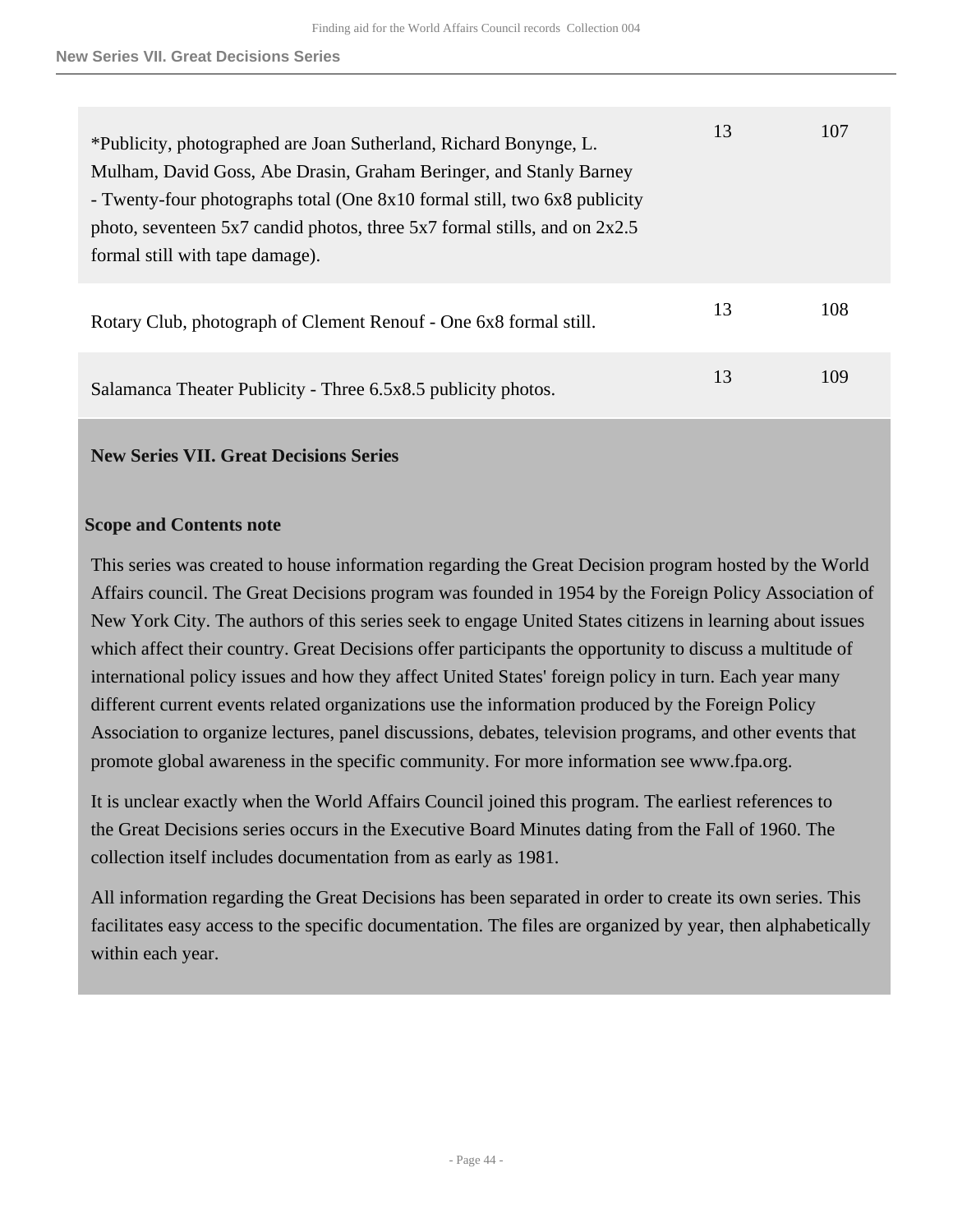| <b>Great Decisions 1981.</b>                                                                                                                                                                                                                         |            |                |
|------------------------------------------------------------------------------------------------------------------------------------------------------------------------------------------------------------------------------------------------------|------------|----------------|
|                                                                                                                                                                                                                                                      | <b>Box</b> | <b>Folder</b>  |
| Newsletters 1981 (serial, N.Y.).                                                                                                                                                                                                                     | 14         | $\mathbf{1}$   |
| Miscellaneous 1981.                                                                                                                                                                                                                                  | 14         | $\overline{2}$ |
| Publicity 1981.                                                                                                                                                                                                                                      | 14         | 3              |
| <b>Great Decisions 1982.</b>                                                                                                                                                                                                                         |            |                |
|                                                                                                                                                                                                                                                      | <b>Box</b> | <b>Folder</b>  |
| Correspondences 1982.                                                                                                                                                                                                                                | 14         | $\overline{4}$ |
| Grant from the Michigan Council for the Humanities.                                                                                                                                                                                                  | 14         | 5              |
| Newsletters 1982 (serial, N.Y.).                                                                                                                                                                                                                     | 14         | 6              |
| Miscellaneous. National Media Outreach for Great Decisions '82;<br>Communique / Overseas Development Council, Washington [serial]<br>newsletter] 1982 #1; Foreign Policy Assoc. Memorandum. June 14, 1982;<br>Christian Science Monitor. Order form. | 14         | $\tau$         |
| Opinion Ballots 1982.                                                                                                                                                                                                                                | $14$       | 8              |
| Publicity 1982.                                                                                                                                                                                                                                      | $14$       | $\mathbf{9}$   |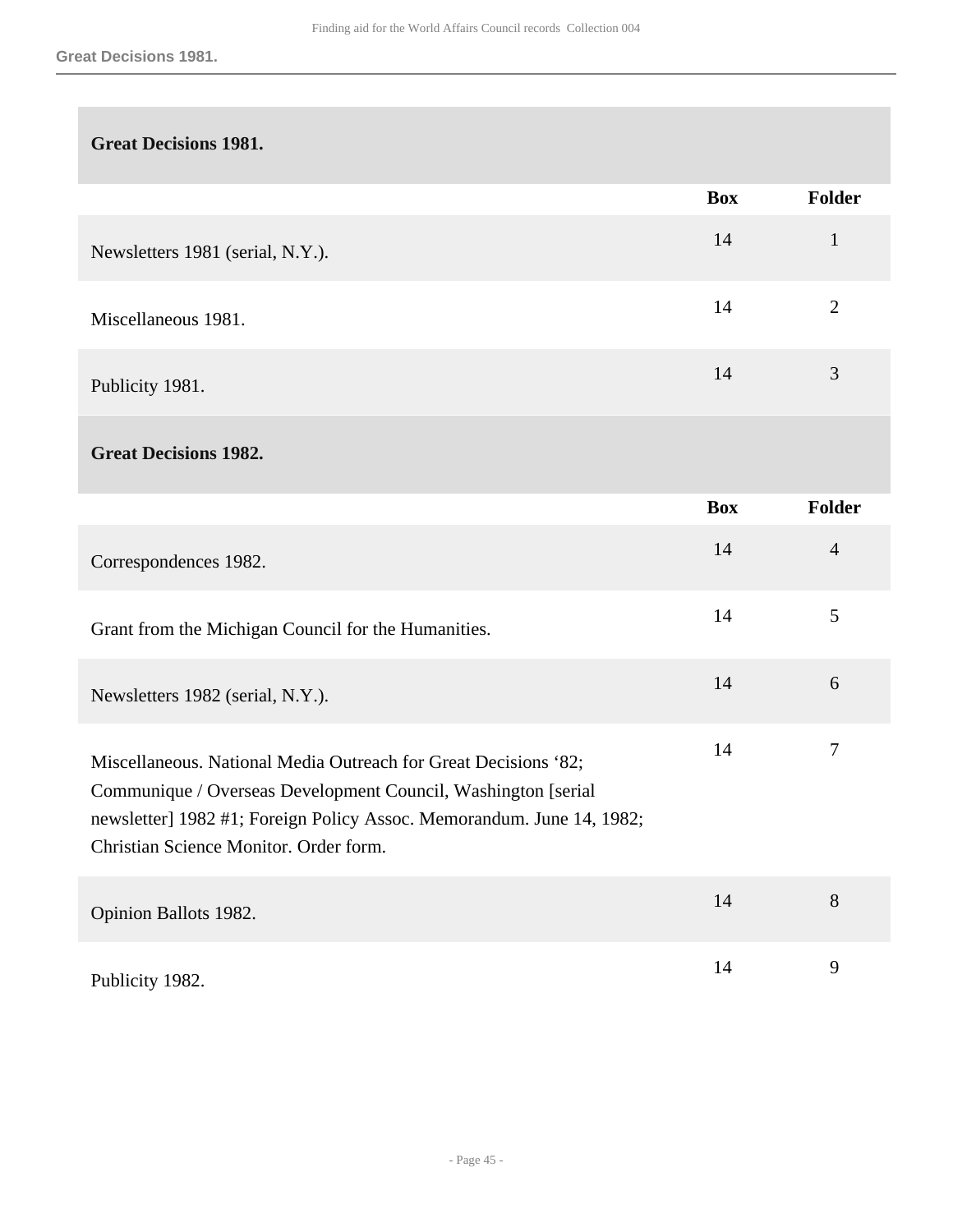## **Great Decisions 1983.**

|                                                                             | <b>Box</b> | Folder |
|-----------------------------------------------------------------------------|------------|--------|
| Correspondence 1983.                                                        | 14         | 10     |
| Great Decisions Committee Minutes 1983. Dec. 15, 1982 only                  | 14         | 11     |
| Schedule of Great Decisions '83 - Eight Topic.                              | 14         | 12     |
| Broadcast Schedule.                                                         | 14         | 13     |
| <b>Media Relations</b>                                                      | 14         | 14     |
| Poster & Flyer $(3, 2$ with order form attached, 1 with order form missing) | 14         | 15     |
| List of Speakers and Biographical Information                               | 14         | 16     |
| UN Supplement. Background & Questions.                                      | 14         | 17     |
| Great Decisions '83 Opinion Ballots.                                        | 14         | 18     |
| Great Decisions Newsletter 1983 (serial. N.Y.)                              | 14         | 19     |
| <b>Great Decisions 1984</b>                                                 |            |        |
|                                                                             | <b>Box</b> | Folder |
| Bibliography 1984.                                                          | 14         | 20     |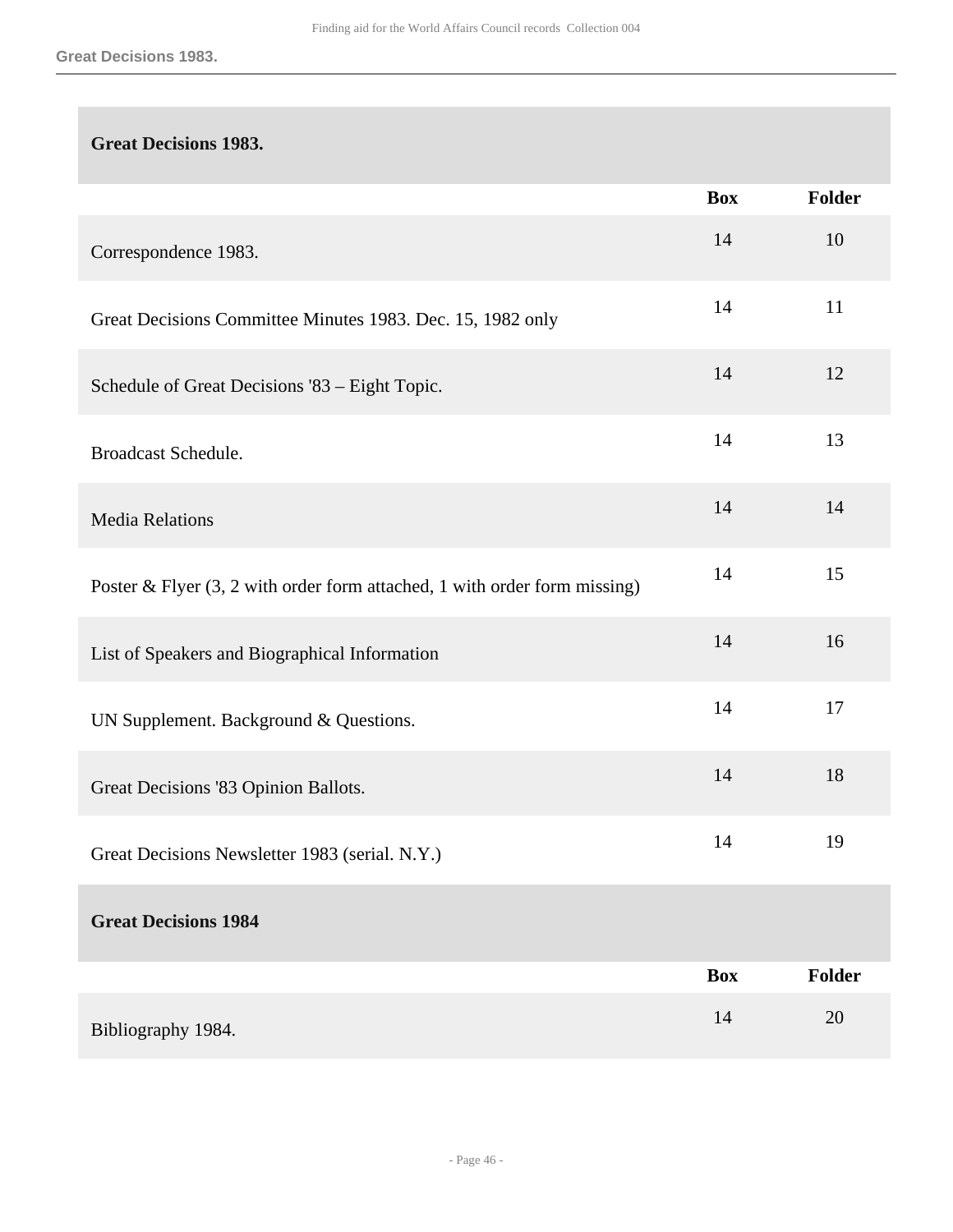| Correspondences 1984.                                                                                                                      | 14         | 21            |
|--------------------------------------------------------------------------------------------------------------------------------------------|------------|---------------|
| Miscellaneous.                                                                                                                             | 14         | 22            |
| Newsletters 1984.                                                                                                                          | 14         | 23            |
| Publicity 1984.                                                                                                                            | 14         | 24            |
| Speakers 1984.                                                                                                                             | 14         | 25            |
| <b>Great Decisions 1985</b>                                                                                                                |            |               |
|                                                                                                                                            | <b>Box</b> | <b>Folder</b> |
|                                                                                                                                            |            |               |
| Great Decisions media Materials & Schedule 1985                                                                                            | 12         | 26            |
| <b>Great Decisions 1986</b>                                                                                                                |            |               |
|                                                                                                                                            | <b>Box</b> | Folder        |
| Great Decisions Schedule 1986                                                                                                              | 14         | 27            |
| Great Decisions media materials 1986                                                                                                       | 14         | 28            |
| Mar. 10, 1986. Star Wars. Debate. Dr. Robert M. Bowen, Inst. For Space<br>and Security Studies & Gen. Richard C. Richardson, High Frontier | 14         | 29            |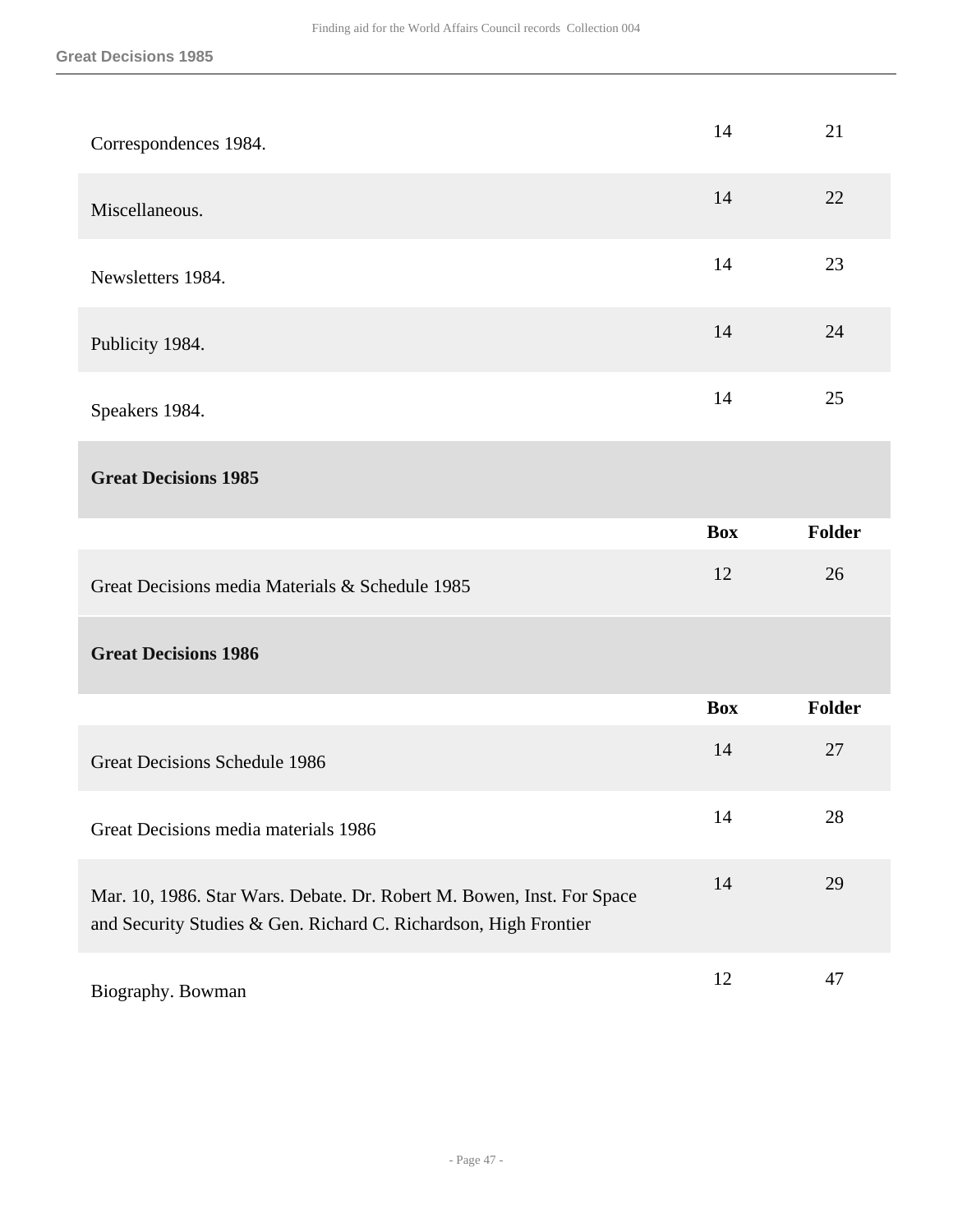#### **Series VIII. INTERNATIONAL WEEK, 1972-79.**

| Biography. Richardson                                                                                                              | 12 | 50 |
|------------------------------------------------------------------------------------------------------------------------------------|----|----|
| Apr. 7, 1986. Third World Development. Charles Greenleaf, Jr. U.S.<br>Agency for Intl. Development                                 | 14 | 30 |
| Photos $(2)$                                                                                                                       | 13 | 21 |
| May 12, 1986. U.S.-Nicaraguan Relations. Mr. Stephen C. Johnson, State<br>Dept.                                                    | 14 | 31 |
| May 17-23, 1986. World Trade Week: Asean                                                                                           | 14 | 32 |
| Photos used in Flier above                                                                                                         | 13 | 66 |
| Sept. 25, 1986. U.S. Policy in Central American : two views. Col. Peter<br>Reilly & Sister Helen LaValley.                         | 14 | 33 |
| Biography: Reilly                                                                                                                  | 12 | 49 |
| Oct. 23, 1986. International & Domestic Terrorism Panel Discussion. Dr.<br>Jonathan White, John Kendal, Greg Moceri, Dan Spalding. | 14 | 34 |

## <span id="page-47-0"></span>**Series VIII. INTERNATIONAL WEEK, 1972-79.**

## **Scope and Contents note**

Records related to week-long events sponsored by the Council which focused on a single country, theme or world area are located in this series. The WAC worked hard to involve many local institutions and organizations such as the Public Museum, Public Library, Art Museum, Jaycees, Rotary, various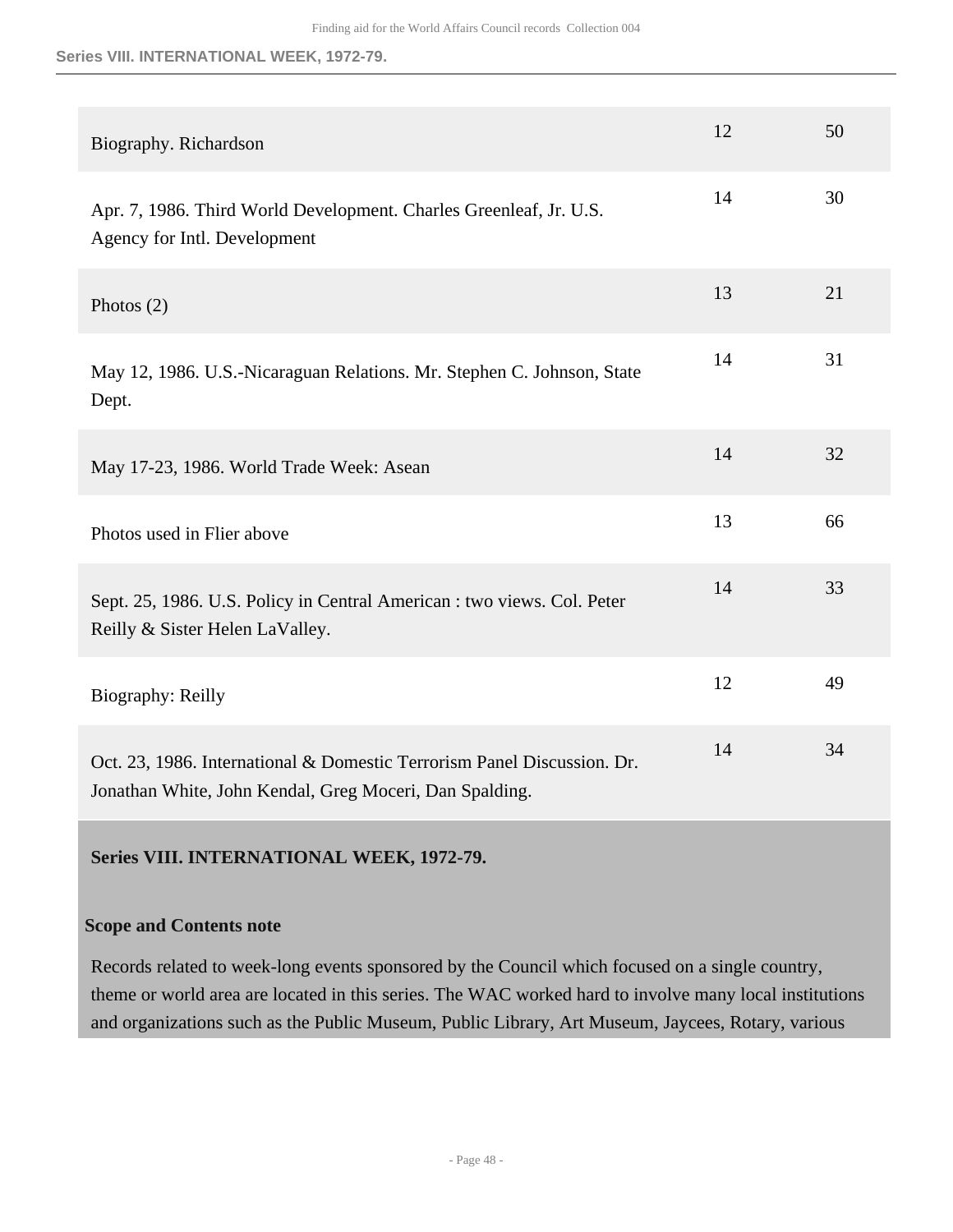businesses and schools which can be seen in this file. The topics were broad ranging and included arts, cooking, international trade, expert lectures, travel, etc. Records include correspondence, brochures, press releases, newspaper clippings, program outlines and photographs. Arranged chronologically by year and then alphabetically by subject.

|                                                               | <b>Box</b> | <b>Folder</b>  |
|---------------------------------------------------------------|------------|----------------|
| Miscellaneous records regarding InternationalWeek, 1972-1974. | 5.5        | 5              |
| <b>International Week, 1972.</b>                              |            |                |
|                                                               | <b>Box</b> | <b>Folder</b>  |
| Articles.                                                     | 5.5        | $6\,$          |
| Correspondences.                                              | 5.5        | $\overline{7}$ |
| Miscellaneous.                                                | 5.5        | 8              |
| Publicity.                                                    | 5.5        | 9              |
| Speakers.                                                     | 5.5        | 10             |
| <b>International Week, 1973.</b>                              |            |                |
|                                                               | <b>Box</b> | <b>Folder</b>  |
| Articles.                                                     | 5.5        | 11             |
| Correspondences.                                              | 5.5        | 12             |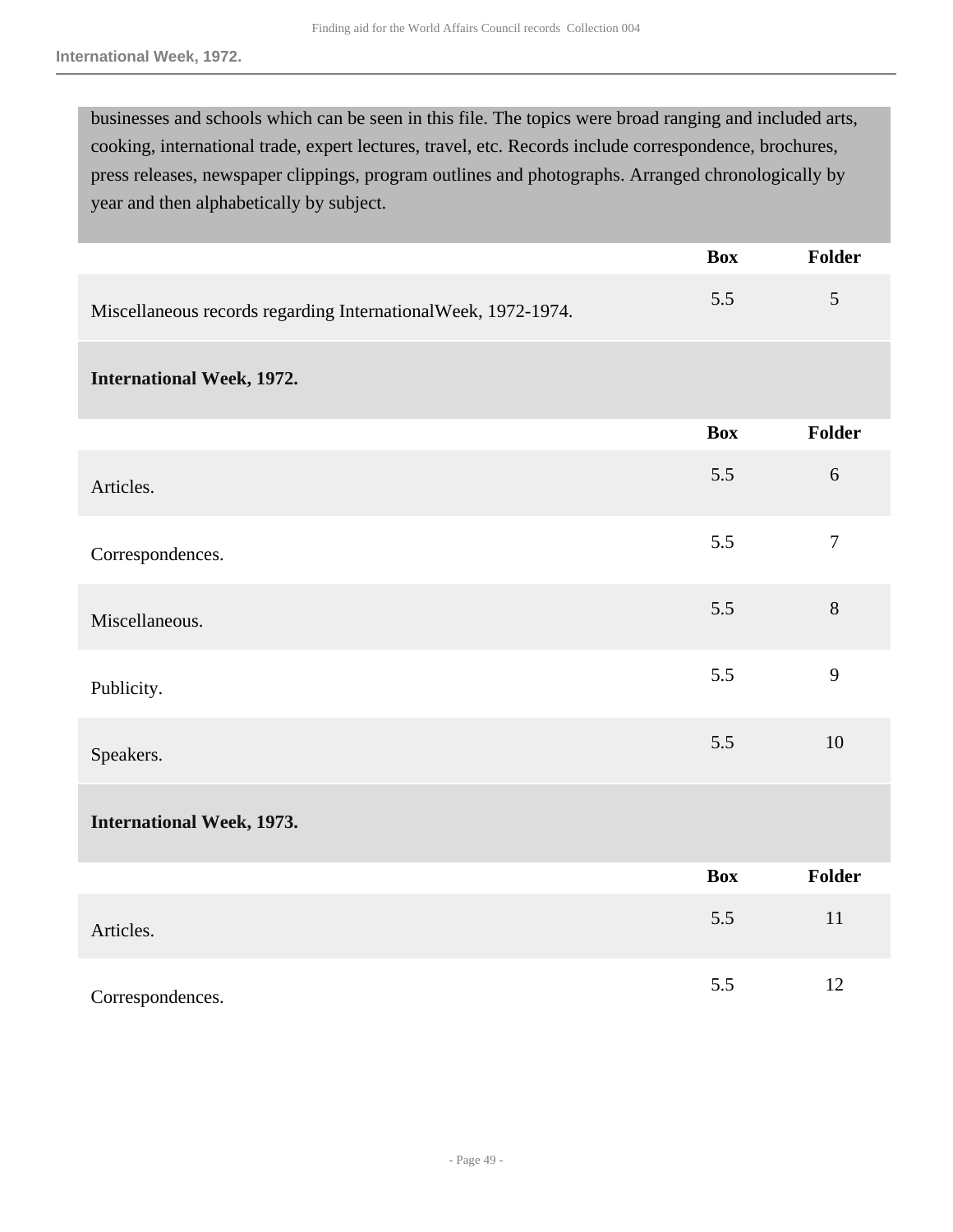| Miscellaneous.                   | 5.5        | 13            |
|----------------------------------|------------|---------------|
| Publicity and Publications.      | 5.5        | 14            |
| <b>International Week, 1974.</b> |            |               |
|                                  | <b>Box</b> | <b>Folder</b> |
| Speakers.                        | 5.5        | 15            |
| Japan, 1975.                     |            |               |
|                                  | <b>Box</b> | <b>Folder</b> |
| Ambassador to Japan.             | 5.5        | 16            |
| Correspondence.                  | 5.5        | $17\,$        |
| Art.                             | 5.5        | 18            |
| <b>Oversized Documents.</b>      | 3.5        | 14            |
| Consult General, Chicago         | 5.5        | 19            |
| Cooking                          | 5.5        | 20            |
| Economic Relations with U.S.     | $\sqrt{6}$ | $\mathbf{1}$  |
| Flower Arrangement.              | $6\,$      | $\mathbf{2}$  |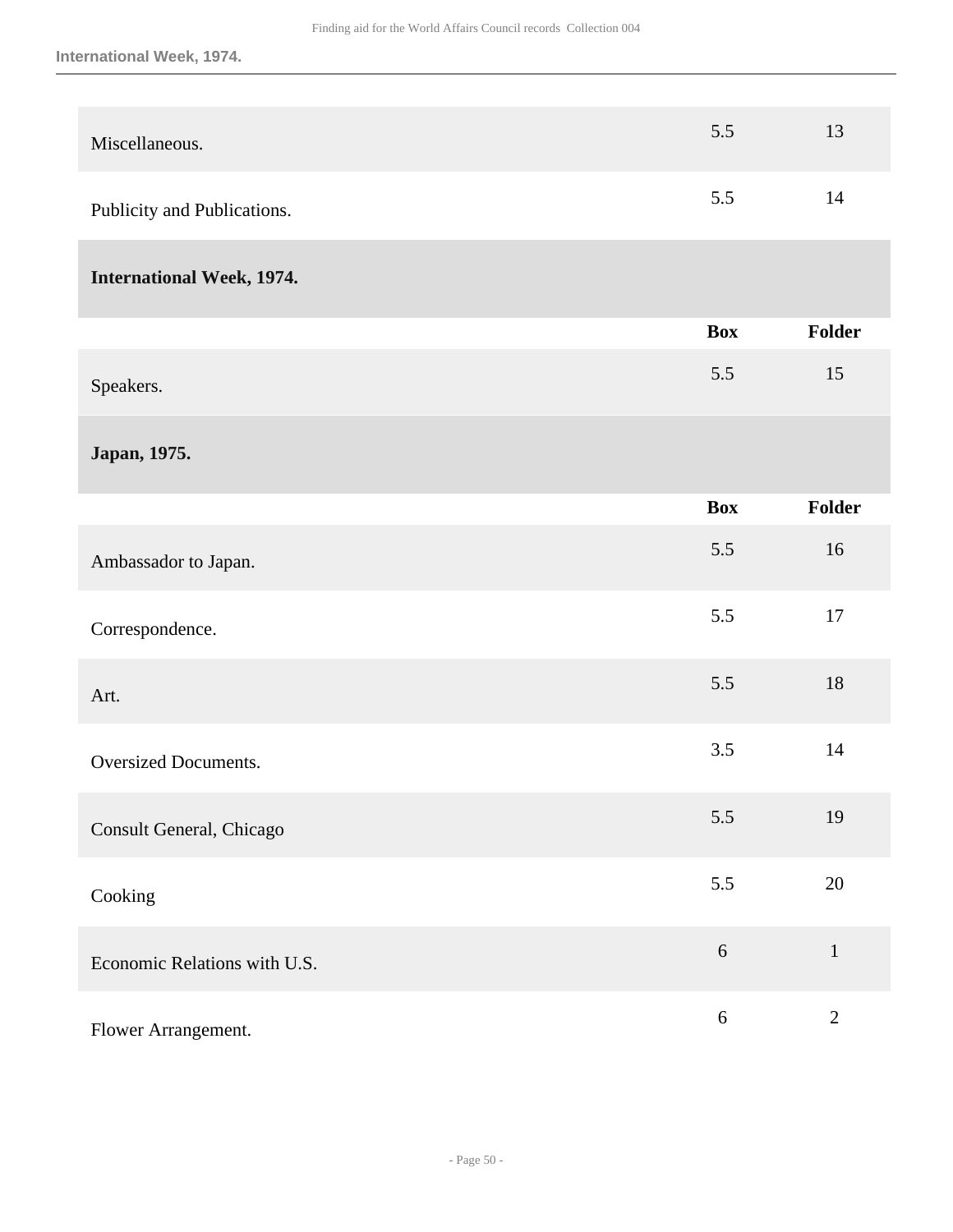| Hitachi Pant, Edmore, Michigan.       | $\sqrt{6}$       | $\mathfrak{Z}$   |
|---------------------------------------|------------------|------------------|
| Hope College.                         | $\boldsymbol{6}$ | $\overline{4}$   |
| Jaycees.                              | $\sqrt{6}$       | $\mathfrak{S}$   |
| Landscape Gardening and Architecture. | $6\,$            | $6\,$            |
| Mailing Lists.                        | $\sqrt{6}$       | $\boldsymbol{7}$ |
| Misc.                                 | $\sqrt{6}$       | $8\,$            |
| Photographs.                          | 13               | 98               |
| Publicity.                            | 6                | 9                |
| Oversized documents separated.        | 3.5              | 15               |
| Schools.                              | $\sqrt{6}$       | 10               |
| Shiga Display.                        | 6                | 11               |
| Sister City Relationship.             | $\sqrt{6}$       | $12-13$          |
| Speakers.                             | $\sqrt{6}$       | $14\,$           |
| Thanks.                               | $\sqrt{6}$       | 15               |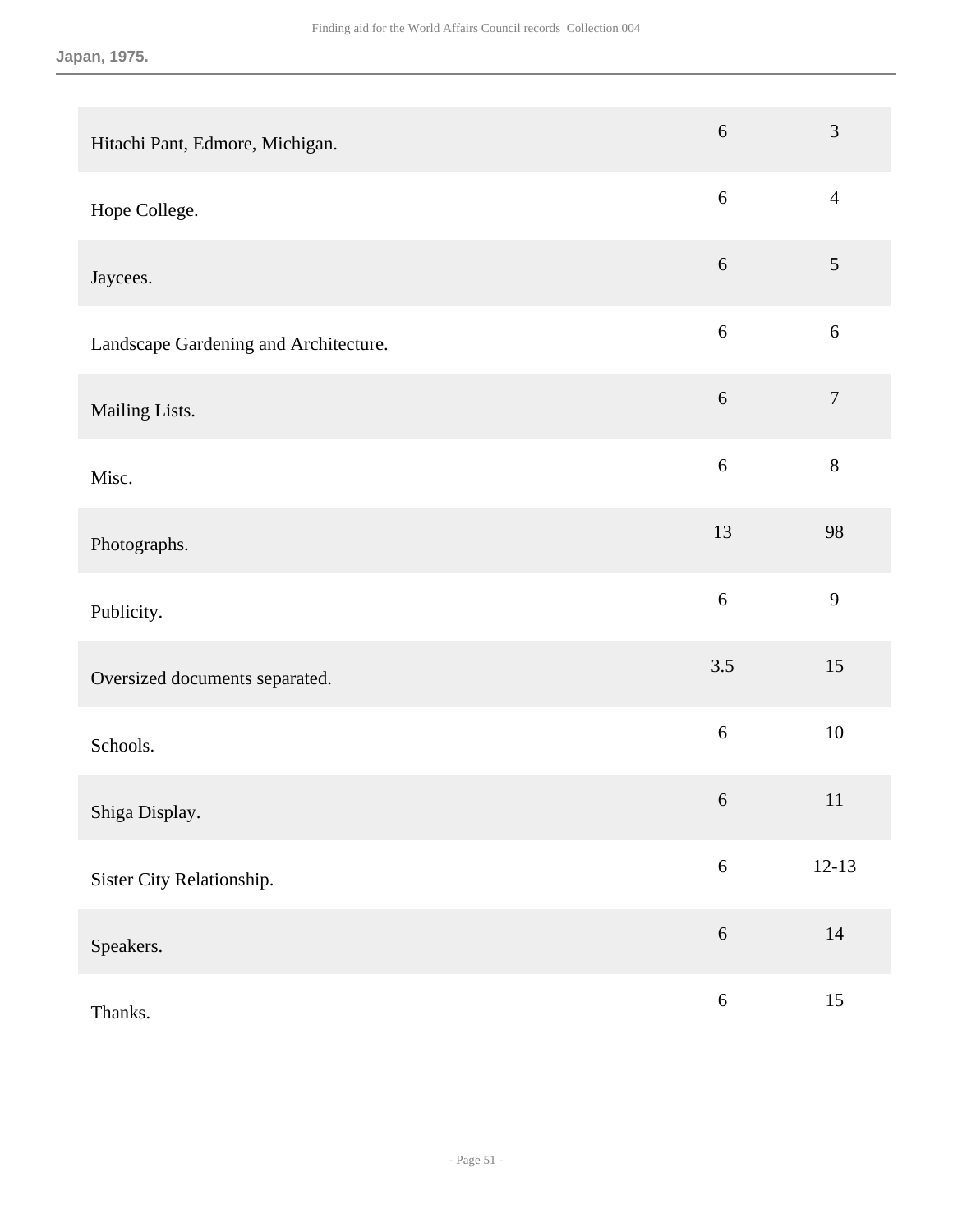#### **European Common Market, 1974-6.**

| Trade.            | $\mathbf{I}$ |
|-------------------|--------------|
| Yamaha, Kentwood. |              |

## **European Common Market, 1974-6.**

|                                 | <b>Box</b>     | Folder         |
|---------------------------------|----------------|----------------|
| Chamber of Commerce, 1976.      | $\overline{7}$ | 3              |
| Oversized Documents.            | 3.5            | 16             |
| Commerce Dept. - Mich., 1974-6. | 7              | $\overline{4}$ |
| Committee Reports, 1976.        | 7              | 5              |
| Common Market, 1975-6.          | 7              | 6              |

## **Photographs, c1976. Note: this entire folder has been moved to the Photo Box.**

|                            | <b>Box</b> | Folder |
|----------------------------|------------|--------|
| Publicity, 1976.           | $\tau$     | 7      |
| Speakers Bureau, 1976.     | 7          | 8      |
| World Trade Seminar, 1976. | 7          | 9      |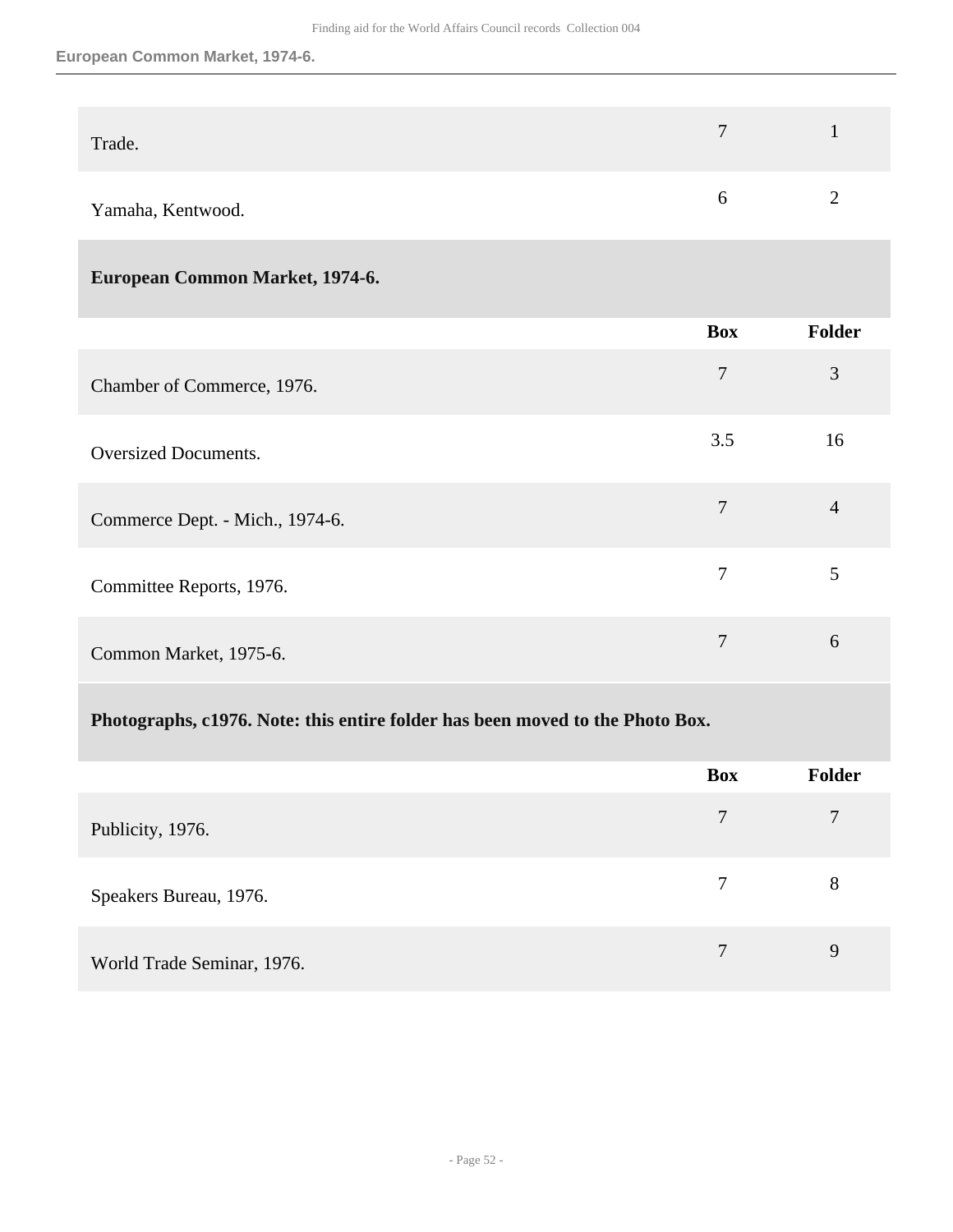## **Venezuela, 1977.**

|                          | <b>Box</b>       | Folder       |
|--------------------------|------------------|--------------|
| Background.              | $\boldsymbol{7}$ | $10\,$       |
| Biographies.             | $\boldsymbol{7}$ | $11\,$       |
| <b>Business Seminar.</b> | $\boldsymbol{7}$ | $12\,$       |
| Committees.              | $\boldsymbol{7}$ | 13           |
| Food.                    | $\boldsymbol{7}$ | $14$         |
| International Marketing. | $\boldsymbol{7}$ | 15           |
| Publicity.               | $\boldsymbol{7}$ | 16           |
| Sports.                  | $\boldsymbol{7}$ | $17\,$       |
| Schools.                 | $\boldsymbol{7}$ | $18\,$       |
| Australia, 1978.         |                  |              |
|                          | <b>Box</b>       | Folder       |
| Project Outline.         | $\boldsymbol{7}$ | $19-20$      |
| Academic Seminar.        | $8\,$            | $\mathbf{1}$ |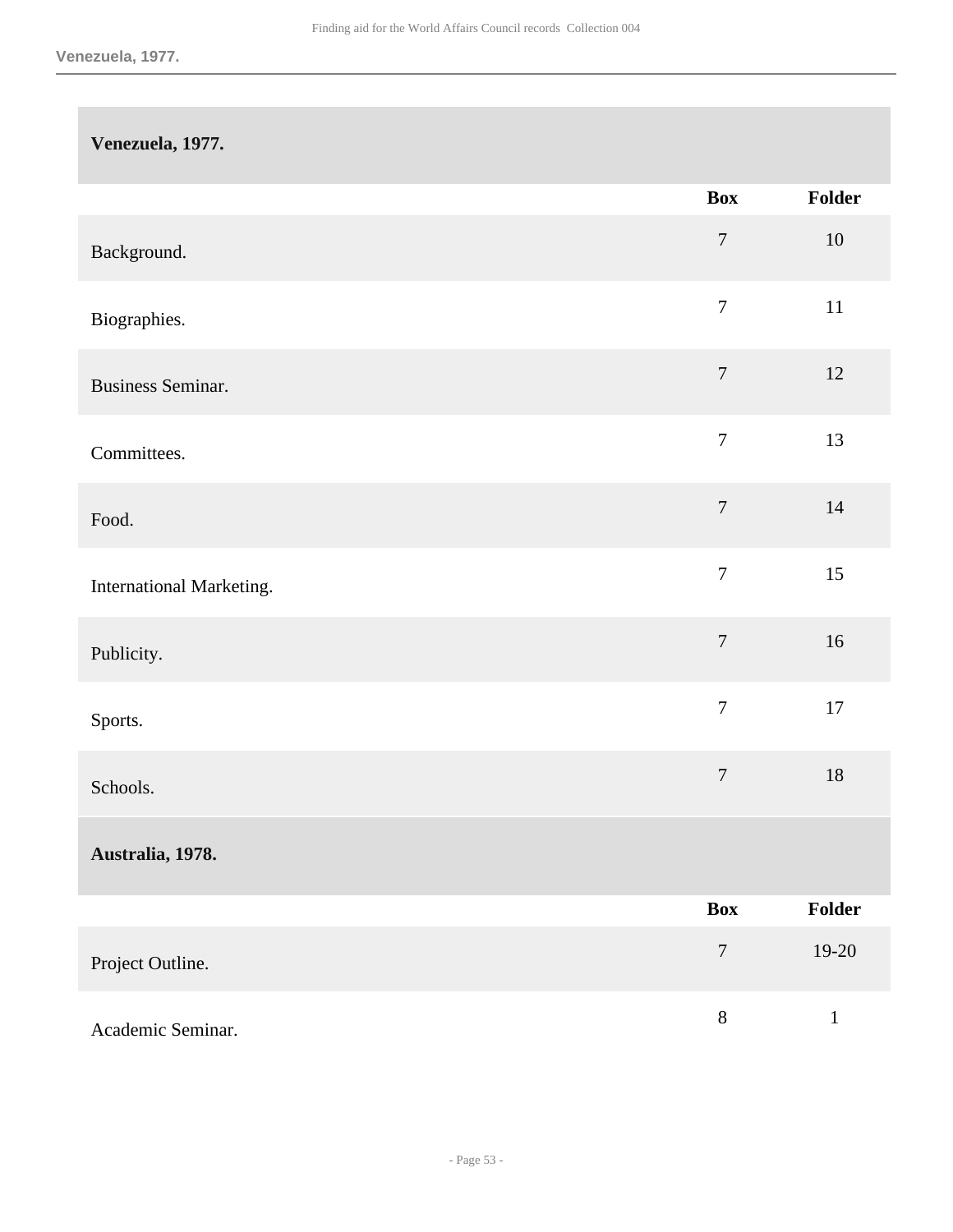**Australia, 1978.**

| Activity Summary.                 | $8\,$  | $\overline{2}$ |
|-----------------------------------|--------|----------------|
| Ambassador's Dinner Reservations. | $8\,$  | 3              |
| Art Museum Exhibits.              | $\, 8$ | $\overline{4}$ |
| Australian Information Service.   | 8      | 5              |
| Background Information.           | $8\,$  | 6              |
| Oversized documents.              | 3.5    | 17             |
| Boomerangs.                       | $8\,$  | $\overline{7}$ |
| Calder Ceremonies.                | 8      | 8              |
| Contacts.                         | 8      | 9              |
| Committee Chairmen.               | $8\,$  | 10             |
| Correspondence.                   | $8\,$  | 11             |
| Fact Sheet.                       | $8\,$  | 12             |
| Films.                            | $8\,$  | 13             |
| Oversized Press Kit.              | 3.5    | $18\,$         |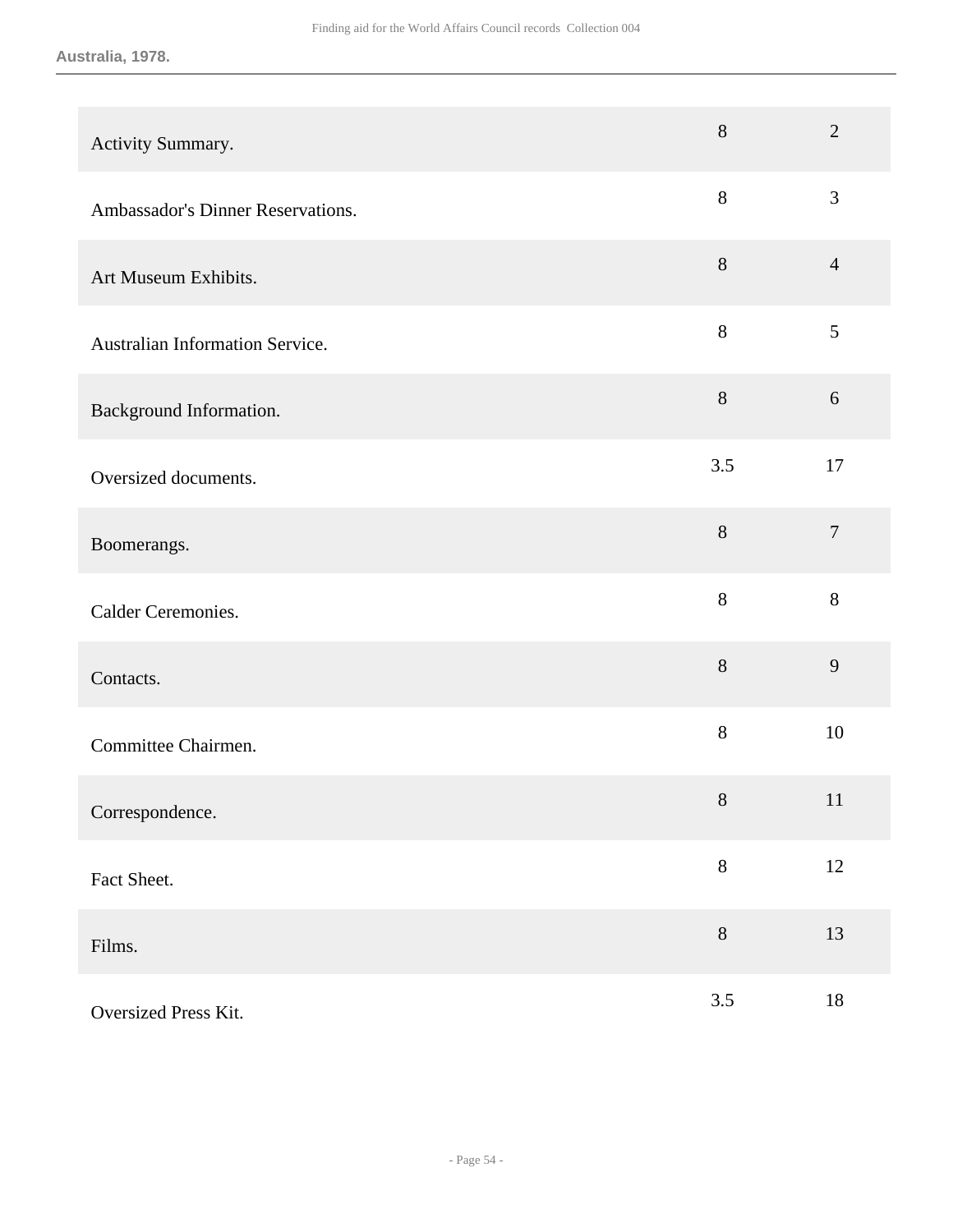#### **Australia, 1978.**

| Goss, David (Australian Consul-General). | 8            | 14           |
|------------------------------------------|--------------|--------------|
| Jazz Band.                               | $8\,$        | 15           |
| Libraries.                               | $8\,$        | 16           |
| McCullough, Colleen.                     | $8\,$        | 17           |
| Mulham, Laurie (General Chairman).       | $8\,$        | 18           |
| Music, n.d.                              | 8            | 19           |
| Oversized music score.                   | 3.5          | 19           |
| News Releases.                           | 8            | 20           |
| Project Personnel.                       | $8\,$        | 21           |
| Public Museum.                           | $8\,$        | 22           |
| Publicity.                               | $8\,$        | $23 - 24$    |
| Oversized Articles separated.            | 3.5          | $20\,$       |
| Oversized Documents separated.           | 3.5          | $20\,$       |
| Recipes.                                 | $\mathbf{9}$ | $\mathbf{1}$ |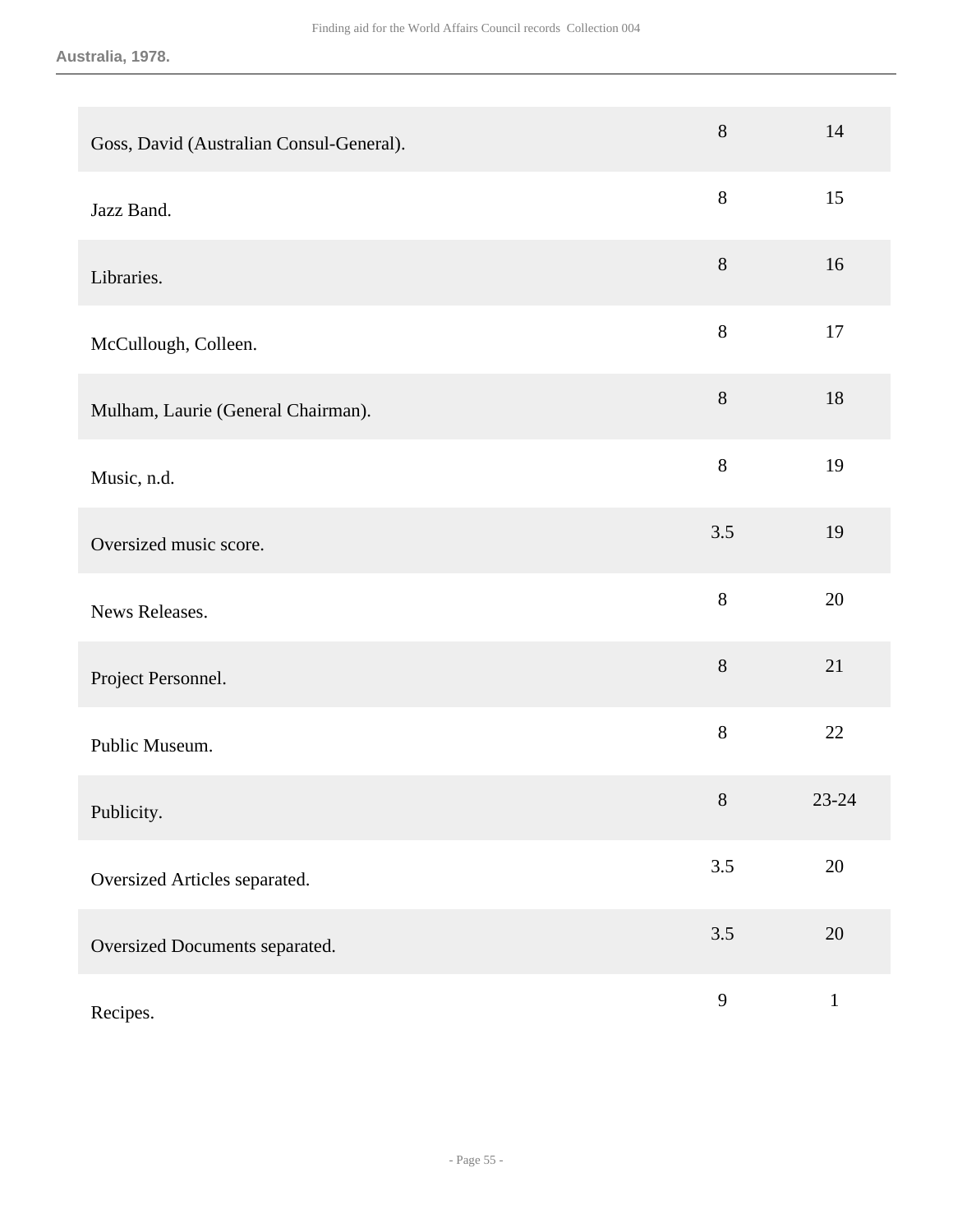#### **Germany, 1982.**

| Reference Paper.                    | 9            | $\overline{2}$ |
|-------------------------------------|--------------|----------------|
| Renouf, Allan (Ambassador to U.S.). | 9            | $\mathfrak{Z}$ |
| Rotary Club.                        | 9            | $\overline{4}$ |
| Oversized document separated.       | 3.5          | 21             |
| Salamanca Theater Publicity.        | 9            | 5              |
| Oversized documents separated.      | 3.5          | 22             |
| School Programs.                    | 9            | $6\,$          |
| Snow Gum Trees.                     | 9            | $\overline{7}$ |
| Special Events.                     | 9            | 8              |
| Standing Exhibit.                   | 9            | 9              |
| Trade Seminar.                      | $\mathbf{9}$ | $10\,$         |
| <b>Germany</b> , 1982.              |              |                |
|                                     | <b>Box</b>   | Folder         |
| Articles.                           | 9            | $11\,$         |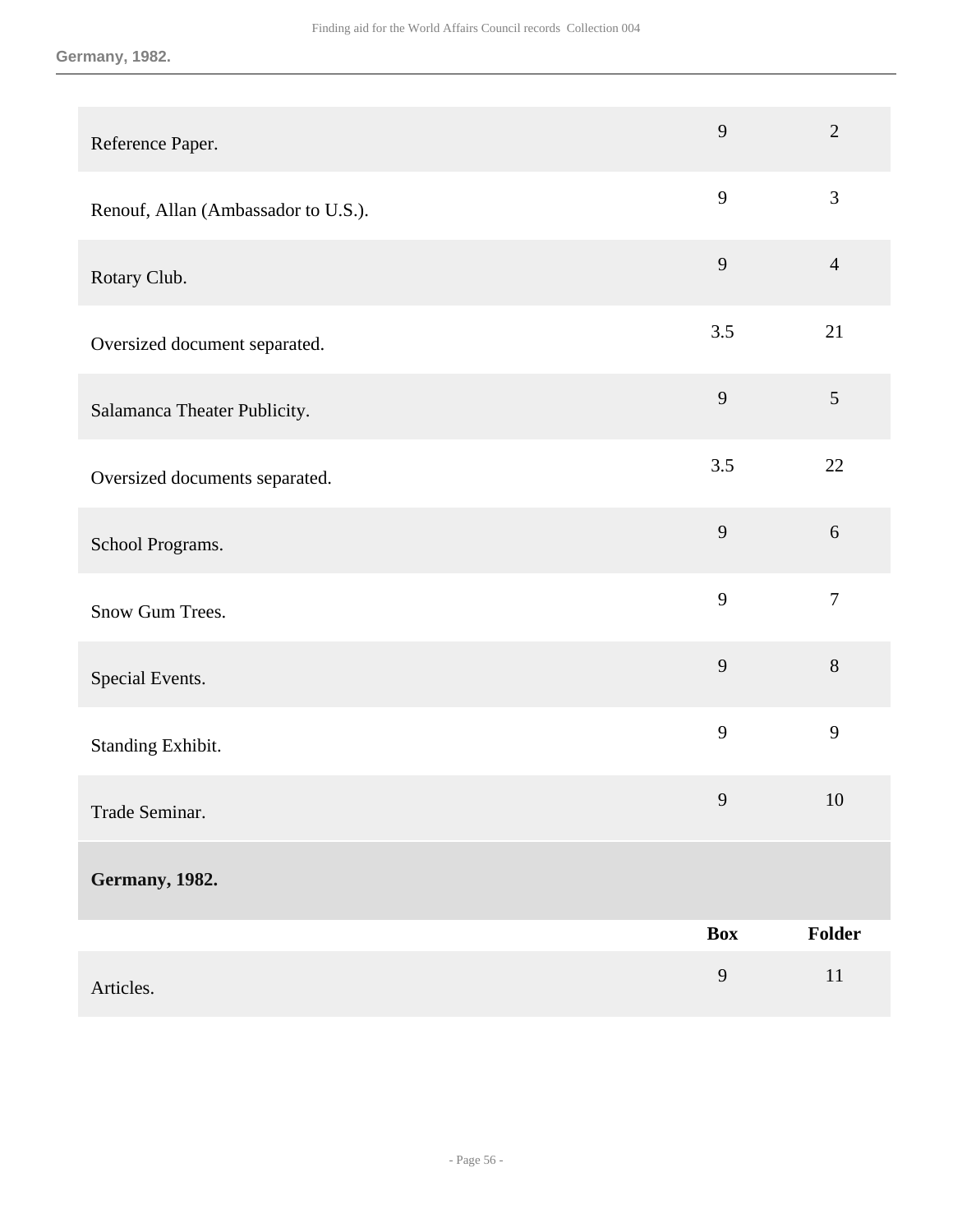| Correspondences.                                                                      | 9          | 12         |
|---------------------------------------------------------------------------------------|------------|------------|
|                                                                                       |            | <b>Box</b> |
| Speakers.                                                                             |            | 9          |
|                                                                                       | <b>Box</b> | Folder     |
| Geitz, Henry (Professor, University of WI), "The Two Germanies,"<br>October 20, 1983. | 9          | 13         |
| Tricentennial Information.                                                            | 9          | 14         |
| Volksmarsch – see also Box 5, Folder 21.                                              | 9          | 15         |

## <span id="page-56-0"></span>**New Series IX: International Month**

## **Scope and Contents note**

A separate section was created in March 2006 to house files pertaining directly to the World Affairs Council's International Month. It is unclear from the research done thus far when exactly this program began; however, there are records available in this collection from 1980, 1981, and 1982. This program is an off shoot of the International Week and embraces many of the same goals and dimensions. International Month is a month-long focus on a particular country and promotes the nation's culture, politics, and history through lectures, forums, art exhibits, etc. Items found in these files include correspondences, articles, photographs, speaker information, publicity, etc. Folders in this section are organized in chronologically by year and then alphabetically by topic.

## **Mexico, 1980.**

**Box Folder**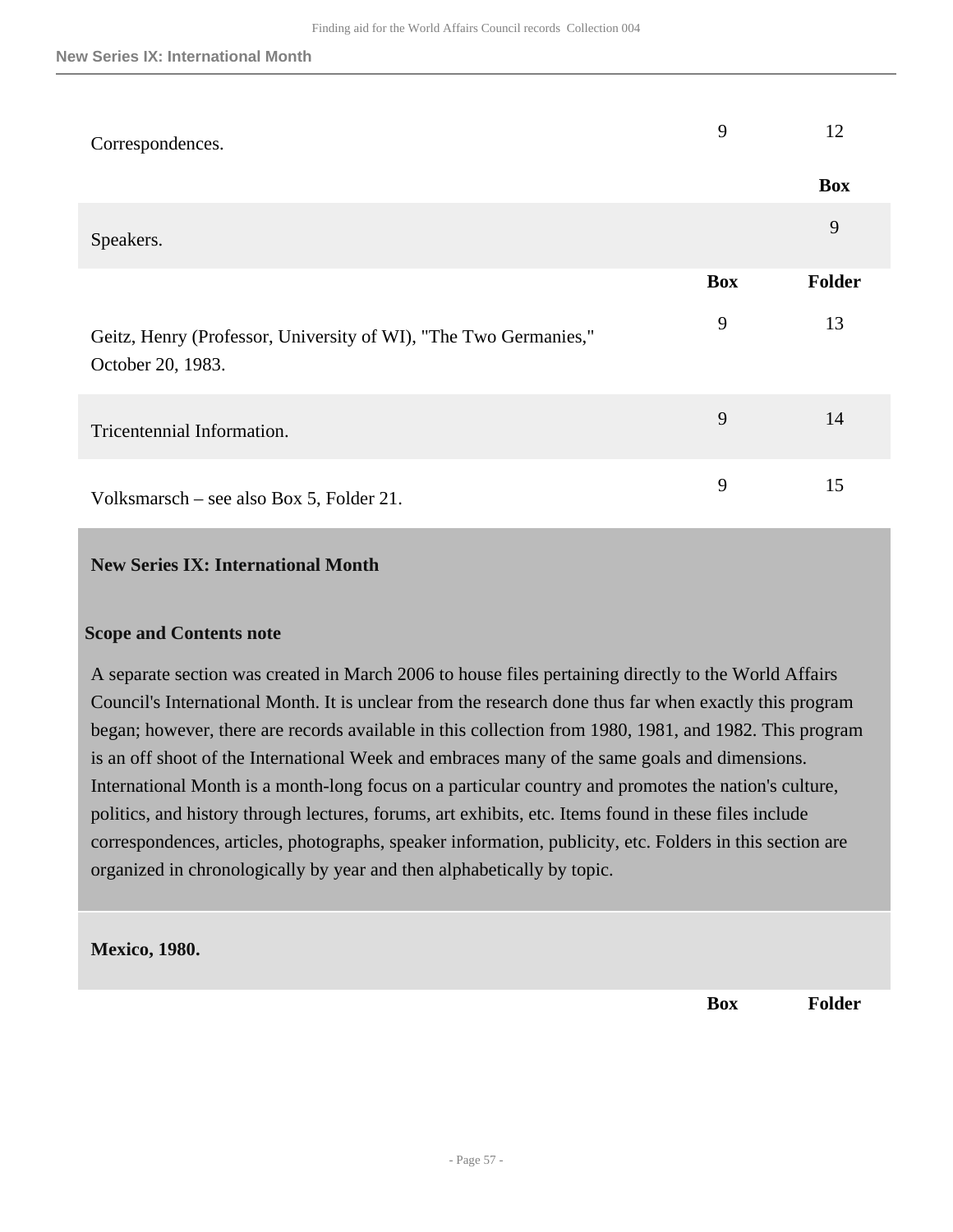#### **Poland, 1981.**

| Correspondences, 1980.                           | 16         | $\mathbf{1}$     |
|--------------------------------------------------|------------|------------------|
| Mexican Pottery Lecture and Exhibit, 1980.       | 16         | $\overline{2}$   |
| Misc. Documents, 1980.                           | 16         | 3                |
| Publicity, 1980.                                 | 16         | $\overline{4}$   |
| Speaker Information, 1980.                       | 16         | 5                |
| Thank You Letters, 1980.                         | 16         | 6                |
|                                                  |            |                  |
| Poland, 1981.                                    |            |                  |
|                                                  | <b>Box</b> | Folder           |
| Bills and Receipts, 1981.                        | 16         | $\boldsymbol{7}$ |
| Correspondences, 1981.                           | 16         | $8\,$            |
| Grand Rapids Art Museum Exhibitions Flier, 1981. | 16         | 9                |
| Misc. Documents, 1981.                           | 16         | 10               |
| Opening Ceremonies Program, 1981.                | 16         | $11\,$           |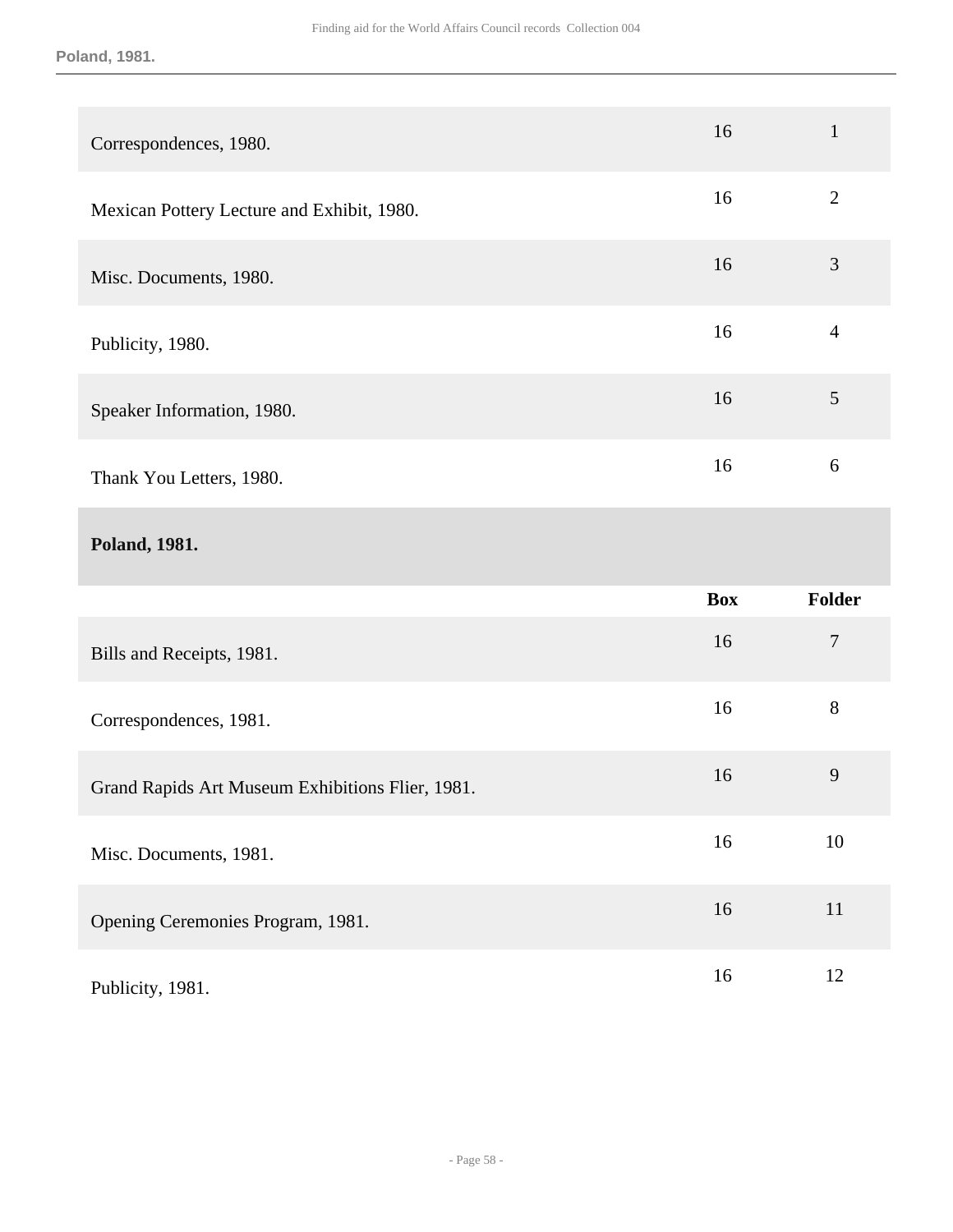| Polish Heritage Society Mailings, 1981.                                    | 3.5        | 23            |
|----------------------------------------------------------------------------|------------|---------------|
| Speaker Information, 1981.                                                 | 16         | 13            |
| Greece, 1982.                                                              |            |               |
|                                                                            | <b>Box</b> | <b>Folder</b> |
| Correspondences, 1982.                                                     | 16         | 14            |
| Perlianis, Constantine (Scientific Specialist), Luncheon, October 4, 1982. | 16         | 15            |

## <span id="page-58-0"></span>**New Series X. Leadership Conference.**

#### **Scope and Contents note**

Created in March 2006, this series houses most of the information regarding the Leadership Conference which is sponsored by the Center for the Study of the Presidency. Each year this meeting brought together leaders from around the country for three days of skills building lectures and discussion groups that explored many different aspects of leaderships. In 1985, Grand Rapids hosted this event. This collection has information regarding the conferences in 1983, 1984, and 1985. Documents range from brochures and outlines to newspaper clippings and correspondences. Items in this folder are organized by year and then alphabetically.

|                                                                                                                                                                                                           | <b>Box</b> | Folder |
|-----------------------------------------------------------------------------------------------------------------------------------------------------------------------------------------------------------|------------|--------|
| Center for the Study of the President (this is background information<br>regarding one of the main co-sponsors of the Leadership Conferences. It is<br>unclear what year these documents were published.) | 16         | 15.5   |
| Registration Forms, 1984.                                                                                                                                                                                 | 16         | 16.5   |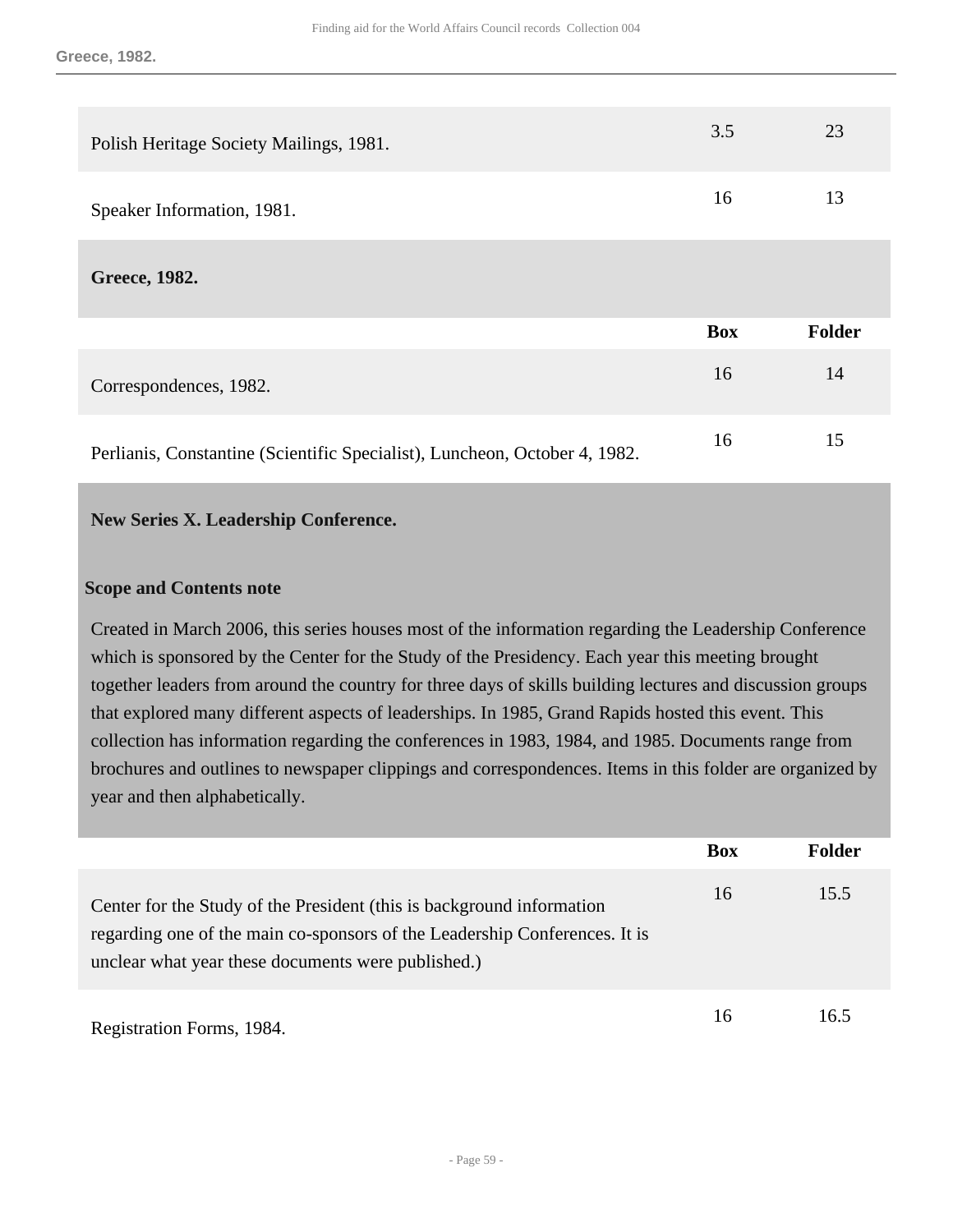**Fourteenth Annual Leadership Conference - Denver, 1983.**

## **Fourteenth Annual Leadership Conference - Denver, 1983.**

|                            | <b>Box</b> | <b>Folder</b> |
|----------------------------|------------|---------------|
| Programs, Denver Colorado. |            | 10            |

## **Fifteenth Annual Leadership Conference – St.Louis, 1984.**

|                                                                 | <b>Box</b> | <b>Folder</b> |
|-----------------------------------------------------------------|------------|---------------|
| Correspondences, 1984.                                          | 16         | 16.5          |
| International Center for Dynamics of Development Booklet, 1984. | 16         | 17            |
| Misc. Documents, 1984.                                          | 16         | 18            |
| Participant Roster, 1984 (Oversized).                           | 3.5        | 24            |
| Program, 1984.                                                  | 16         | 18.5          |
| Publicity, 1984.                                                | 16         | 19            |
| Registration Forms, 1984.                                       | 16         | 19.5          |
| Sixteenth Annual Leadership Conference - Grand Rapids, 1985.    |            |               |
|                                                                 | <b>Box</b> | Folder        |
| Articles, 1985.                                                 | 16         | 20            |